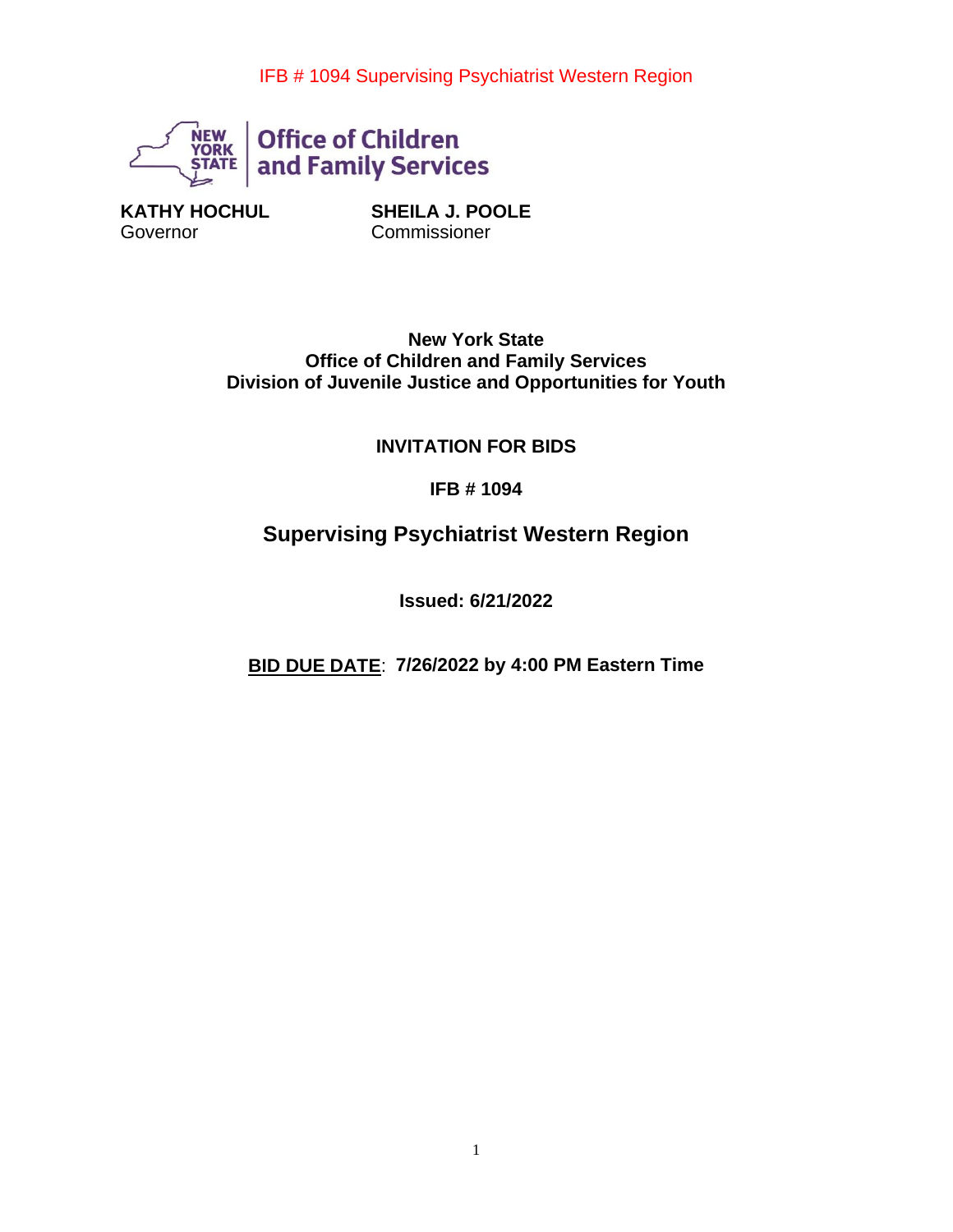| $1_{-}$                                                               | <b>Table of Contents</b>   |     |
|-----------------------------------------------------------------------|----------------------------|-----|
| 1.1                                                                   |                            |     |
| 1.2                                                                   |                            |     |
| 1.3                                                                   |                            |     |
| 1.4                                                                   |                            |     |
| 2.                                                                    |                            |     |
| 2.1                                                                   |                            |     |
| 2.2                                                                   |                            |     |
|                                                                       |                            |     |
| 3.1                                                                   |                            |     |
| 3.2                                                                   |                            |     |
| 3.3                                                                   |                            |     |
| 3.4                                                                   |                            |     |
| 3.5                                                                   |                            |     |
|                                                                       |                            |     |
| 4.1                                                                   |                            |     |
| 4.2                                                                   |                            |     |
| 4.3                                                                   |                            |     |
| 4.4                                                                   |                            |     |
| 4.5                                                                   |                            |     |
| 4.6                                                                   |                            |     |
| 4.7                                                                   | <b>Inspection of Books</b> | .16 |
| 4.8                                                                   |                            |     |
| 4.9                                                                   |                            |     |
| 4.10                                                                  |                            |     |
| 4.11                                                                  |                            |     |
| 4.12                                                                  |                            |     |
| Minority- and Women-Owned Business Enterprises (MWBE) - Equal<br>4.13 |                            |     |
|                                                                       |                            |     |
| 4.14                                                                  |                            |     |
| 4.15                                                                  |                            |     |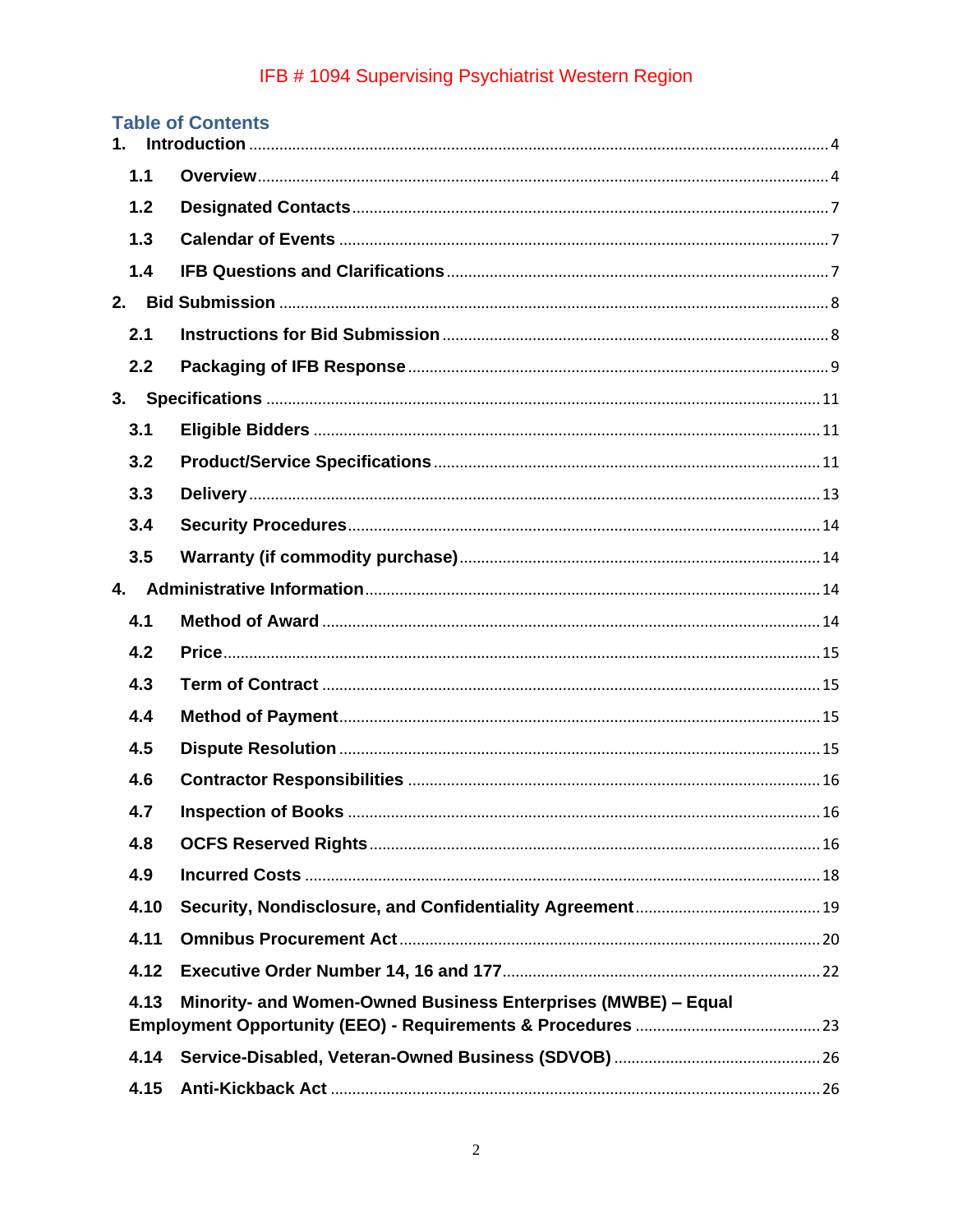|    | 4.16                                                                                 |                                                                           |  |  |
|----|--------------------------------------------------------------------------------------|---------------------------------------------------------------------------|--|--|
|    | 4.17                                                                                 |                                                                           |  |  |
|    | 4.18                                                                                 |                                                                           |  |  |
|    | 4.19                                                                                 |                                                                           |  |  |
|    | 4.20                                                                                 |                                                                           |  |  |
|    | 4.21                                                                                 |                                                                           |  |  |
|    | 4.22                                                                                 |                                                                           |  |  |
|    | 4.23                                                                                 |                                                                           |  |  |
|    | 4.24                                                                                 | Confidentiality and Required Awardee, Contractor, Employee, and Volunteer |  |  |
|    | 4.25                                                                                 |                                                                           |  |  |
|    | <b>OCFS Procedure for Handling Debriefing Requests, Formal Protests, and</b><br>4.26 |                                                                           |  |  |
|    | 4.27                                                                                 |                                                                           |  |  |
|    | 4.28                                                                                 |                                                                           |  |  |
|    | 4.29                                                                                 | State Finance Law §139-I; Statement on Sexual Harassment in Bids 39       |  |  |
| 5. |                                                                                      |                                                                           |  |  |
|    |                                                                                      |                                                                           |  |  |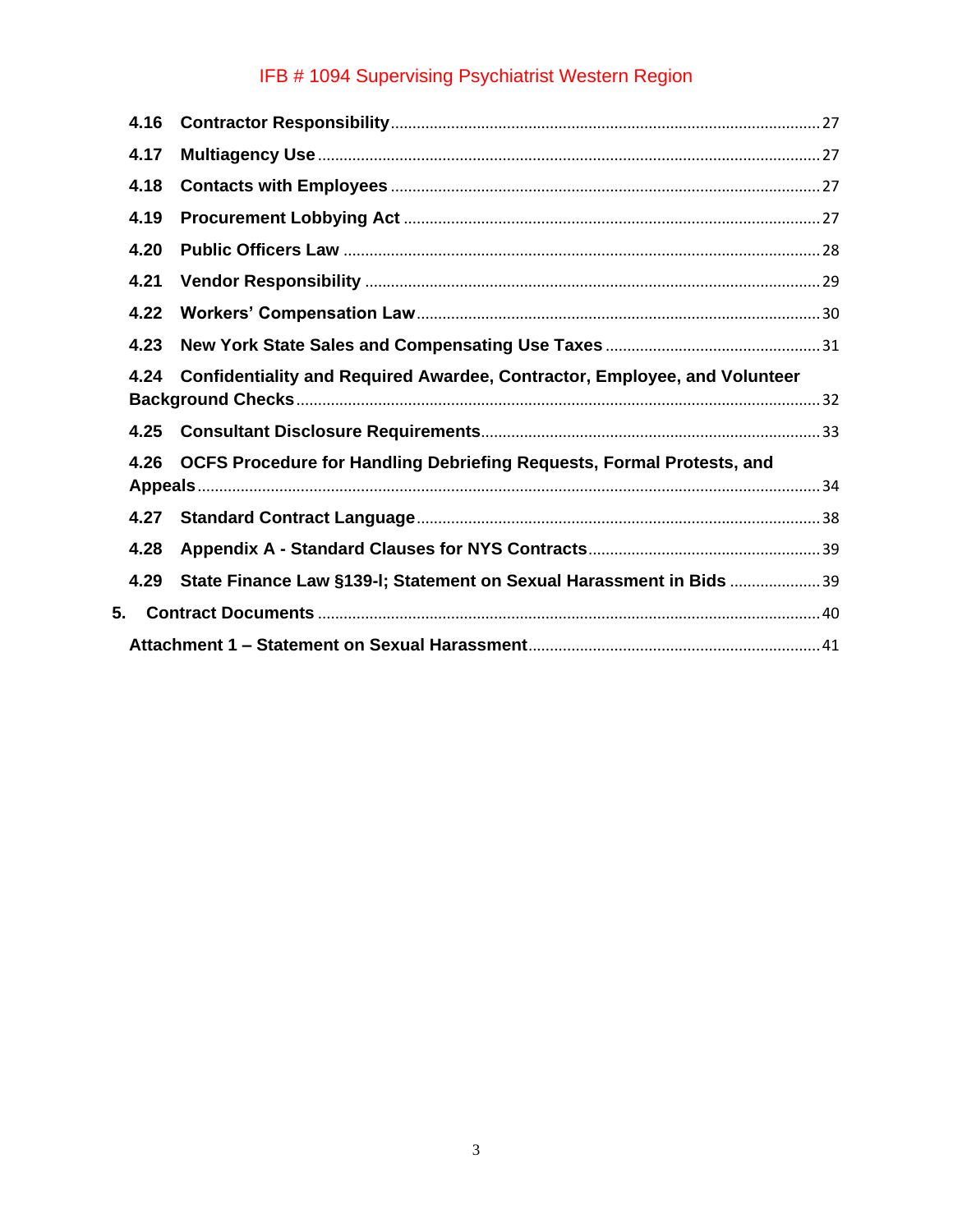#### <span id="page-3-0"></span>**1. Introduction**

#### <span id="page-3-1"></span>**1.1 Overview**

The New York State Office of Children and Family Services (OCFS) operates the state's residential juvenile justice programs and oversees locally operated foster care, child abuse, daycare, youth development and delinquency prevention programs (YDDPP). The OCFS Division of Juvenile Justice and Opportunities for Youth (DJJOY) operates the residential programs for juvenile delinquents and juvenile offenders and is issuing this Invitation for Bid (IFB).

OCFS seeks one (1) contractor to provide psychiatric supervision services for juvenile delinquent youth and youthful offenders residing at the following OCFS facilities in the Western Region of New York State: Industry Residential Center, Finger Lakes Residential Center, Harriet Tubman Residential Center, MacCormick Secure Center, and Taberg Residential Center. There is a maximum bid rate for this procurement. The lowest cost qualified provider will be awarded the contract. Any bid proposal submitted that exceeds the maximum bid rate limit will not be considered for an award.

There is one (1) position available for a Supervising Psychiatrist. This position is for a total number of hours not to exceed 1,272 a year. It is anticipated the awarded supervising psychiatrist will work approximately 106 hours a month. These hours are based on current resident populations and should be performed as scheduled and approved by DJJOY Administration. The offeror must divide these hours over multiple weeks per month per agreement with DJJOY Administration. Please be aware that these hours are estimates only and may change over the course of the agreement as resident population changes and needs increase or are reduced. Any change to the agreed upon schedule must be approved by DJJOY Administration.

All hours will be reimbursed at the bid rate.

**Please Note:** Services can be performed on site or remotely. The contracted vendor is expected to make in-person visits to each facility once per calendar year – or as otherwise directed by OCFS.

The awarded contractor's designated home base facility will be determined during contract development. Awarded contractor will not be reimbursed for travel time to and from the designated home base facility. If in-person services are required to carry out job related functions, the awarded contractor will be reimbursed travel time from designated home base facility to the requested OCFS facilities. There will be no reimbursement for mileage, meals, fuel or other related travel expenses.

**There is a maximum bid rate for this procurement of \$425. The lowest cost qualified provider will be awarded. Any bid proposal submitted that exceeds the maximum bid rate limit will not be considered for an award.**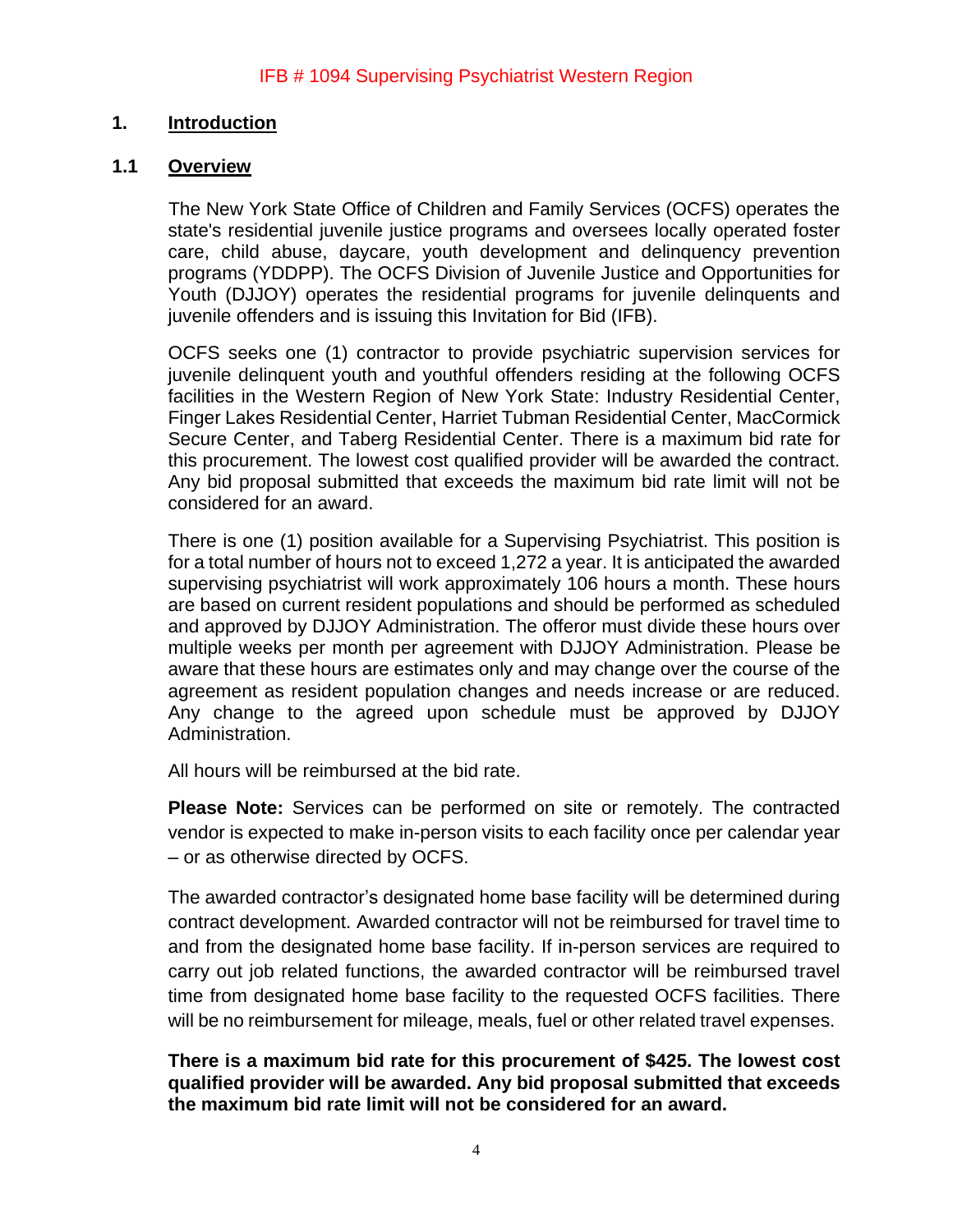Dependent upon OCFS need, OCFS may request that the contracted supervising psychiatrist awarded from this procurement, accept a permanent or temporary change in assignment location within a reasonable distance of the original assignment location. OCFS may also request that the contracted supervising psychiatrist awarded from this procurement, provide temporary coverage of another psychiatrist's schedule based upon need due to temporary absences (due to vacation, vacancy, illness, etc.).

The lowest cost vendor that meets all the mandatory requirements will be awarded the contract for this position. In the event the selected contractor is temporarily unavailable (due to vacation, illness, etc.) the contractor is responsible for coordinating coverage with DJJOY Administration to obtain the services of another qualified individual, subject to OCFS approval, which will not be unreasonably withheld.

## **Background**

Youth entering limited-secure and non-secure OCFS residential facilities have been adjudicated delinquent by family court, not criminal court, and are placed with OCFS for rehabilitative programming. They are children who require specialized behavioral health services as more than 50 percent of youth in care have been diagnosed with at least one mental health disorder.

Secure residential centers are the most controlled and restrictive of the residential programs operated by OCFS, providing intensive programming for youth requiring this type of environment. The majority of youth admitted to secure facilities are sentenced as juvenile offenders or juvenile offender/youthful offenders by the adult courts. Youth in secure centers have an extensive history of delinquent behavior and involvement with the juvenile justice system that includes prior out-of-home placements.

The following are descriptions of the OCFS juvenile justice facilities for which services are being sought:

**Industry Residential Center is located at 375 Rush-Scottsville Road, Rush, NY 14543.** The youth served are male adjudicated juvenile delinquents generally between the ages of fourteen (14) and eighteen (18), placed with OCFS by the New York State Family Courts. Dialectical Behavior Therapy (DBT) provides the over-arching model of treatment. Individual therapy is provided by licensed clinicians. A team comprised of clinical, professional, and direct care staff facilitates DBT groups that use modules in mindfulness, distress tolerance, emotion regulation, and interpersonal relationships to promote development of social skills. Licensed clinicians lead curriculum-based substance abuse education groups.

**Finger Lakes Residential Center is located at 250 Auburn Road, Lansing, NY 14882**. Finger Lakes is a limited-secure facility that serves male adolescents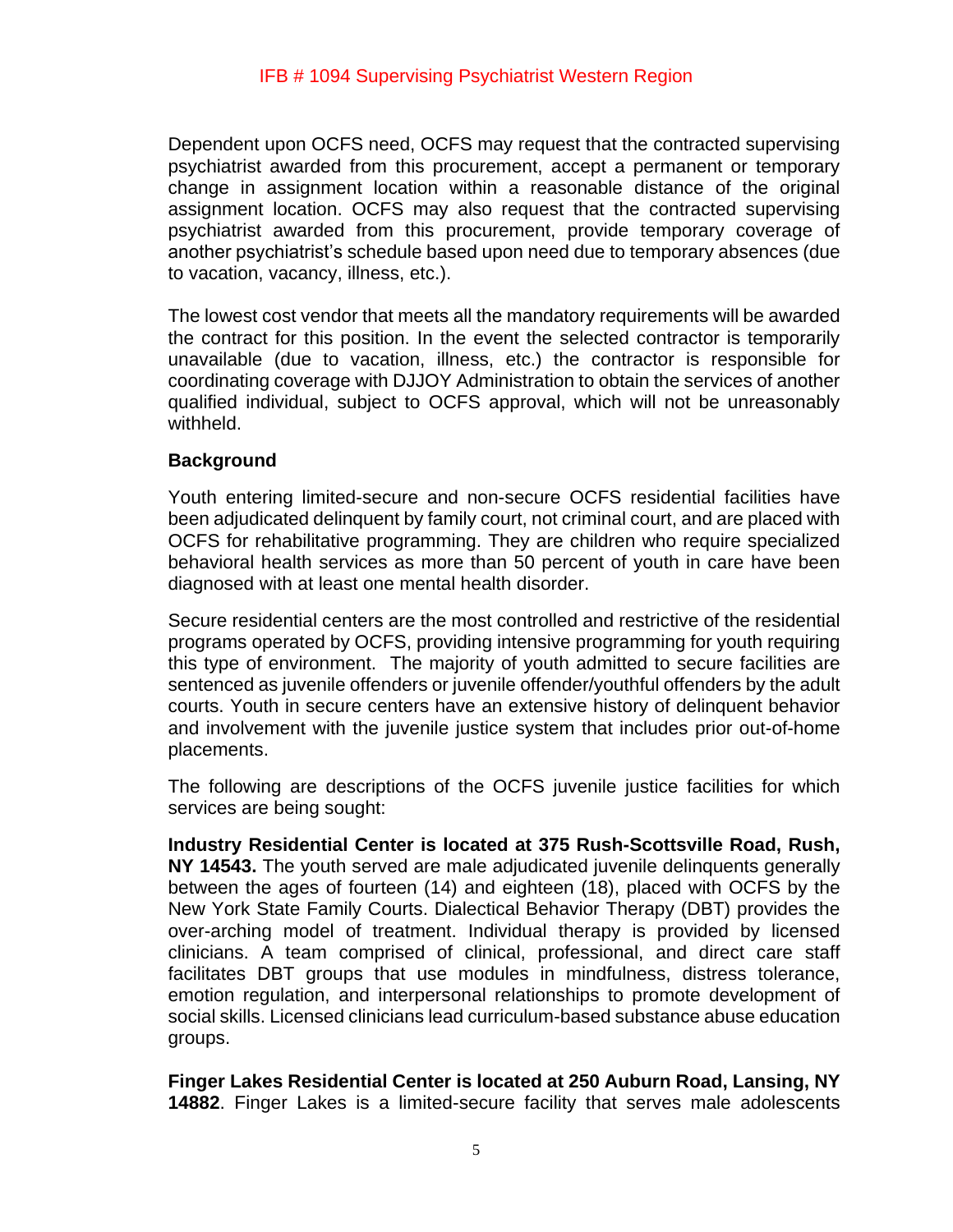between the ages of thirteen (13) and eighteen (18) years of age who have been adjudicated Juvenile Delinquents (JD) by the Family Court of New York State. The population at Finger Lakes limited-secure includes both youngsters who have initial placements with OCFS or whose placements have been modified from private agencies throughout New York State. Youth are provided with Individual and Group Counseling. Each youth receives weekly individual counseling with his Counselor and Social Worker/Psychologist. Psychiatric services are provided as needed.

**Harriet Tubman Residential Center is located at 6706 Pine Ridge Road, Auburn, NY 13021.** The youth served are female adjudicated juvenile delinquents generally between the ages of fourteen (14) and eighteen (18), placed with OCFS by the New York State Family Courts. Dialectical Behavior Therapy (DBT) provides the over-arching model of treatment. Individual therapy is provided by licensed clinicians. A team comprised of clinical, professional and direct care staff facilitates DBT groups that use modules in mindfulness, distress tolerance, emotion regulation and interpersonal relationships to promote development of social skills. Licensed clinicians lead curriculum-based substance abuse education groups.

**MacCormick Secure Center is a secure facility located at 30 South Road, Brooktondale, NY 14817**. MacCormick serves male Adolescent Offenders and Youthful Offenders (YO) who were tried and convicted in adult criminal court. Depending on the sentence, youth may remain in OCFS custody up to twenty-one (21) years of age. Group counseling is conducted seven (7) days a week, utilizing a variety of cognitive modalities. All modalities are prescribed based upon individual treatment needs as assessed by the treatment team. Individual counseling is provided weekly by an assigned Counselor and individual therapy occurs weekly with a Social Worker/Psychologist. Psychiatric services are provided as needed.

**Taberg Residential Center for Girls is located at 10011 Taberg-Florence Road, Taberg, NY 13471** in the central region of New York State, approximately 15 miles northwest of the city of Rome. The youth served are female adjudicated juvenile delinquents generally between the ages of thirteen (13) and eighteen (18), placed with OCFS by the New York State Family Courts. Dialectical Behavior Therapy (DBT) provides the over-arching model of treatment. Individual therapy is provided by licensed clinicians. A team comprised of clinical, professional, and direct care staff facilitates DBT groups that use modules in mindfulness, distress tolerance, emotion regulation, and interpersonal relationships to promote development of social skills. Licensed clinicians lead curriculum-based substance abuse education groups. Direct care staff facilitates psychoeducational groups focusing on anger management, gender issues, victim awareness, and structured learning.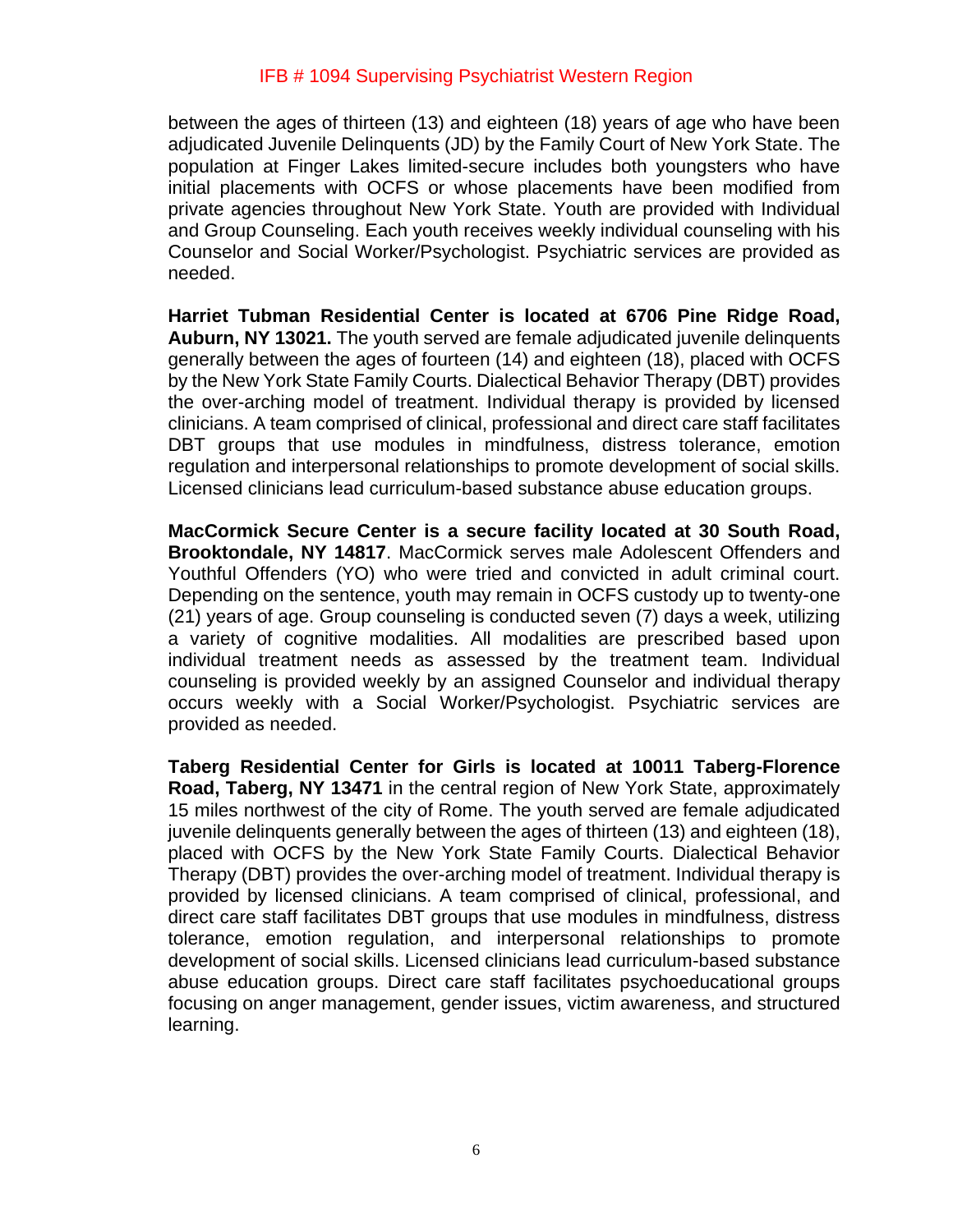**Industry Residential Center, Finger Lakes Residential Center, Harriet Tubman Residential Center and Taberg Residential Center are limited-secure facilities.**

**MacCormick Secure Center is a secure facility.** 

# <span id="page-6-0"></span>**1.2 Designated Contacts**

In compliance with the Procurement Lobbying Law, from the issuance of this IFB until contractors are selected, all contacts with OCFS personnel concerning this IFB, except as otherwise specified herein, must be made via email (preferred) or hard copy mailed to:

New York State Office of Children and Family Services Attn: Bureau of Contract Management – Procurement Unit IFB # 1094 Supervising Psychiatrist Western Region 52 Washington Street, Room 202 South Rensselaer, NY 12144.

Email: [RFP@ocfs.ny.gov.](mailto:rfp@ocfs.ny.gov) In both cases, please reference IFB # 1094.

# <span id="page-6-1"></span>**1.3 Calendar of Events**

The table below outlines the schedule for important action dates.

| <b>EVENT</b>                                      | <b>DATE</b>                            |
|---------------------------------------------------|----------------------------------------|
| <b>IFB</b> issued                                 | 6/21/2022                              |
| Deadline for submission of offeror<br>questions   | 7/5/2022<br>by 4:00 p.m. Eastern time  |
| Responses to questions published (on<br>or about) | 7/12/2022                              |
| Bid due date/Bid opening date                     | 7/26/2022<br>by 4:00 p.m. Eastern time |
| <b>Anticipated Contract date</b>                  | 10/1/2022                              |

# <span id="page-6-2"></span>**1.4 IFB Questions and Clarifications**

All questions regarding this IFB, including questions regarding the minimum qualifications and specifications, should be emailed to the designated contact identified in **Section 1.2 Designated Contacts** by the date and time indicated in **Section 1.3 Calendar of Events**. Questions submitted after the deadline indicated may not be answered. An offeror is strongly encouraged to submit questions as soon as possible. Answers to all questions of a substantive nature will be provided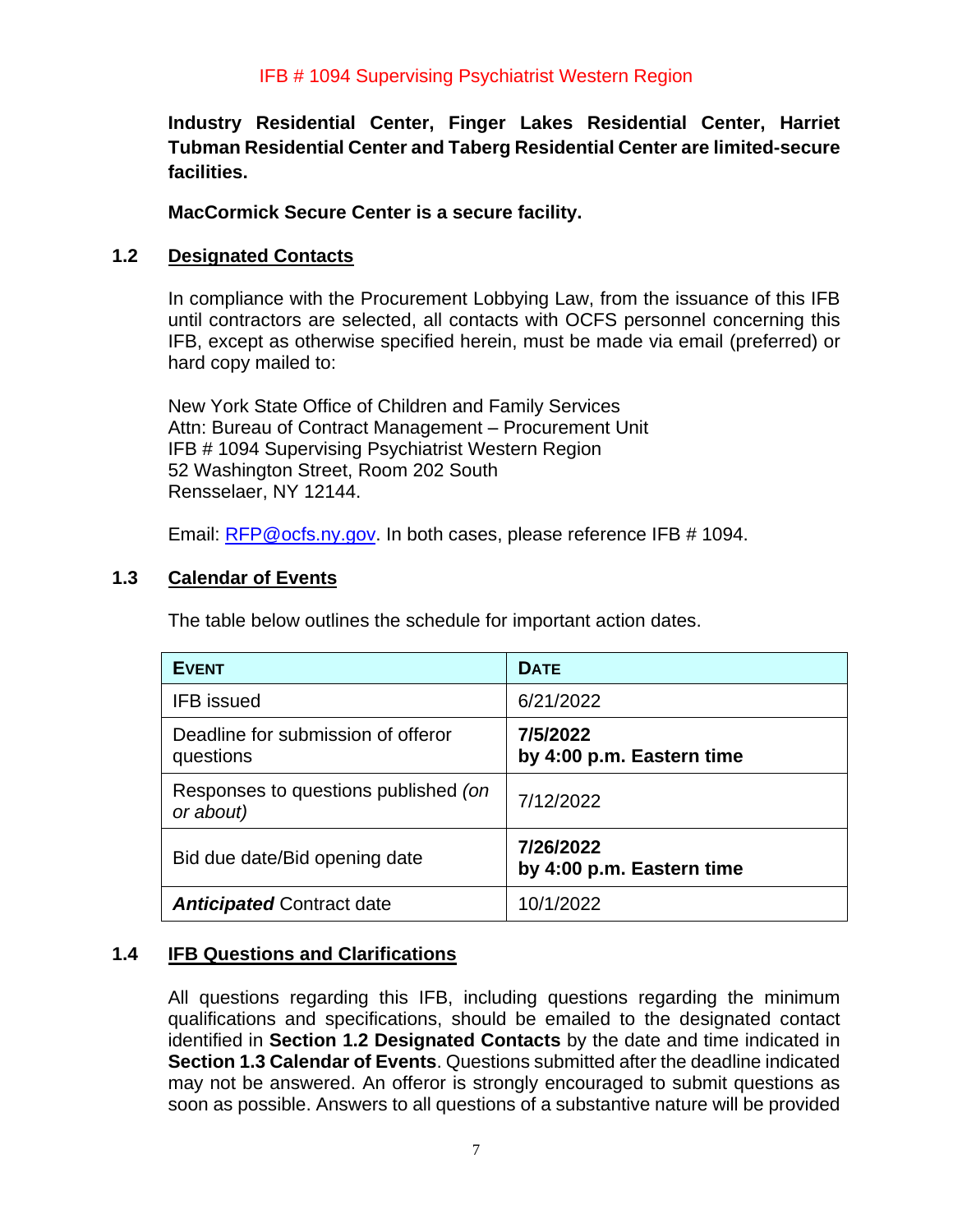to all prospective offerors in the form of a question and answer document that will be posted to both the New York State Contract Reporter website [\(https://www.nyscr.ny.gov\)](https://www.nyscr.ny.gov/) and OCFS public website [\(https://ocfs.ny.gov/main/contracts/funding/\)](https://ocfs.ny.gov/main/contracts/funding/) and will not identify the offeror asking the question.

#### <span id="page-7-0"></span>**2. Bid Submission**

#### <span id="page-7-1"></span>**2.1 Instructions for Bid Submission**

Only bids from offerors who furnish all required information and meet the mandatory requirements stated in Section 3 – Specifications will be considered. Bidders must operate in accordance with all applicable laws, rules, and regulations.

**All bids must be submitted Electronically by email to [RFP@ocfs.ny.gov](mailto:RFP@ocfs.ny.gov) by the Bid Due Date and time set forth in Section 1.3 – Calendar of Events.** All bid documents should be sent as attachments. **OCFS is unable to download documents by clicking third-party links.** The email subject line should include the following information: IFB # 1094 and Vendor Name. If bid requires files be sent in multiple emails, indicate the email number, e.g., 1 of 2. **No facsimile or hard copy bids will be accepted**. **Bid submissions for this procurement should only contain bid proposals for this specific funding opportunity and bidders should submit only one bid proposal per submission email.** 

OCFS will provide a confirmation email that the bid has been received.

Electronic bids must contain the information and bid submission formats and forms requested herein, or attached hereto, under the terms and conditions of this solicitation. Bids that cannot be read, require a password (locked), or are incomplete, or that contain any omissions, erasures, alterations, additions or items not required by the IFB or that contain irregularities of any kind may be rejected. All costs associated with the preparation of a bid are the responsibility of the Bidders and cannot be charged to OCFS. Bidders may modify, in writing, the content of any bid at any time prior to the bid due date and time, however a complete re-submission of all bid documents is required. OCFS will not substitute sections of a bid. The email should state that previous bid(s) submitted are withdrawn. If this is not clear in the email, OCFS will only consider the latest bid submitted for award. Bids may be withdrawn or canceled before the bid due date and time.

Contractors may not begin to provide services prior to the contract start date; OCFS has no obligation to pay for services prior to that time. Payments cannot be made prior to the formal execution of a contract.

#### **Offerors assume all risks for timely, properly submitted electronic bids.**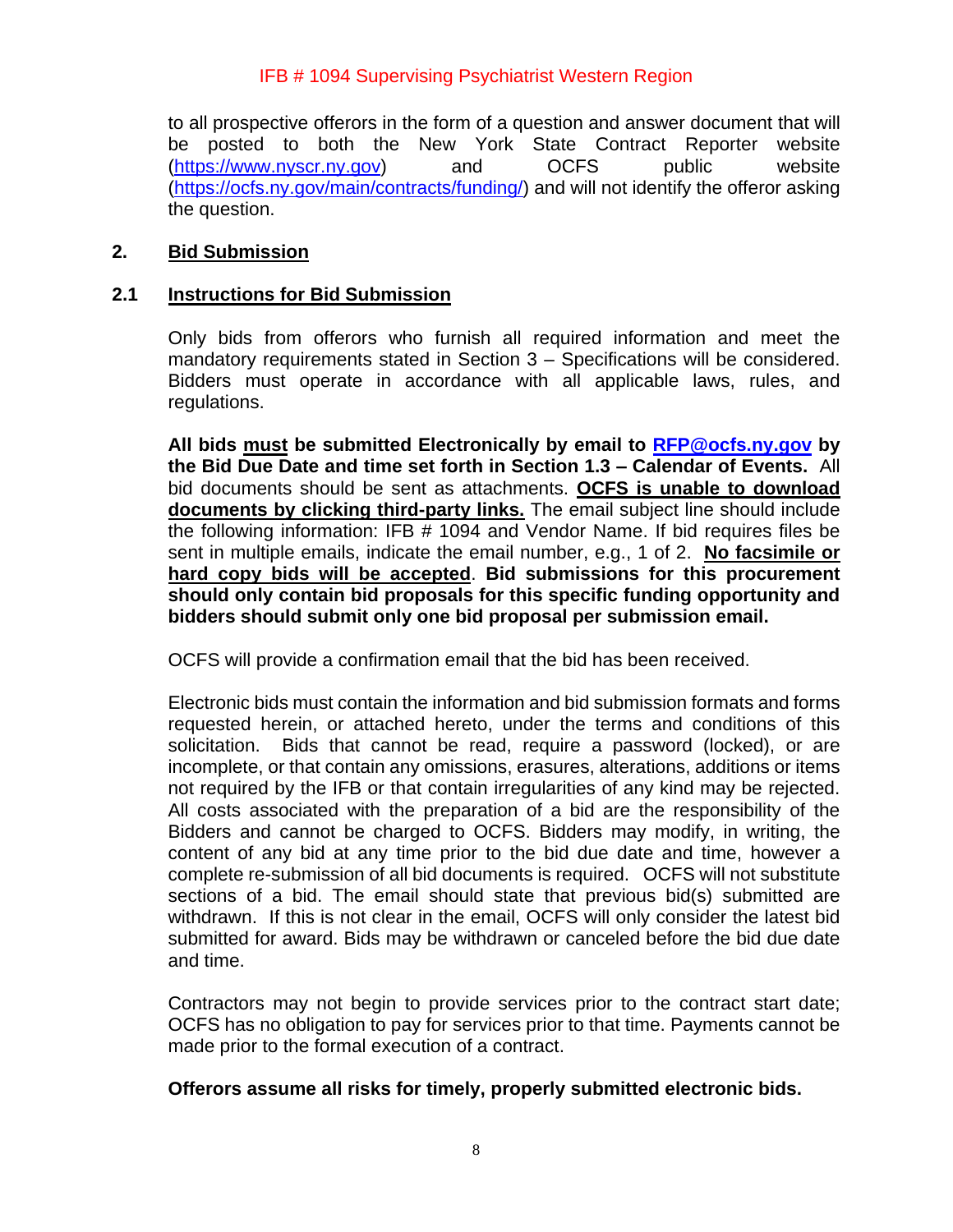# **LATE BIDS MAY BE REJECTED**

Any bid or portion of a bid if bid is submitted in multiple emails that is received at the **[RFP@ocfs.ny.gov](mailto:RFP@ocfs.ny.gov)** email after the Bid Due Date & Time in **Section 1.3 Calendar of Events** will be considered a late bid. A late bid may be rejected and disqualified from award. However, a late bid may be accepted in the Commissioner's sole discretion when

- (i) no timely bids meeting the requirements of the solicitation are received; or
- (ii) the offeror has demonstrated to the satisfaction of the Commissioner that the late bid was caused solely by factors outside the control of the offeror.

Note: The Commissioner is under no obligation to accept a late bid.

The basis for any determination to accept a late bid shall be documented in the procurement record.

#### **FIRM OFFER**

Bids must remain an effective offer, firm and irrevocable, for at least 180 calendar days from the due date, unless the time for awarding the contract is extended by mutual consent of OCFS and the offeror. A bid shall continue to remain an effective offer, firm and irrevocable, subsequent to the 180 calendar-day period until either tentative award of the contract(s), withdrawal of the procurement, or withdrawal of the bid in writing by the offeror.

#### **OWNERSHIP OF IFB AND BIDS**

This IFB remains the property of the State at all times, and all responses to this IFB, once delivered, become the property of the State.

#### <span id="page-8-0"></span>**2.2 Packaging of IFB Response**

#### **Required Contents of Bid Proposal**

Please be aware that although bids must be submitted electronically, any required bid proposal document that requires a notarization must be obtained by the bidder and a copy of the notarized form submitted with the bid. The original hardcopy signature page must be kept by the bidder. A hardcopy version of the notarized document must be supplied during the contract development stage by selected awardees if requested by OCFS.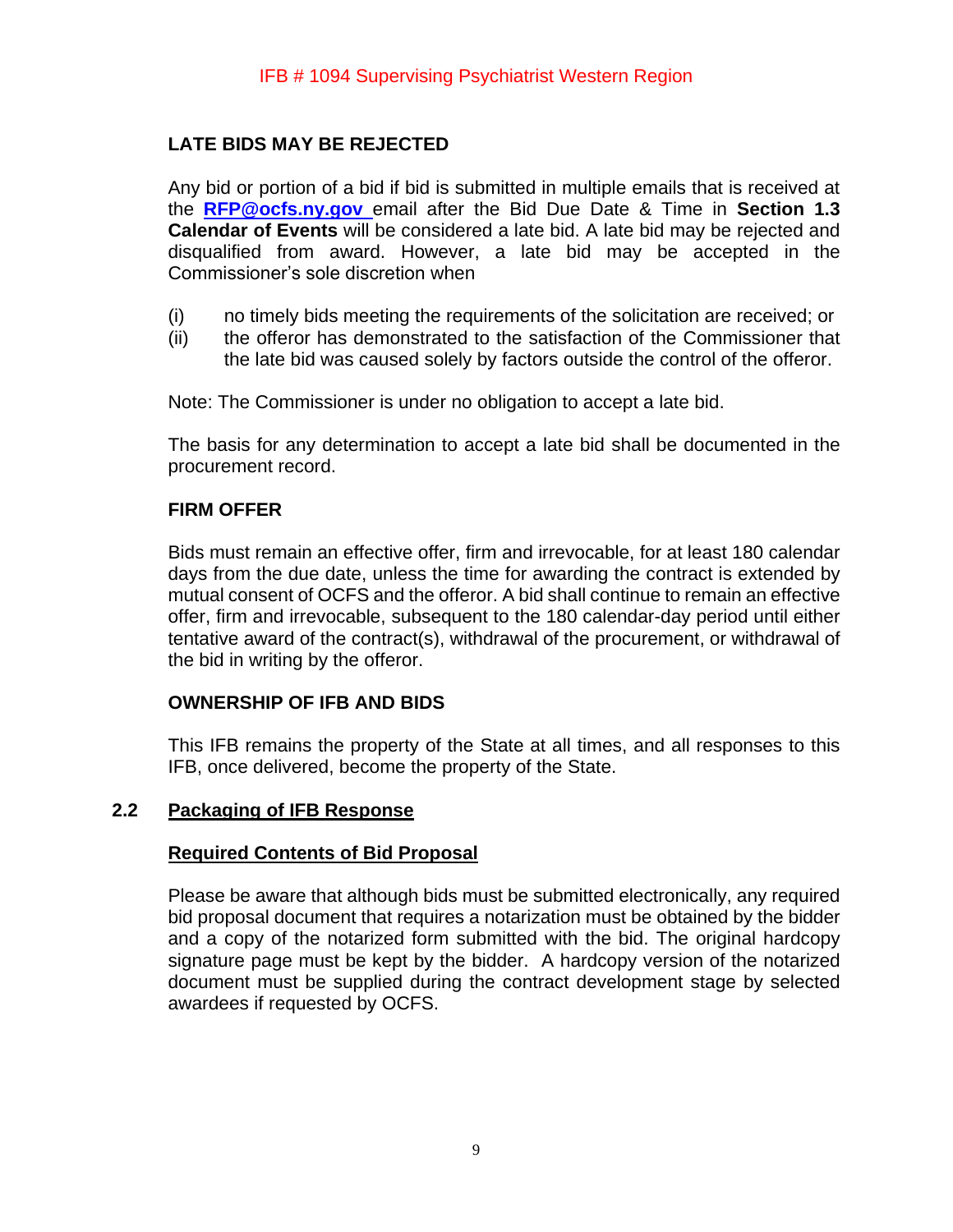# **All bid proposals must include the following eight (8) documents:**

- OCFS-0910 *Request for Bid*
- Three (3) professional references, one of which must have been received within the past 12 months. Please include contact information.
- A curriculum vitae
- Copy of candidate's medical license
- Copy of current NYS registration
- Documentation of board certification or board eligibility
- If the offeror is not an individual psychiatrist, offeror must provide proof of malpractice insurance
- **Attachment 1 – Statement on Sexual Harassment** (see **Section 4.29** for more information. This attachment can be found on the last page of this IFB.)

# **Additional documents and forms that should be included in the bid proposal:**

- *[OCFS-4822 Procurement Lobbying Act –](https://ocfs.ny.gov/main/Forms/Contracts/OCFS-4822%20Procurement%20Lobbying%20Act%20-%20Offerer%20Certification%20Form.doc) Offerer Certification Form*
- [Vendor Responsibility Questionnaire For-Profit Business Entity](https://www.osc.state.ny.us/state-vendors/vendrep/profit-non-construction-questionnaire) (or online VendRep certification. See Section 4.21 of the IFB for additional information)
- *[OCFS-4715 Confidentiality Non-Disclosure Agreement](https://ocfs.ny.gov/forms/ocfs/OCFS-4715.docx)*
- *[OCFS-4716 Contractor Employee and Volunteer Background Certification](https://ocfs.ny.gov/main/Forms/Contracts/OCFS-4716%20Contractor%20Employee%20Background%20Certification.dot)*
- *[OCFS-2647 EO 177 Certification](https://ocfs.ny.gov/main/Forms/Contracts/OCFS-2647.docx)* (see **Section 4.12** for more information)

Attachments to this announcement are also available for download from The New York State Contract Reporter website at [https://www.nyscr.ny.gov](https://www.nyscr.ny.gov/) or the OCFS website at [https://ocfs.ny.gov/main/contracts/funding/.](https://ocfs.ny.gov/main/contracts/funding/)

The following documents are recommended to be completed and provided in the bid, otherwise they will be required during the contract development process:

- *[OCFS-4629, Project Staffing Plan Form](https://ocfs.ny.gov/forms/ocfs/OCFS-4629.docx)*
- *[OCFS-3460, MWBE Equal Employment Opportunity \(EEO\) Policy Statement](https://ocfs.ny.gov/main/Forms/Contracts/OCFS-3460.docx)  [Form](https://ocfs.ny.gov/main/Forms/Contracts/OCFS-3460.docx)*
- *[OCFS-4631, MWBE Utilization Plan Form](https://ocfs.ny.gov/main/Forms/Contracts/OCFS-4631%20M-WBE%20Utilization%20Plan%20Form.dot)*
- *[OCFS-2634, Non-Collusive Bidding Certification](https://ocfs.ny.gov/main/Forms/Contracts/OCFS-2634.dotx)* (Required by section 139d of State Finance Law).
- *[AC 3271-S, State Consultant Services –](https://ocfs.ny.gov/forms/ocfs/OCFS-3271.pdf) Contractor's Planned Employment* (Form A)

#### **General Proposal Appearance**

Bid proposal emails may be submitted containing either one singular document or multiple document attachments. Document filenames are encouraged to be logical and make the attachment(s) easily identifiable. Please ensure that all document attachments provided via email are complete, correct, viewable, and comply with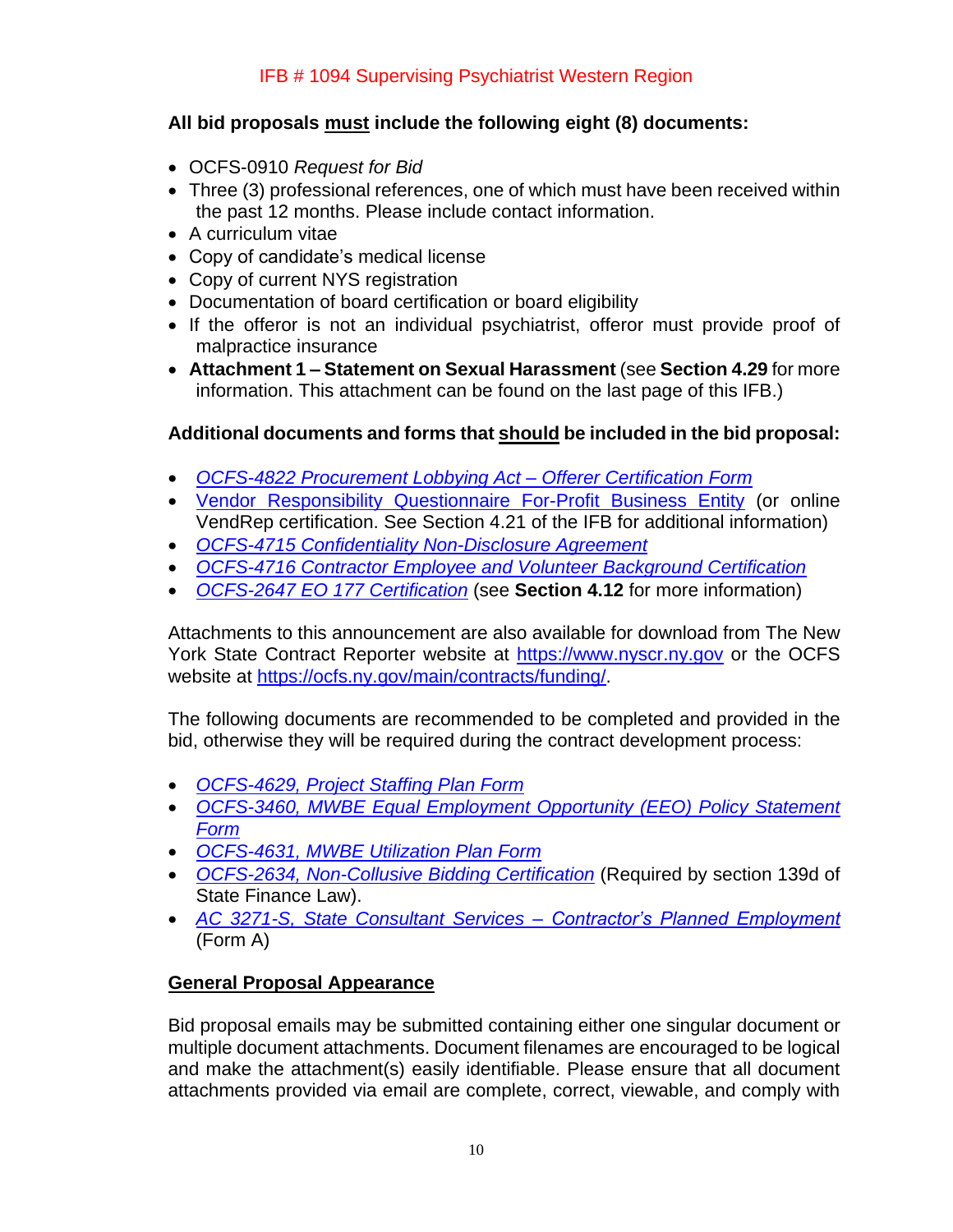the requirements of the IFB. Bidders must not upload password protected documents or secured documents. **Documents that are incomplete or cannot be viewed may result in disqualification.** Ensure that all passwords are removed prior to submitting your bid proposal.

The fonts and margins used in the bid proposal should be reasonable. Twelvepoint text using Arial, Times New Roman, or Calibri fonts are considered acceptable. Standard one-inch margins are recommended. It is permissible to use headers, footers, and page numbers inside the margins.

Please refer to IFB **Section 2.1 Instructions for Bid Submission** and **Section 1.3 Calendar of Events.**

## **Documents Required After Bid Submission**

During contract negotiations, awarded offerors will be required to complete the following additional forms:

- ST-220-TD *Contractor Certification* (New York State Department of Tax and Finance form)
- ST-220-CA *Contractor Certification to Covered Agency* (New York State Department of Tax and Finance form)
- Proof of Workers' Compensation and disability benefits coverage or *Certificate of Attestation of Exemption* from New York State Workers' Compensation Board and/or disability benefits coverage

#### <span id="page-10-0"></span>**3. Specifications**

#### <span id="page-10-1"></span>**3.1 Eligible Bidders**

All bidders who satisfy the requirements noted in **Section 3.2** through **Section 3.5** are eligible.

**Due to the nature of the requested services, locum tenen vendors and temporary staffing agencies are not eligible to bid on this procurement.**

#### <span id="page-10-2"></span>**3.2 Product/Service Specifications**

#### **Minimum Requirements**

The offeror must meet the following minimum requirements:

- A valid license to practice medicine in New York State.
- Board Certification in Psychiatry by the American Board of Psychiatry and Neurology.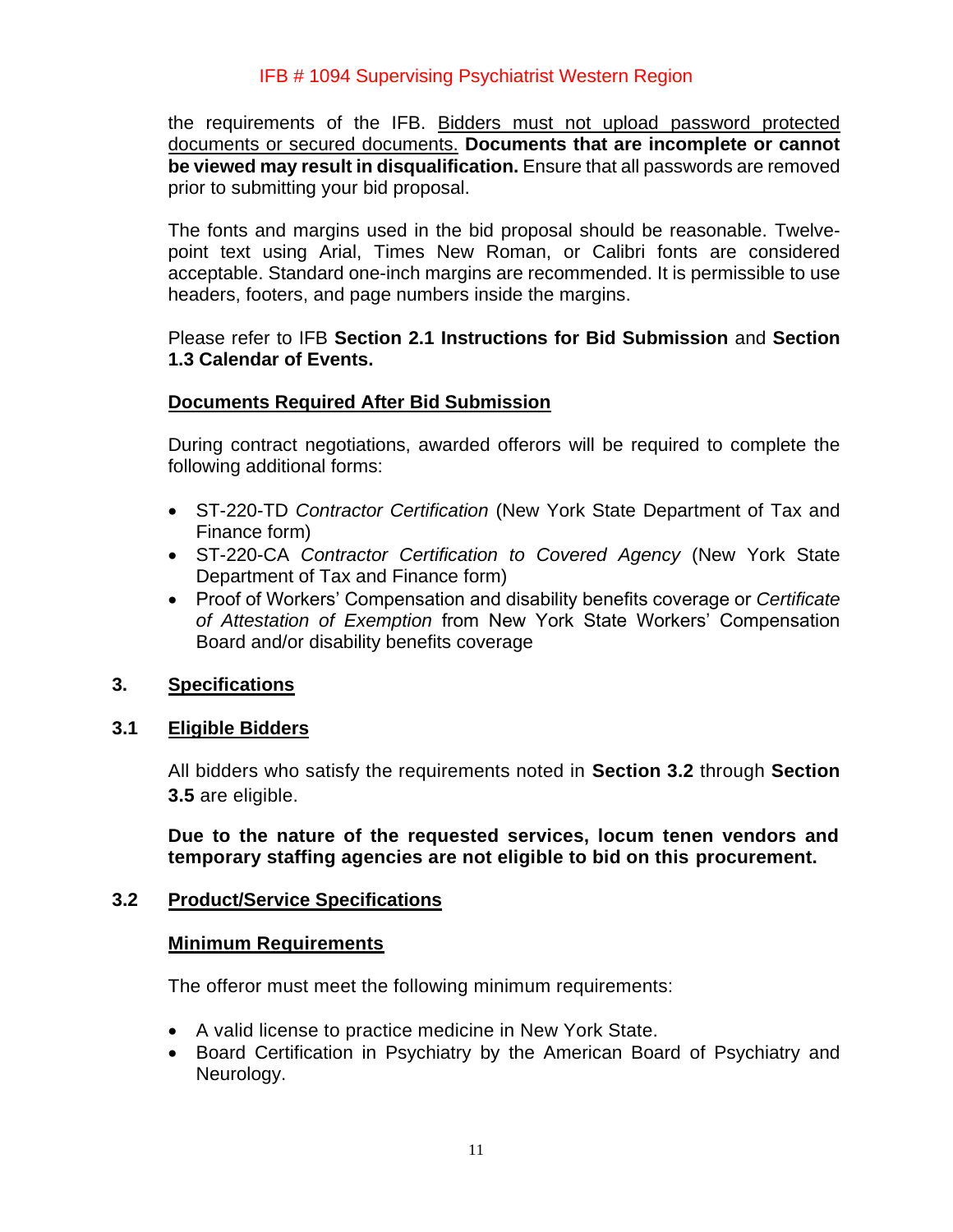- At least two (2) years of professional experience providing psychiatric services to children and adolescents as a member of the psychiatric staff of a psychiatric hospital and/or in the psychiatry department of a general hospital or in another setting.
- At least two (2) years' experience with a juvenile justice population is required.
- At least two (2) years' professional supervisory experience supervising psychiatrists
- At least one (1) year experience supervising psychiatric services for juvenile justice population.
- Satisfactory reference check.

## **Scope of Work**

#### **Duties**

- Supervise and monitor the facility psychiatrists through monthly consultation. This will include a review of all psychiatric aspects of youth cases (such as diagnosis, prescription and medication monitoring), case notes and contacts.
- Ensure that the facility psychiatrists complete diagnostic evaluations and use uniform working diagnoses through their ongoing phone contact.
- Review psychiatric policies and procedures and review facility procedures for compliance.
- Train and implement psychiatric diagnostic evaluations in the Juvenile Justice Information System (JJIS).
- Develop, update and enforce psychiatric standards and, when appropriate, update practices.
- Provide ongoing consultation with BBHS Bureau Director and the Chief of Treatment Services on outstanding issues, hospitalization procedures, and the integration of psychiatry (support teams/rounds).
- Assist in developing/updating protocols related to the practice of psychiatry in OCFS Facilities.
- Participate in monthly supervisory meetings with the Associate Commissioner.
- Collaborate/consult with the mental health, medical, facility, and other OCFS psychiatrists in the management and treatment of residents with mental health needs, facilitating/managing urgent mental health situations, providing documentation of services provided, and ensuring that the facility psychiatrists are practicing in accordance with OCFS policies, procedures, and memorandum.
- Arrange for and/or provide coverage of psychiatrist duties if needed.

In addition, the contractor will be expected to ensure that the facility psychiatrists perform the following duties. This list may be modified at any time based upon programmatic needs:

1. The psychiatrists will use standard OCFS forms for the psychiatric evaluation (1 to 1½ hours) and for the psychiatric follow-up visits (30 minutes).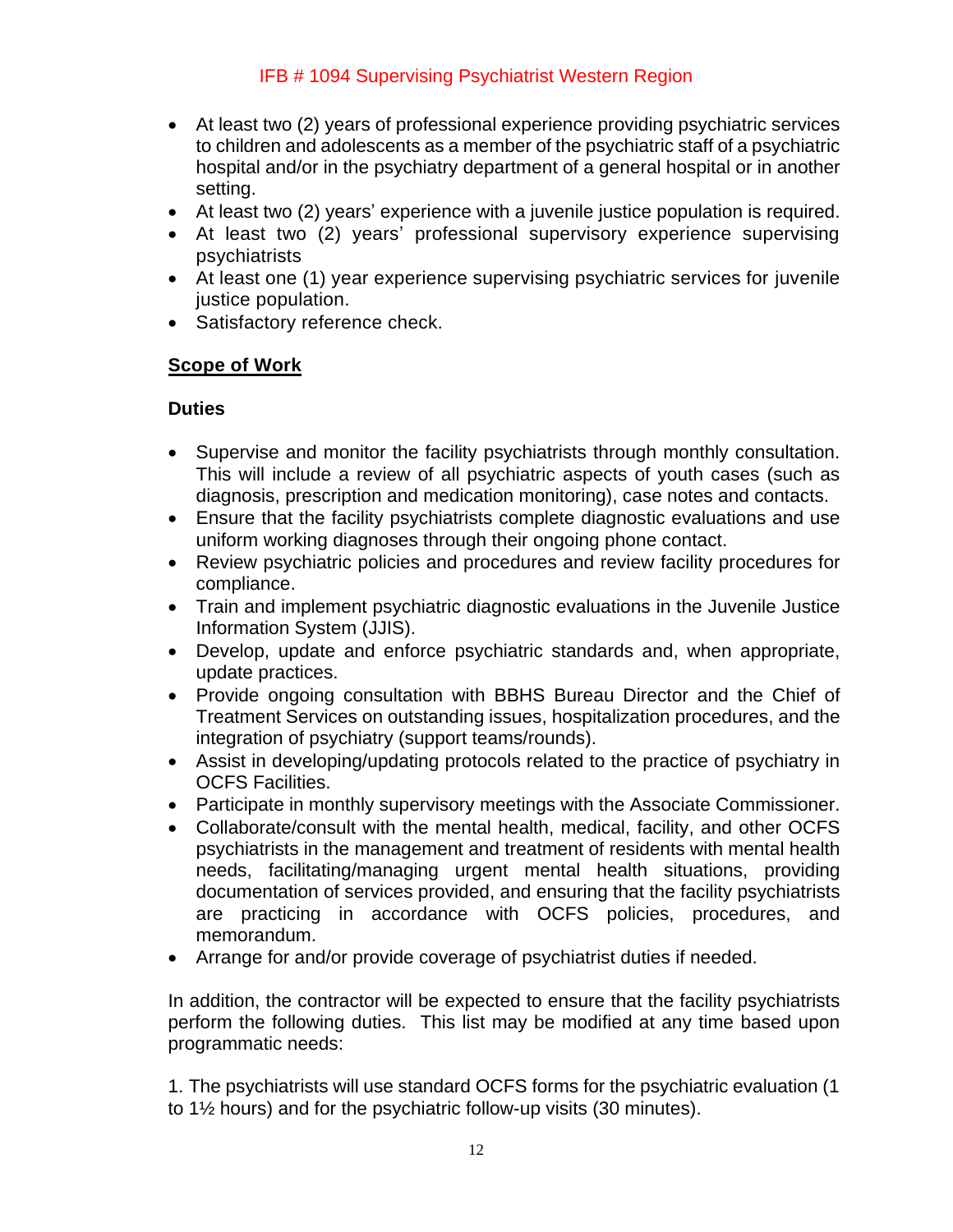2. The psychiatrists will order psychiatric medications and monitor their benefits and side effects.

3. The psychiatrists will attend mental health rounds with clinicians, teachers, and a representative from the line staff to discuss youth in his/her caseload, as well as other youth who present with symptoms that may indicate mental health needs.

4. As outlined in the Psychiatry Manual, psychiatrists shall utilize the minimum number of medications necessary to treat target symptoms. Psychiatrists shall obtain approval from a supervising psychiatrist in instances where additional medications are deemed necessary, as outlined in the Psychiatry Manual.

5. The psychiatrists will monitor psychotropic medications as is clinically appropriate with laboratory tests, ECG and AIMS, as outlined in the Psychiatry Manual.

6. The psychiatrists will obtain informed consent from guardians.

7. The psychiatrists will conduct emergency evaluations while on the facility grounds when requested to do so. When not present at the facility, the psychiatrists will not be formally on call. Psychiatrists are asked to be available by phone to communicate with clinical or medical staff about urgent matters when practical. This is typically an infrequent event.

#### <span id="page-12-0"></span>**Applicants may not subcontract components of the scope of work.**

## **3.3 Delivery**

#### **Days of Service**

The supervising psychiatrist will work a total number of hours as defined in Section 1.1 Overview. These hours should be performed as scheduled and as approved by DJJOY Administration. The offeror may divide these hours over multiple weeks per month.

By submitting a bid, the offeror:

- 1. Understands that any candidate proposed meets the minimum requirements and continue to meet the requirements for the duration of the contract.
- 2. Agrees that the candidate will perform all duties outlined above under Duties in the Scope of Work.
- 3. Agrees that the candidate will be available for the hours set forth above in Days of Service. **Please note that hours are not guaranteed and will be based on population need.**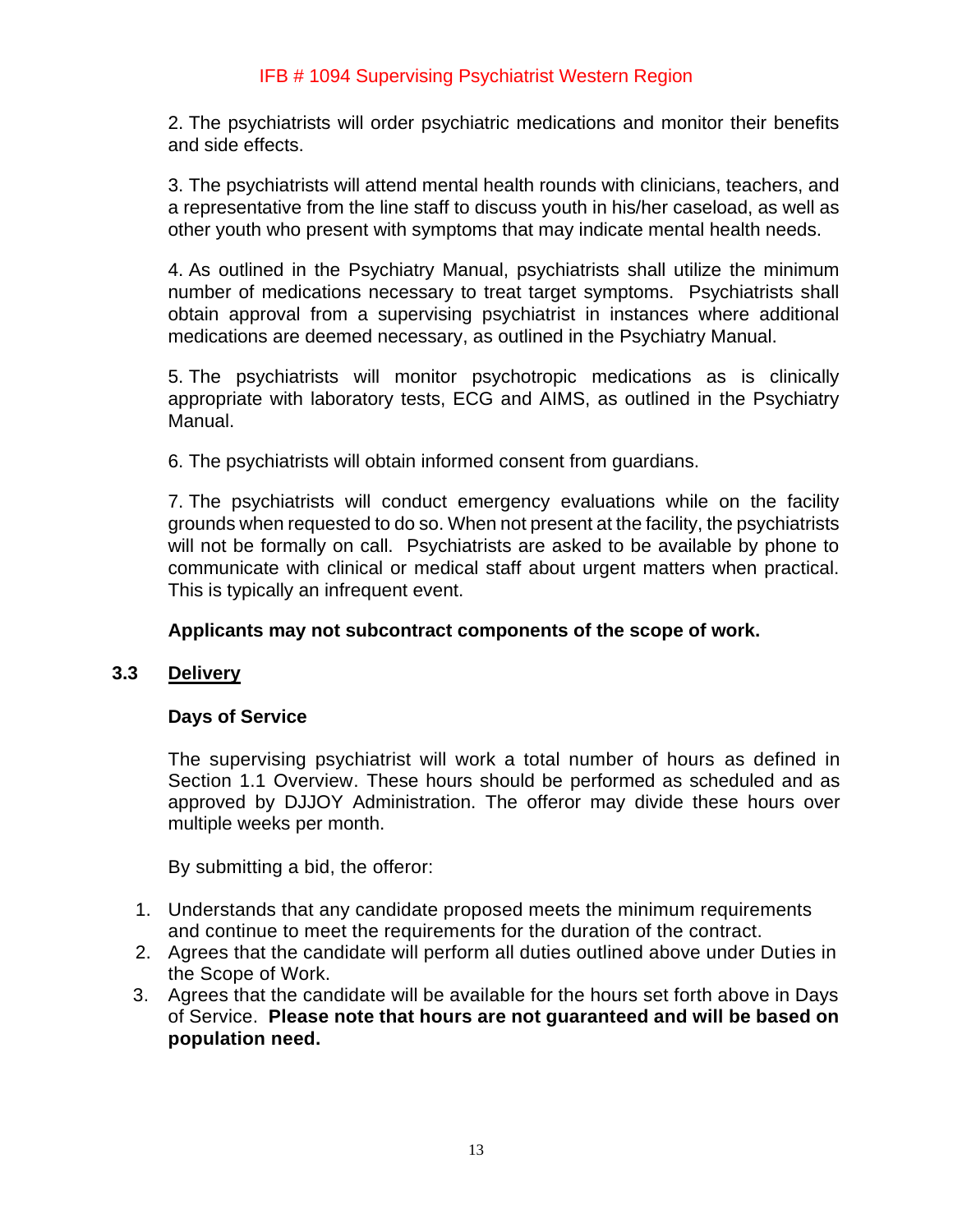## <span id="page-13-0"></span>**3.4 Security Procedures**

The contractor will work with OCFS to obtain necessary clearances. contractor may be required to provide information such as, but not limited to, the company name, the employee's name (as it appears on ID), valid driver license number, vehicle make, model and license plate, etc. to gain access to the delivery location.

#### **Please note that the delivery location may have security policies which must be followed.**

## <span id="page-13-1"></span>**3.5 Warranty (if commodity purchase)**

The contractor hereby warrants and represents that products, components or parts specified and furnished by or through contractor, whether specified and furnished individually or as a system, shall be free from defects in material and workmanship and will conform to all requirements of the contract for a minimum of N/A years from the date of acceptance.

During the product warranty period, defects in the materials or workmanship of products, components, or parts specified and furnished by or through contractor, whether specified and furnished individually or as a system, shall be repaired or replaced by contractor at no cost or expense to OCFS contractor shall extend the product warranty period for individual products, or for the system as a whole, as applicable, by the cumulative periods of time, after notification, during which an individual product, or the system as a whole, requires repairs or replacement resulting in down time or is in the possession of the contractor, its agents, officers, subcontractors, distributors, resellers or employees ("extended warranty").

All warranties including in this IFB shall survive the termination of any resulting Contract.

#### <span id="page-13-2"></span>**4. Administrative Information**

#### <span id="page-13-3"></span>**4.1 Method of Award**

#### **Selection of Offeror**

The offeror meeting all the minimum requirements stated above, passing vendor responsibility review and offering the lowest hourly rate will be awarded a contract. A sample contract can be found at the following link: [http://ocfs.ny.gov/main/bcm/Non-Grant-Contract-Template.pdf.](http://ocfs.ny.gov/main/bcm/Non-Grant-Contract-Template.pdf)

The hourly rate bid will be firm for 5 years. There will be no adjustment to the rate during the contract period.

In the event of a tie, offerors with the most experience (in months) providing supervision to psychiatrists treating children and adolescents; and that has the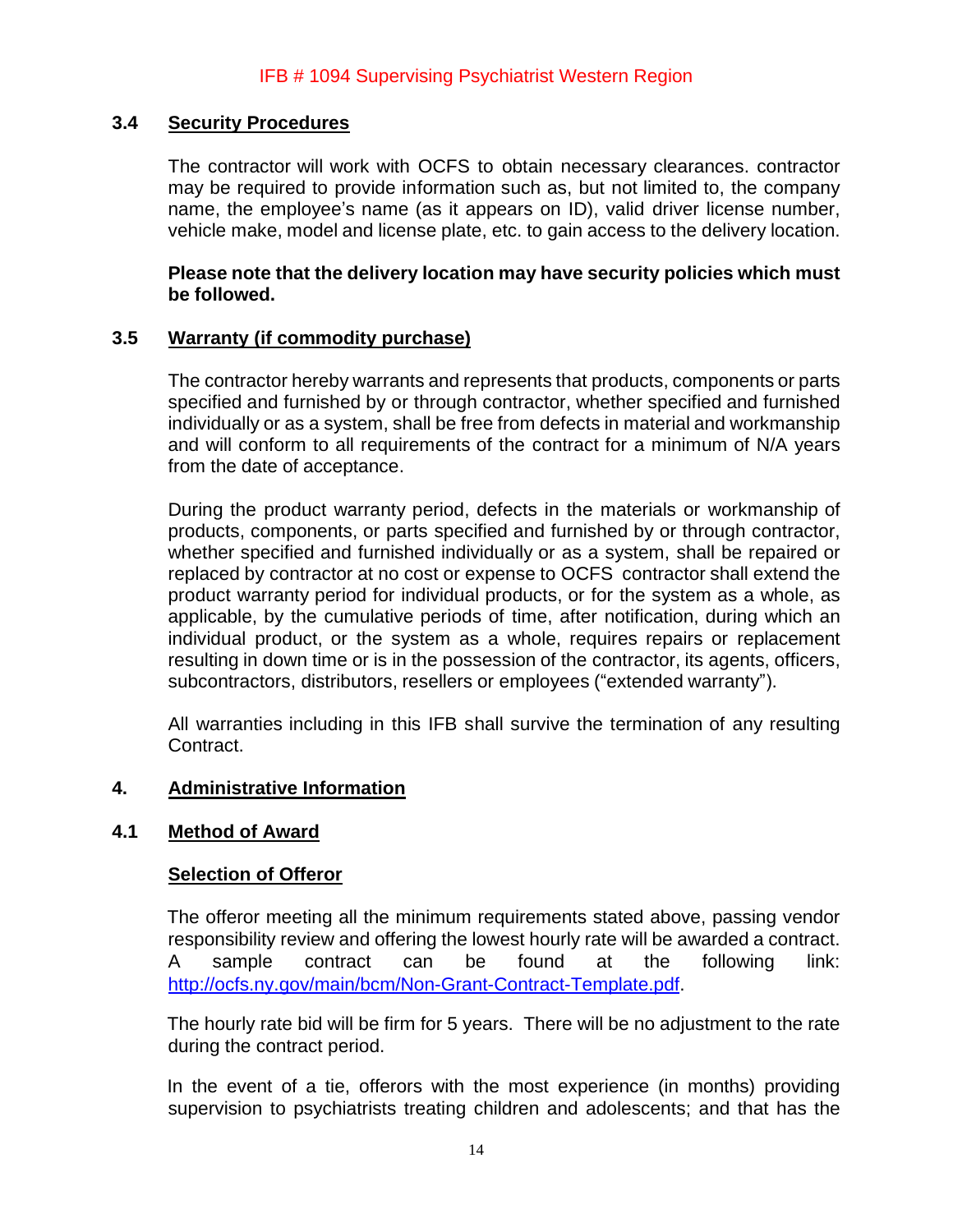most experience providing supervision to psychiatrists in a juvenile justice setting will be awarded the contract.

In the event a tie still exists, each offeror submitting a qualifying tie bid will have their name written on a piece of paper which will be placed in a hat. One offeror will be chosen.

## <span id="page-14-0"></span>**4.2 Price**

Bid price must include any and all costs associated with providing and delivering the services as specified, including travel, licenses, insurance, administrative, customs, duties, charges and ancillary costs and be net F.O.B. destination. Contractor will not be reimbursed for travel time or travel costs commuting to or from the facility designated as the contractor's home base.

**Note: There is a maximum bid rate of \$425 per hour for this procurement. Any bid proposal submitted that exceeds the maximum bid rate limit will not be considered for an award.** 

## <span id="page-14-1"></span>**4.3 Term of Contract**

It is the intention of the state to award a single contract to the awarded offeror. The contract will commence on or about the contract date as stated in Section 1.3 and will continue for a period of five (5) years and is subject to approval by the New York State Department of Civil Service (DCS), New York State Office of the Attorney General (OAG) and New York State Office of the State Comptroller (OSC). Contractors may not begin to provide services before the contract start date; OCFS has no obligation to pay for services rendered before that time. A copy of the terms and conditions of the contract are attached to this IFB.

# <span id="page-14-2"></span>**4.4 Method of Payment**

Payments will be processed monthly following the completion of services and upon submittal of required documentation for services performed and/or a signed claim for payment form, as directed by OCFS in the Appendix C of the resulting contract.

#### <span id="page-14-3"></span>**4.5 Dispute Resolution**

It is OCFS's policy to provide vendors with an opportunity to administratively resolve disputes, complaints, or inquiries related to bid solicitations, contract awards, and contract administration. OCFS encourages vendors to seek resolution of disputes informally, through consultation with staff, before commencing a formal dispute process. All such matters will be accorded impartial and timely consideration. See Section 4.26 for additional information.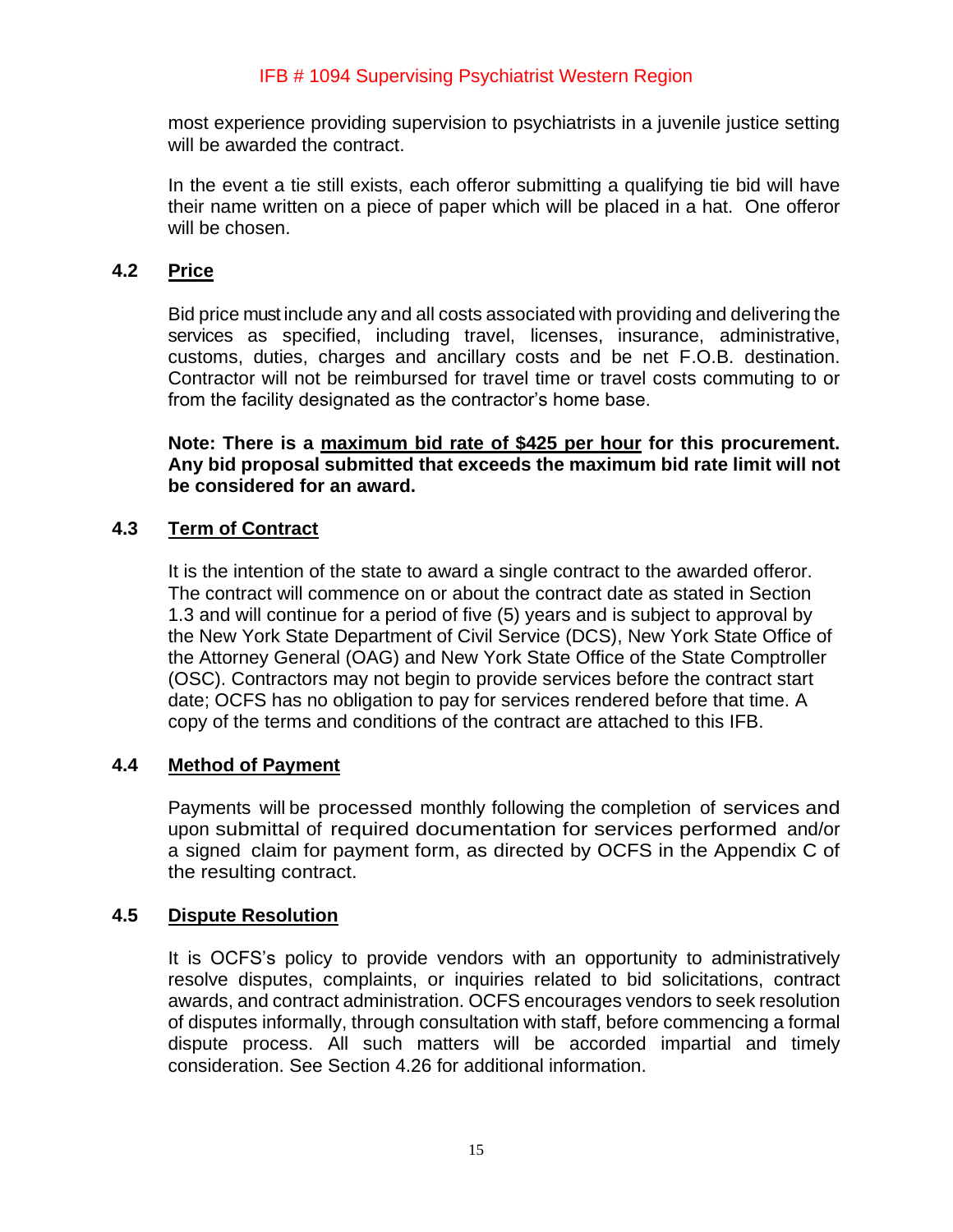## <span id="page-15-0"></span>**4.6 Contractor Responsibilities**

The contractor shall be solely responsible for all compliance with terms and conditions in this IFB or any resulting contract. The contractor may not engage a subcontractor or dealer, distributor, reseller, or any other party to carry out any part of this contract without the prior written consent of OCFS. The contractor accepts full responsibility for the actions of any employee who carries out any of the provisions of any contract resulting from this IFB.

## <span id="page-15-1"></span>**4.7 Inspection of Books**

It is expressly understood and agreed that OCFS and OSC shall have the right to inspect and audit the contractor's records covered under this agreement, in accordance with his/her statutory responsibility to examine the books and accounts of every agency. OSC requires, and the contractor agrees to, the retention of all material that is pertinent to an audit of the operations under any purchase order resulting from this IFB for a full three-year period or contract resulting from this IFB for a full six-year period.

## <span id="page-15-2"></span>**4.8 OCFS Reserved Rights**

OCFS reserves the right to

- 1. place a monetary cap on the funding amount made in each contract award;
- 2. change any of the schedule dates stated in this IFB;
- 3. reject any or all proposals received in response to the IFB;
- 4. withdraw the IFB at any time at the agency's sole discretion;
- 5. make an award under the IFB in whole or in part;
- 6. disqualify any offeror whose conduct and/or proposal fails to conform to the IFB's requirements;
- 7. reject any proposal if, in the sole discretion of OCFS, it determines the offeror is not a responsible vendor;
- 8. seek clarification and revisions of proposals. Ask offerors to present supplemental information clarifying their proposals either in writing or by formal presentation. New information is not permitted;
- 9. require that offerors demonstrate, to the satisfaction of OCFS, any feature(s) present as a part of their proposal that may include an oral presentation of their proposal and may be considered in the evaluation of the proposal;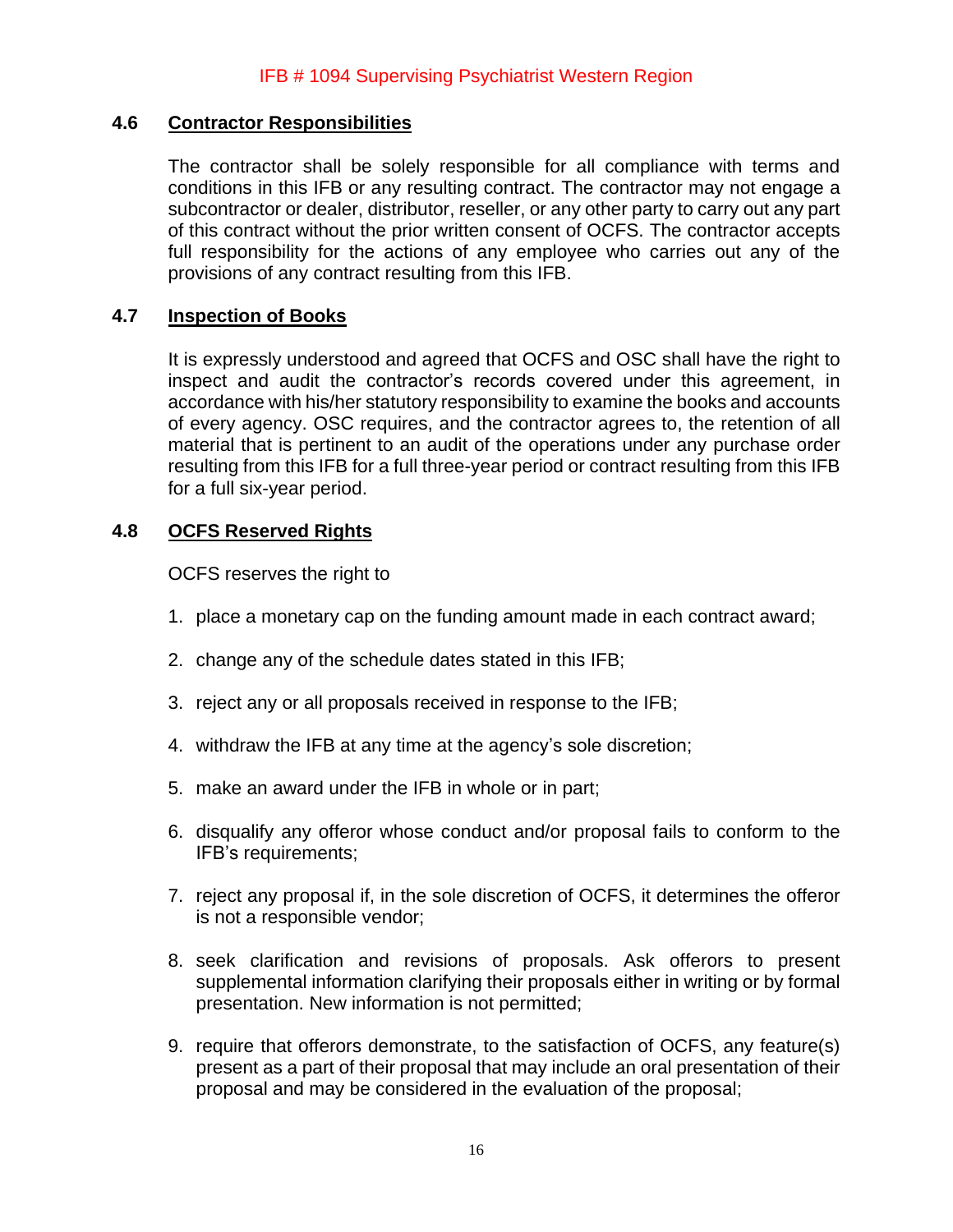- 10.before opening bids, amend any part of this IFB with notification to all offerors, and direct all offerors to prepare modifications addressing IFB amendments, if necessary. Expenses incurred in the preparation of any proposals or modifications submitted in response to this IFB are the sole responsibility of the offeror or other party and will not be incurred by OCFS;
- 11.make funding decisions that maximize compliance with and address the outcomes identified in this IFB;
- 12.fund only one portion, or selected activities, of the selected offeror's proposal and/or adopt all or part of the selected offeror's proposal based on federal and state requirements;
- 13.eliminate any IFB requirements that cannot be met by all prospective offerors upon notice to all parties that submitted proposals;
- 14.waive procedural technicalities or modify minor irregularities in proposals received after notification to the offeror involved;
- 15.correct any arithmetic errors in any proposal or make typographical corrections to proposals with the concurrence of the offeror;
- 16.negotiate with the selected offeror(s) before contract award;
- 17.conduct contract negotiations or award a contract to the next highest offeror if contract negotiations with the selected offeror(s) cannot be accomplished within an acceptable time frame. No offeror will have any rights against OCFS arising from such actions;
- 18.award contracts to more than one offeror or to other than the lowest offeror;
- 19.require that all proposals be held valid for a minimum of 180 days from the closing date for receipt of proposals, unless otherwise expressly provided for in writing;
- 20.fund any or all the proposals received in response to this IFB. However, issuance of this IFB does not commit OCFS to fund any proposals. OCFS can reject any proposals submitted and reserves the right to withdraw or postpone this IFB without notice and without liability to any offeror or other party for expenses incurred in the preparation of any proposals submitted in response to this IFB and may exercise these rights at any time;
- 21.use the proposal submitted in response to this IFB as part of an approved contract. At the time of contract development, awardees may be asked to provide additional budget and program information for the final contract;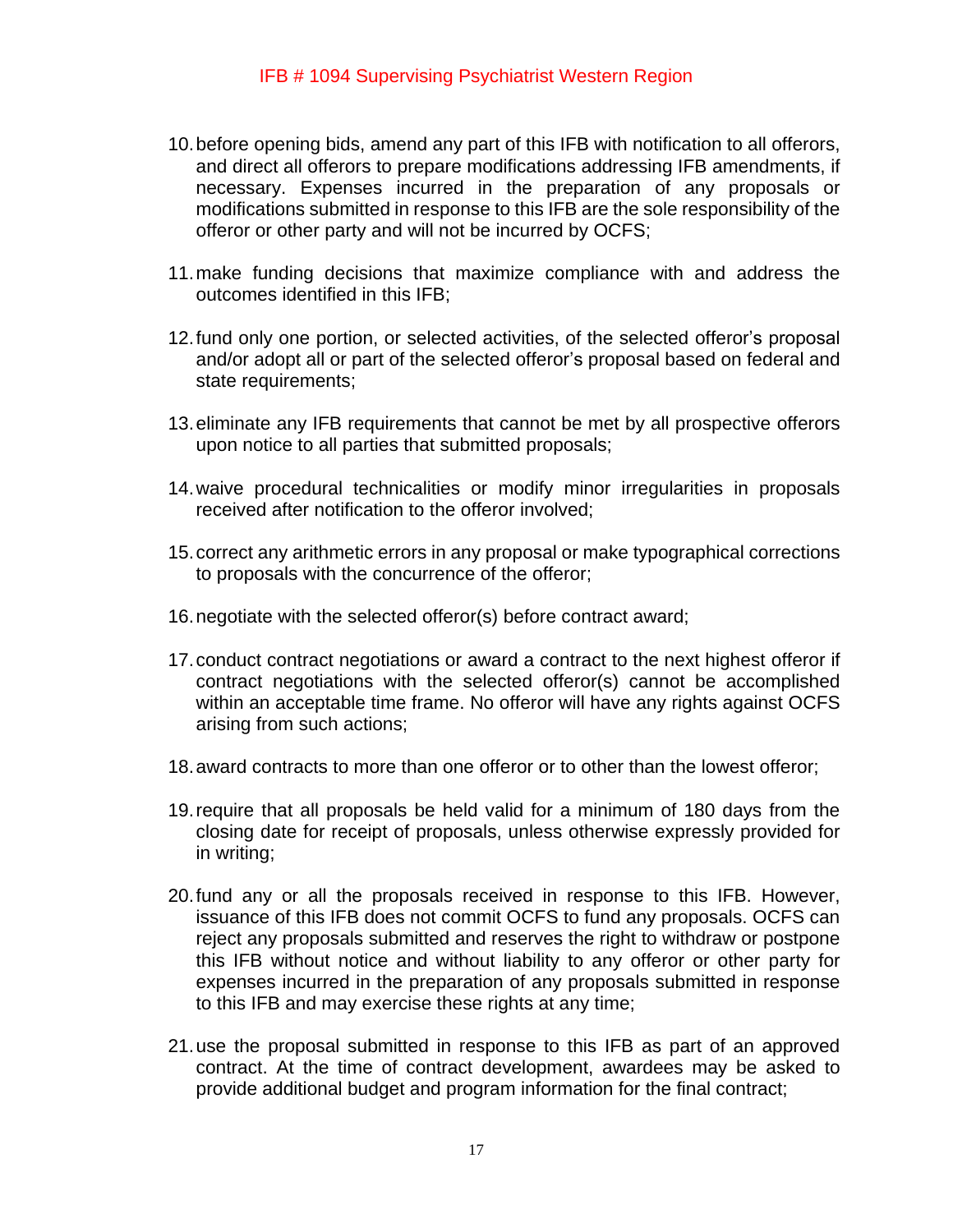- 22.use any and all ideas submitted in the proposals received;
- 23.require clarification at any time during the procurement process and/or require correction of arithmetic or other apparent errors for the purpose of assuring a full and complete understanding of an offeror's proposal and/or to determine an offeror's compliance with the requirements of the solicitation;
- 24.make additional awards based on the remaining proposals submitted in response to this IFB and/or provide additional funding to awardees if such funds become available;
- 25.make inquiries of third parties, including but not limited to offerors references regarding the applicants' experience or other matters deemed relevant to the proposal by OCFS. By submitting a proposal in response to this IFB, the applicant gives its consent to any inquiry made by OCFS;
- 26.require contractors to participate in a formal evaluation of the program to be developed by OCFS. Contractors may be required to collect data for these purposes. The evaluation design will maintain confidentiality of participants and recognize practical constraints of collecting this kind of information;
- 27.consider statewide distribution and regional distribution within New York City, including borough distribution methodology, in evaluating proposals;
- 28.rescind awards for failure of awardees to meet required time frames for contract development and/or signature;
- 29.cancel this IFB, in whole or in part, at any time and to reject any and all bids when appropriate in the best interests of the state;
- 30.use proposal information obtained through site visits, management interviews and the State's investigation of a bidder's qualifications, experience, ability, or financial standing, and any material or information submitted by the bidder in response to the agency's request for clarifying information in the course of evaluation and/or selection under the IFB; and
- 31.reject any extraneous terms, alternate activities/work to be performed, added conditions, or exceptions stated by applicants within their proposal(s). This includes, but is not limited to, proposed changes to the standard terms and conditions of the resulting contract(s).

#### <span id="page-17-0"></span>**4.9 Incurred Costs**

The State of New York shall not be liable for any costs incurred by an offeror in the preparation and production of a proposal or for the contractor's participation in any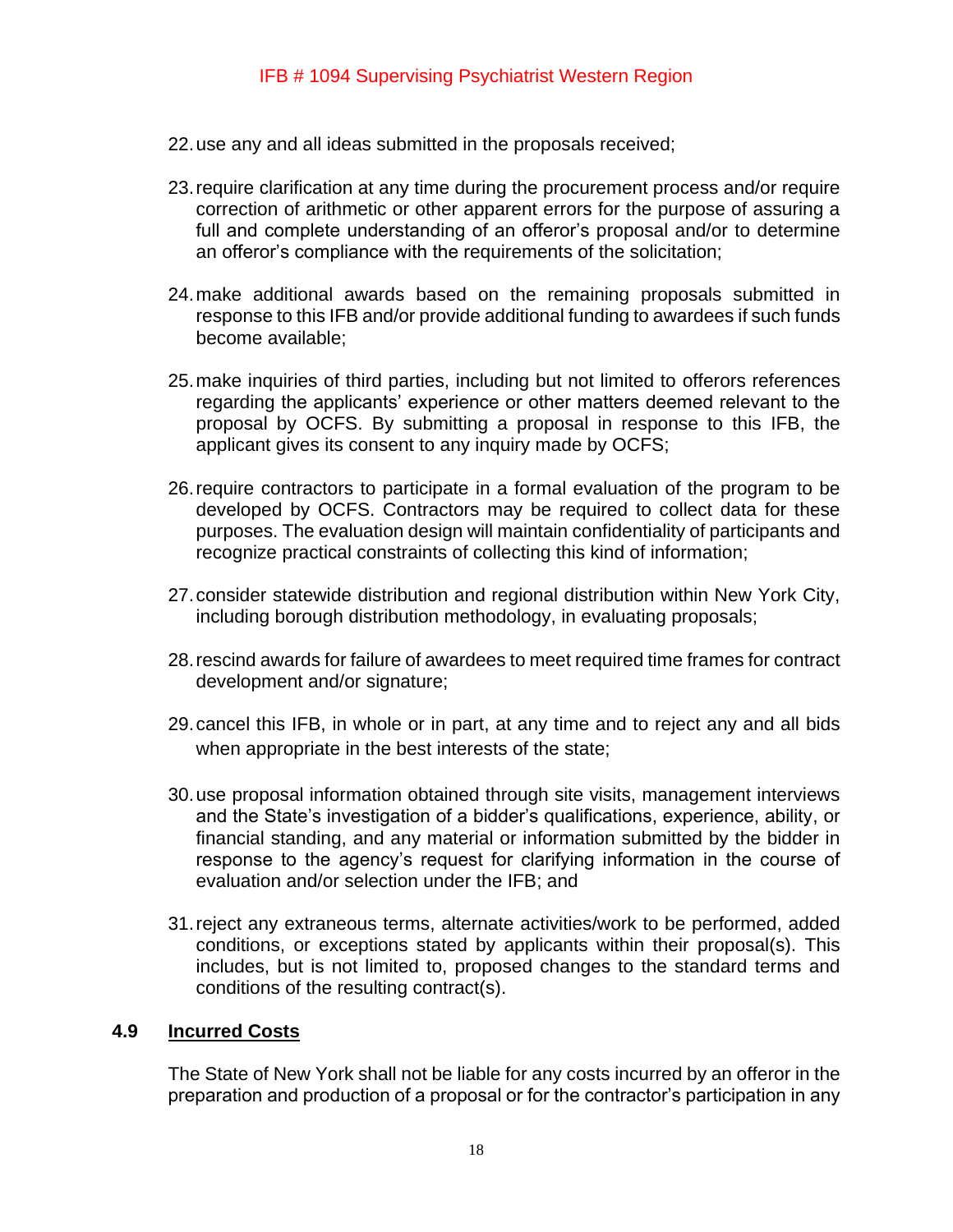pre-contract award activity. The State of New York shall not be liable for any cost incurred by the contractor in preparation for or before the approval of an executed contract by the OSC.

#### <span id="page-18-0"></span>**4.10 Security, Nondisclosure, and Confidentiality Agreement**

The content of each offeror's proposal will be held in strict confidence by the State during the bid evaluation process and will not be disclosed except to the evaluation panels, and to the New York State Office of the Attorney General and OSC, as may be necessary, to obtain their approvals for the final contract, and except as required by law. The successful offeror's proposal and a copy of the specifications will be made a part of the contract.

Public inspection of a proposal is regulated by the Freedom of Information Law (Article 6 of the New York Public Officer's Law, or FOIL). Proposals are presumptively available for public inspection. If this would be unacceptable to offerors, they should apply to the New York State Division of Budget (DOB) for trade secret protection for their bid.

Confidential, trade secret, or proprietary materials as defined by the laws of the State of New York must be clearly marked and identified upon submission by the offeror. Marking the bid as "confidential" or "proprietary" on its face or in the document header or footer is not sufficient without specific justification as to why disclosure of particular information in the bid would cause substantial injury to the competitive position of the offeror.

Offerors/contractors intending to seek an exemption from disclosure of these materials under the FOIL must request the exemption in writing, explaining the reasons for the claimed exemption. Acceptance of the claimed materials does not constitute a determination on the exemption request, which will be made in accordance with statutory procedures.

The Public Officers' Code of Ethics (Section 74 of the Public Officers Law) sets the standard that no officer or employee of a state agency shall disclose confidential information that he/she acquires during his/her official duties. These standards control the confidentiality of an offeror's proposal unless DOB grants a petition for records access in accordance with FOIL.

Offerors should be advised that the confidentiality of their proposals is founded upon statute, as described above. A nondisclosure agreement, whether prescribed by DOB or the offeror, would not alter the rights and responsibilities of either party under FOIL. Offerors should not propose a nondisclosure agreement for DOB employees, as that is legally ineffective to alter any responsibility under FOIL or the Code of Ethics.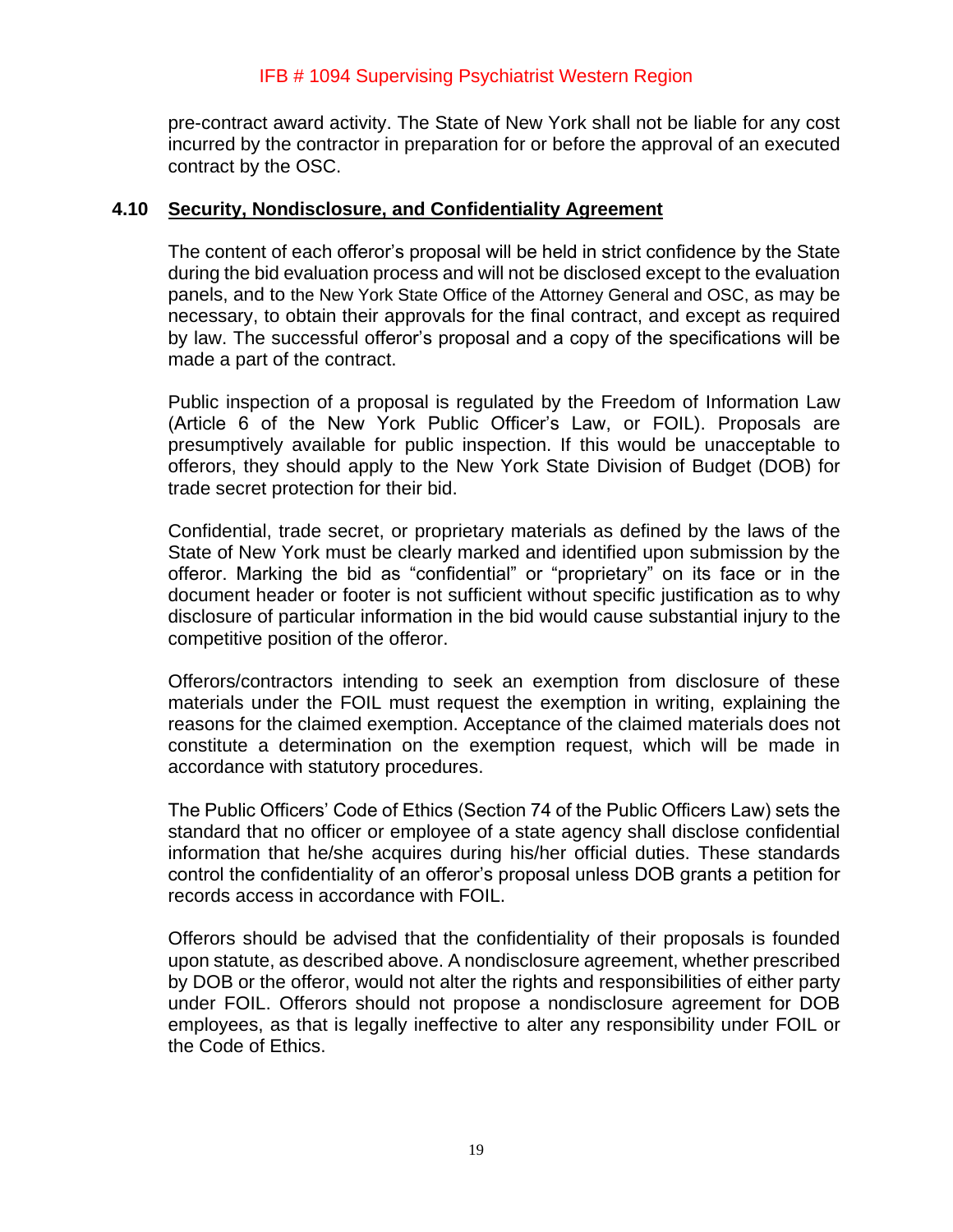The provisions of FOIL will also govern the confidentiality of any and all products or services supplied by the successful offeror.

Please see Content of Proposals for the *[Confidentiality Non-Disclosure Agreement](https://ocfs.ny.gov/forms/ocfs/OCFS-4715.pdf)* [\(OCFS-4715\),](https://ocfs.ny.gov/forms/ocfs/OCFS-4715.pdf) which each contractor or subcontractor, employee of a contractor or subcontractor, and volunteer with a contractor or subcontractor is required to sign.

#### <span id="page-19-0"></span>**4.11 Omnibus Procurement Act**

It is the policy of New York State to maximize opportunities for the participation of New York State business enterprises, including minority- and women-owned business enterprises (MWBE) as offerors, subcontractors, and suppliers on its procurement contracts.

Information on the availability of New York State subcontractors and suppliers is available on the internet at [www.esd.ny.gov.](http://www.esd.ny.gov/) For additional information and assistance, contact:

New York State Department of Economic Development Division for Small Business Albany, New York 12245 Telephone: 518-292-5100 Fax: 518-292-5884 Email: [opa@esd.ny.gov](mailto:opa@esd.ny.gov)

A directory of certified MWBE is available from:

New York State Department of Economic Development Division of Minority and Women's Business Development 633 Third Avenue New York, New York 10017 Telephone: 212-803-2414 Email: [mwbecertification@esd.ny.gov](mailto:mwbecertification@esd.ny.gov) [https://ny.newnycontracts.com](https://ny.newnycontracts.com/)

*NOTE:* Companies requesting lists of potential subcontractors and suppliers are encouraged to identify the Standard Industrial Classification (SIC) code, size, and location of vendors.

A directory of minority- and women-owned business enterprises is available on the internet at [https://ny.newnycontracts.com.](https://ny.newnycontracts.com/) For additional information and assistance, contact either of the above offices.

The Omnibus Procurement Act of 1992 requires that by signing a bid proposal, contractors certify that whenever the total offer amount is greater than \$1 million: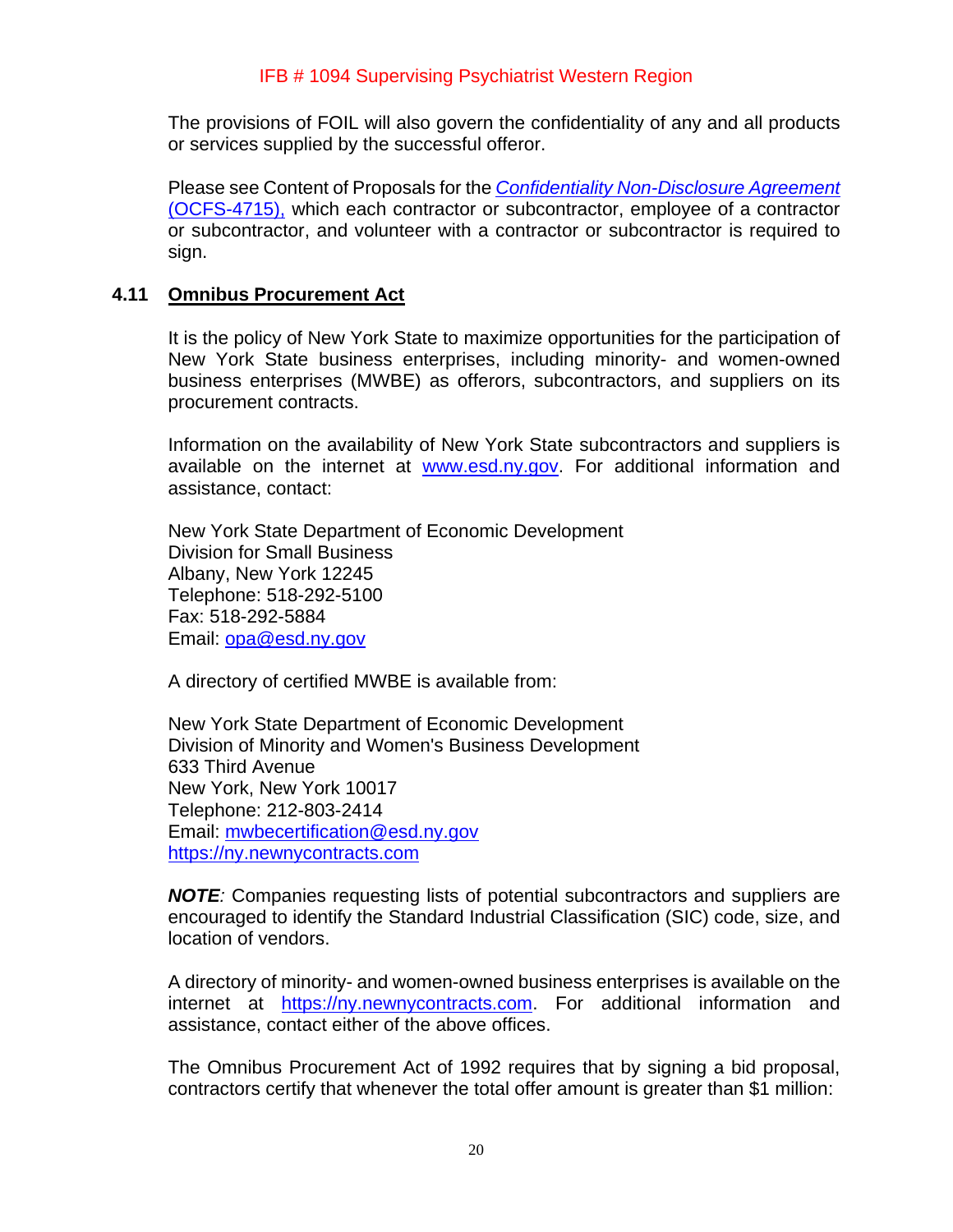- 1. The contractor has made reasonable efforts to encourage the participation of New York State business enterprises as suppliers and subcontractors on this project and has retained the documentation of these efforts to be provided upon request to the state;
- 2. The contractor has documented their efforts to encourage the participation of New York State business enterprises as suppliers and subcontractors by showing that they have done the following:
	- Solicited offers, in a timely and adequate manner, from New York State Empire State Development business enterprises, including certified minority- and women-owned businesses; or
	- Contacted New York State Empire State Development to obtain listings of New York State business enterprises and MWBE; or
	- Placed notices for subcontractors and suppliers in newspapers, journals or other trade publications distributed in New York State; or
	- Participated in offeror outreach conferences.

If the contractor determines that New York State business enterprises are not available to participate on the contract as subcontractors or suppliers, the contractor shall provide a statement indicating the method used to determine this.

If the contractor does not intend to use subcontractors, the contractor shall provide a statement verifying such.

- 3. The contractor has complied with the federal Equal Opportunity Act of 1972 (P.L. 92-961), as amended;
- 4. The contractor will be required to notify New York State residents of employment opportunities through listing any such positions with Community Services Division of the New York State Department of Labor, providing for such notification in a manner consistent with existing collective bargaining contracts or agreements. The agency agrees to document these efforts and to provide said documentation to OCFS upon request;
- 5. Offerors located in a foreign country are notified that the State may assign or otherwise transfer offset credits to third parties located in New York State, and the offerors shall be obligated to cooperate with the State in any and all respects in making such assignment or transfer, including, but not limited to, executing any and all documents deemed by the State to be necessary or desirable to effectuate such assignment or transfer, and using their best efforts to obtain the recognition and accession to such assignment or transfer by any applicable foreign government; and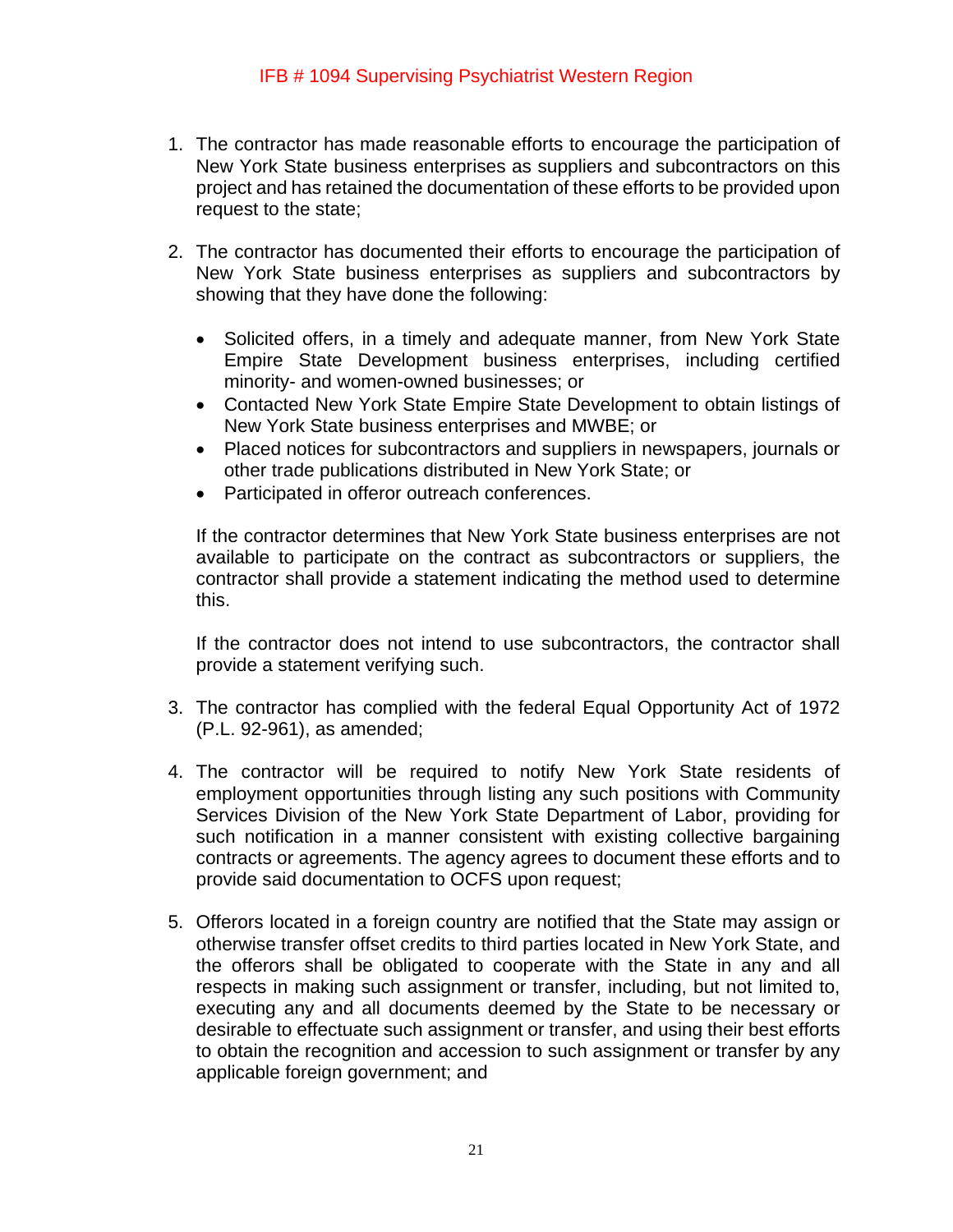6. Offerors are hereby notified that State agencies and authorities are prohibited from entering into contracts with businesses whose principal place of business is in a "discriminatory jurisdiction." This is defined as a state or political subdivision that employs a preference or price distorting mechanism to the detriment of or otherwise discriminates against a New York State business enterprise in the procurement of commodities and services by the same or a non-governmental entity influenced by the same. A list of discriminatory jurisdictions is maintained by the Commissioner of New York State Empire State Development.

# <span id="page-21-0"></span>**4.12 Executive Order Number 14, 16 and 177**

Executive Order No. 14, dated February 27, 2022, requires State agencies to terminate any contracts and to refrain from entering into any new contracts with an institution or company that is determined to be a Russian or Russia supporting entity.

Executive Order No. 16, dated March 17, 2022, requires State agencies to refrain from entering into any new contract or renewing any existing contract with an entity conducting business operations in Russia.

Executive Orders 14 and 16 include the following definitions:

 $\circ$  "Russian entity" means an institution or company that is headquartered in Russia or has its principal place of business in Russia.

o "Supporting entity" means any institution or company providing assistance to the Russian government in its campaign to invade the sovereign country of Ukraine, either through in-kind support or for-profit.

o "Entity conducting business operations in Russia" means an institution or company, wherever located, conducting any commercial activity in Russia or transacting business with the Russian Government or with commercial entities headquartered in Russia or with their principal place of business in Russia in the form of contracting, sales, purchasing, investment, or any business partnership.

By submission of a response to this solicitation the offerer certifies that the Offeror:

- a. is not a Russian or Russia supporting entity, as those terms are defined in the Executive Order No. 14 (dated February 27, 2022).
- b. is not an entity conducting business operations in Russia, as those terms are defined in the Executive Order No. No. 16 (dated March 17, 2022).

Executive Order 177, dated February 3, 2018, directs New York State agencies and authorities not to enter into any contracts with entities that have institutional policies or practices that fail to address the harassment and discrimination of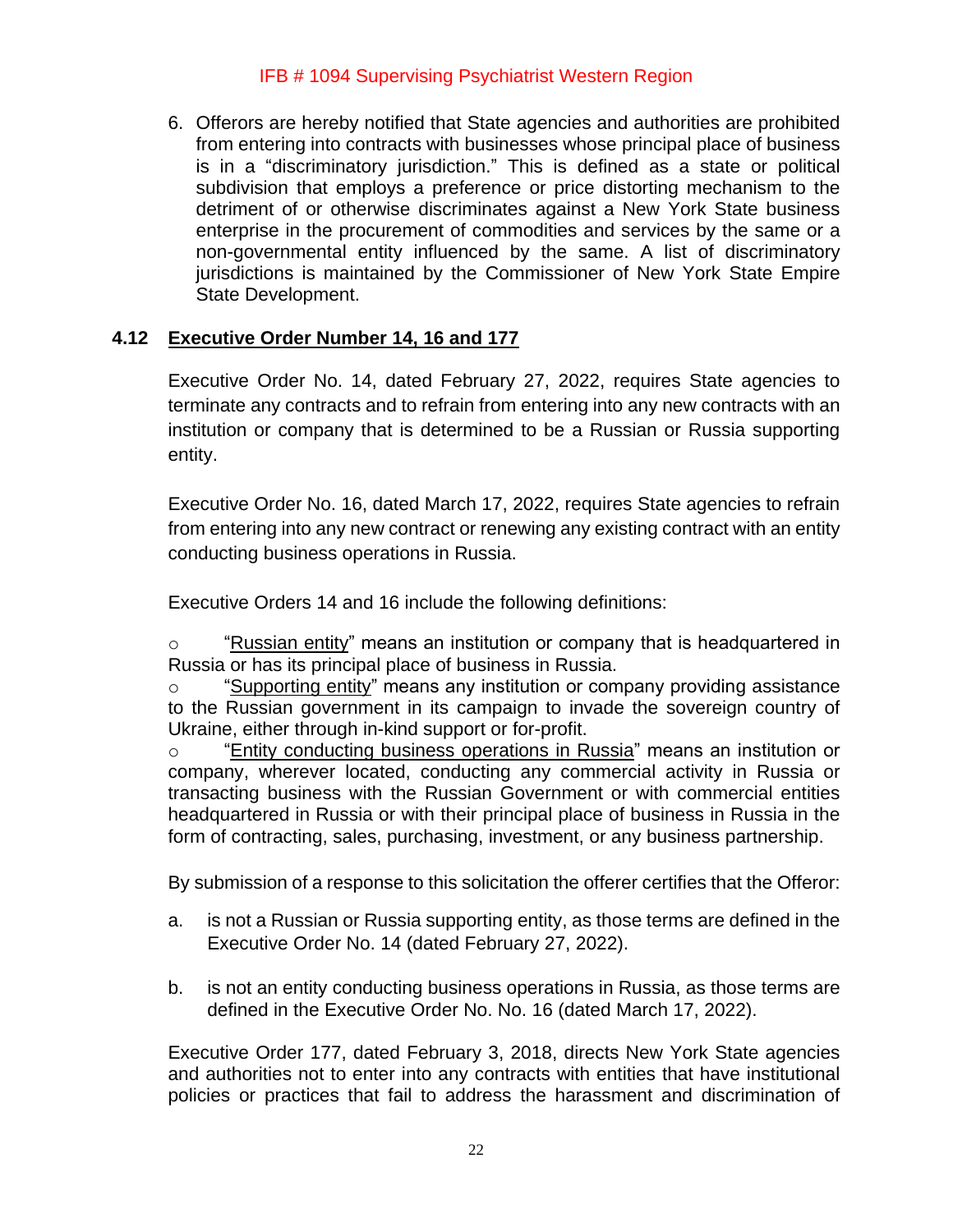individuals on the basis of their age, race, creed, color, national origin, sex, sexual orientation, gender identity, disability, marital status, military status, or other protected basis. The contractor must provide the EO 177 certification statement before any award being made by OCFS.

#### <span id="page-22-0"></span>**4.13 Minority- and Women-Owned Business Enterprises (MWBE) – Equal Employment Opportunity (EEO) - Requirements & Procedures**

**This section outlines contractor requirements and procedures for business participation opportunities for New York State-certified MWBE, and Equal Employment Opportunities (EEO) for minority group members and women. All forms can be found** [here](https://ocfs.ny.gov/main/documents/docs.asp?document_type=1&category_number=44)**.**

#### **New York State Executive Law (Article 15-A)**

Pursuant to New York State Executive Law Article 15-A and Parts 140-145 of Title 5 of the New York Codes, Rules and Regulations OCFS is required to promote opportunities for the maximum feasible participation of MWBE and the employment of minority group members and women in the performance of OCFS contracts.

#### **MWBE Participation Opportunities – OCFS-Established Goals**

For purposes of this solicitation, OCFS hereby establishes an overall goal of **0** percent for MWBE participation, **0** percent for New York State-certified Minority-Owned Business Enterprises (MBE) participation and **0** percent for New York State-Certified Women-Owned Business Enterprises (WBE) participation (based on the current availability of MBEs and WBEs). A contractor on any contract resulting from this procurement (Contract) must document its good faith efforts to provide meaningful participation by MWBE as subcontractors and suppliers in the performance of the contract. To that end, by submitting a response to this IFB, the respondent agrees that OCFS may withhold payment pursuant to any contract awarded as a result of this IFB pending receipt of the required MWBE documentation. An MWBE directory can be viewed at: [https://ny.newnycontracts.com.](https://ny.newnycontracts.com/) For guidance on how OCFS will evaluate a contractor's "good faith efforts," refer to 5 NYCRR § 142.8.

The respondent understands that only sums paid to MWBE for the performance of a commercially useful function, as that term is defined in 5 NYCRR § 140.1, may be applied towards the achievement of the applicable MWBE participation goal. The portion of a contract with an MWBE serving as a broker that shall be deemed to represent the commercially useful function performed by the MWBE shall be 25 percent of the total value of the contract.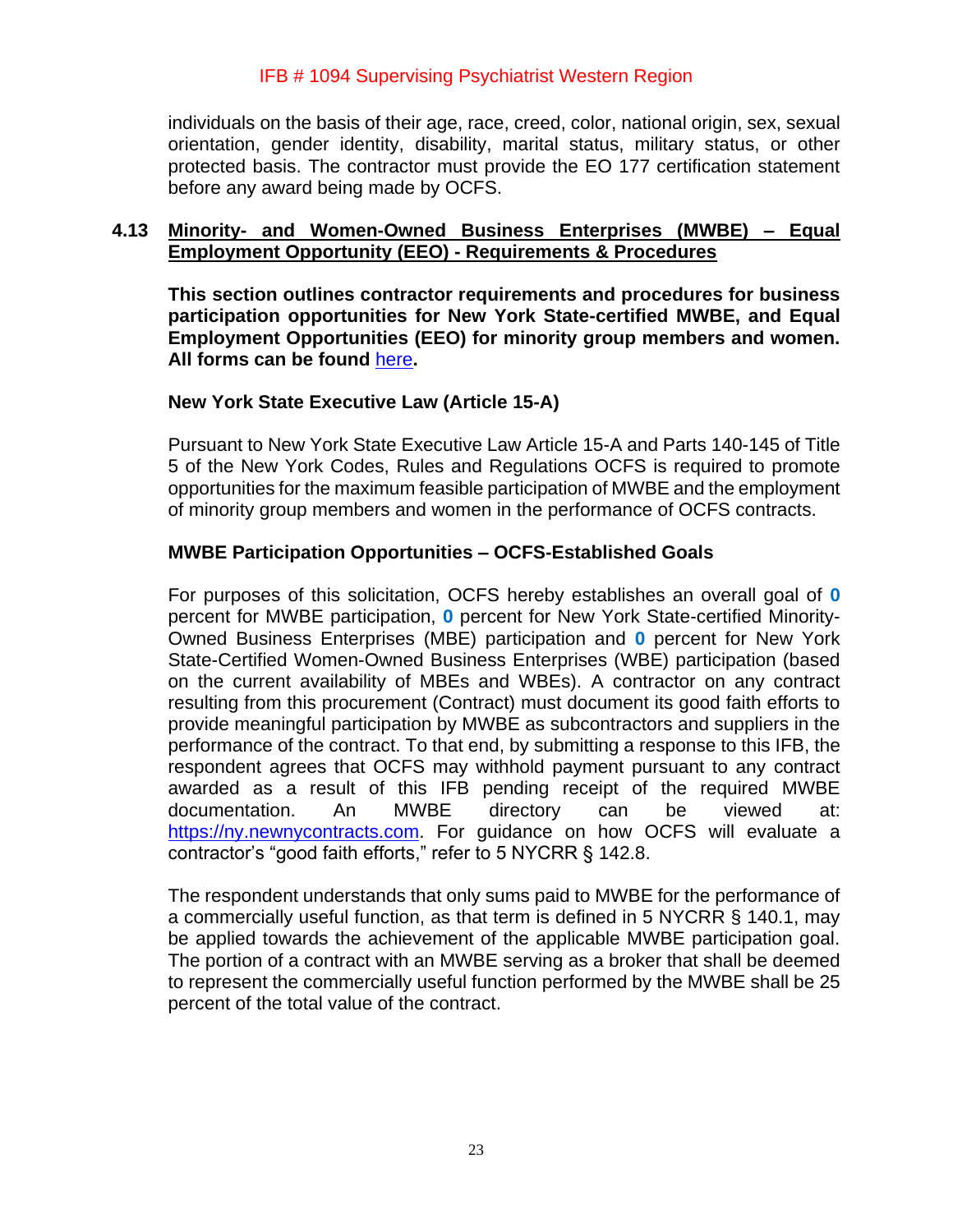## **Contract Compliance**

In accordance with 5 NYCRR § 142.13, the respondent further acknowledges that if it is found to have willfully and intentionally failed to comply with the MWBE participation goals set forth in a contract resulting from this IFB, such finding constitutes a breach of contract and OCFS may withhold payment as liquidated damages.

Such liquidated damages shall be calculated as an amount equaling the difference between: (1) all sums identified for payment to MWBE had the contractor achieved the contractual MWBE goals; and (2) all sums actually paid to MWBE for work performed or materials supplied under the contract.

By submitting a bid or proposal, a respondent agrees to demonstrate its good faith efforts to achieve the applicable MWBE participation goals by submitting evidence thereof through the New York State Contract System (NYSCS), which can be viewed at [https://ny.newnycontracts.com](https://ny.newnycontracts.com/) provided, however, that a respondent also arranges to provide such evidence via a nonelectronic method by contacting OCFS.

Additionally, a respondent will be required to submit the following documents and information as evidence of compliance with the foregoing:

A. An MWBE Utilization Plan with their bid or proposal. Any modifications or changes to an accepted MWBE Utilization Plan after the contract award and during the term of the contract must be reported on a revised MWBE Utilization Plan and submitted to OCFS for review and approval.

OCFS will review the submitted MWBE Utilization Plan and advise the respondent of OCFS acceptance or issue a notice of deficiency within 30 days of receipt.

B. If a notice of deficiency is issued, the respondent will be required to respond to it within seven business days of receipt by submitting to OCFS a written remedy in response to the notice to [mwbeinfo@ocfs.ny.gov.](mailto:mwbeinfo@ocfs.ny.gov) If the written remedy that is submitted is not timely or is found by OCFS to be inadequate, OCFS shall notify the respondent and direct the respondent to submit, within five business days, a request for a partial or total waiver of MWBE participation goals. Failure to file the waiver form in a timely manner may be grounds for disqualification of the bid or proposal.

OCFS may disqualify a respondent as being non-responsive under the following circumstances:

- a) If a respondent fails to submit an MWBE Utilization Plan; or
- b) If a respondent fails to submit a written remedy to a notice of deficiency; or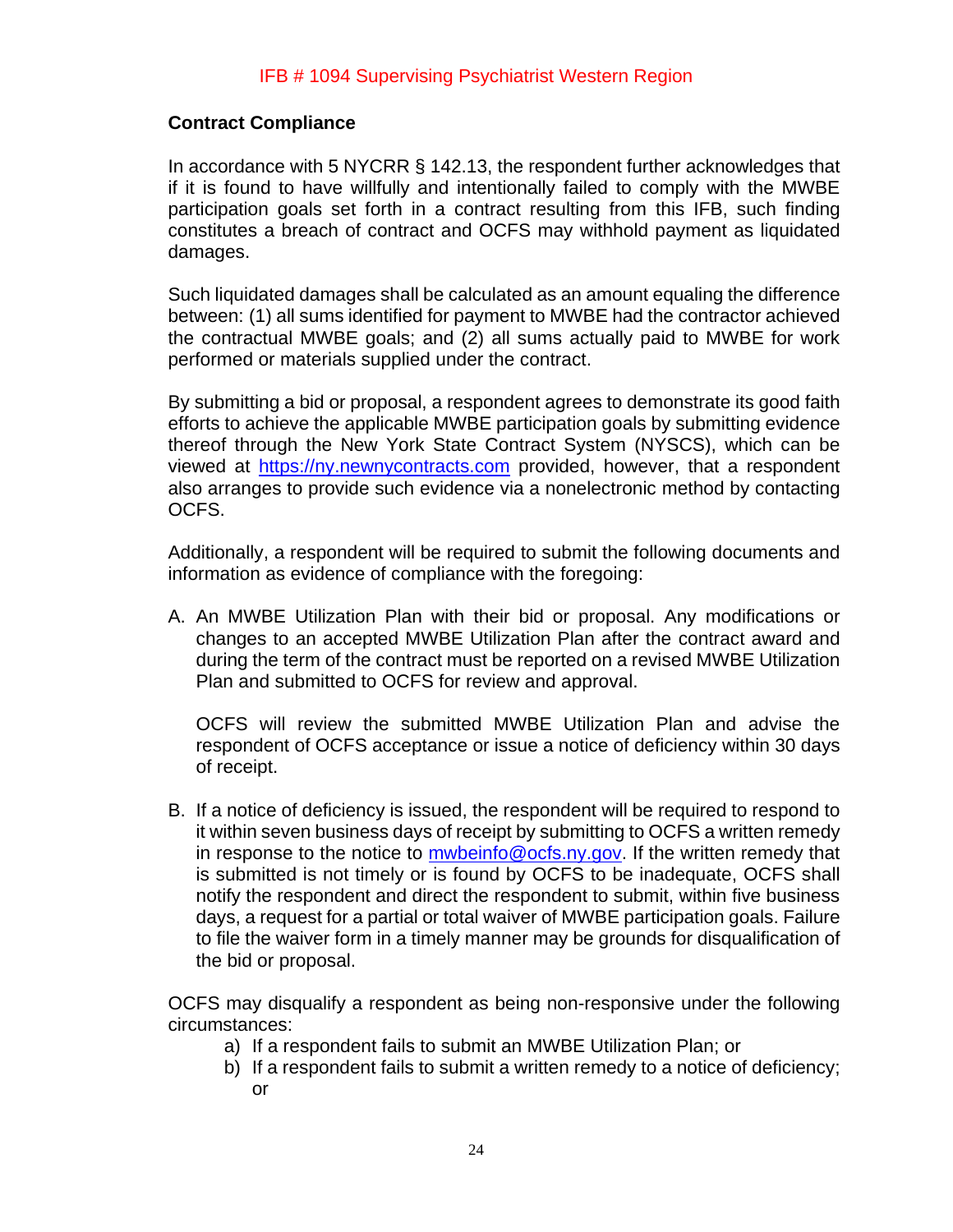- c) If a respondent fails to submit a request for waiver; or
- d) If OCFS determines that the respondent has failed to document goodfaith efforts.

The successful respondent will be required to attempt to use, in good faith, any MBE or WBE identified within its MWBE Utilization Plan, during the performance of the contract. Requests for a partial or total waiver of established goal requirements made subsequent to contract award may be made at any time during the term of the contract to OCFS but must be made before submitting a request for final payment on the contract.

The successful respondent will be required to submit a quarterly M/WBE Contractor Compliance and Payment Report to OCFS by the  $10<sup>th</sup>$  day following each end of quarter over the term of the contract documenting the progress made toward achievement of the MWBE contract goals.

#### **Equal Employment Opportunity (EEO) Requirements**

By submitting a bid or proposal in response to this solicitation, the respondent agrees with all of the terms and conditions of Appendix A – Standard Clauses for All New York State Contracts, including Clause 12 - Equal Employment Opportunities for Minorities and Women. The respondent is required to ensure that it and any subcontractors awarded a subcontract for the construction, demolition, replacement, major repair, renovation, planning, or design of real property and improvements thereon (the work), except where the work is for the beneficial use of the respondent, undertake or continue programs to ensure that minority group members and women are afforded equal employment opportunities without discrimination because of race, creed, color, national origin, sex, age, disability, or marital status. For these purposes, equal opportunity shall apply in the areas of recruitment, employment, job assignment, promotion, upgrading, demotion, transfer, layoff, termination, and rates of pay or other forms of compensation. This requirement does not apply to: (i) work, goods, or services unrelated to the contract; or (ii) employment outside New York State.

The respondent will be required to submit OCFS-3460, *[Minority and Women](https://ocfs.ny.gov/main/Forms/Contracts/OCFS-3460.docx)owned Business Enterprises (MWBE) [and Equal Employment Opportunity Policy](https://ocfs.ny.gov/main/Forms/Contracts/OCFS-3460.docx) [Statement](https://ocfs.ny.gov/main/Forms/Contracts/OCFS-3460.docx)*, to OCFS with its bid or proposal.

If awarded a contract, respondent shall submit a Workforce Utilization Report and shall require each of its subcontractors to submit the same, in a format that OCFS requires on a quarterly basis during the term of the contract.

Pursuant to Executive Order No. 162, non-grant contractors and subcontractors will also be required to report the gross wages paid to each of their employees for the work performed by such employees on the contract utilizing the Workforce Utilization Report on a quarterly basis.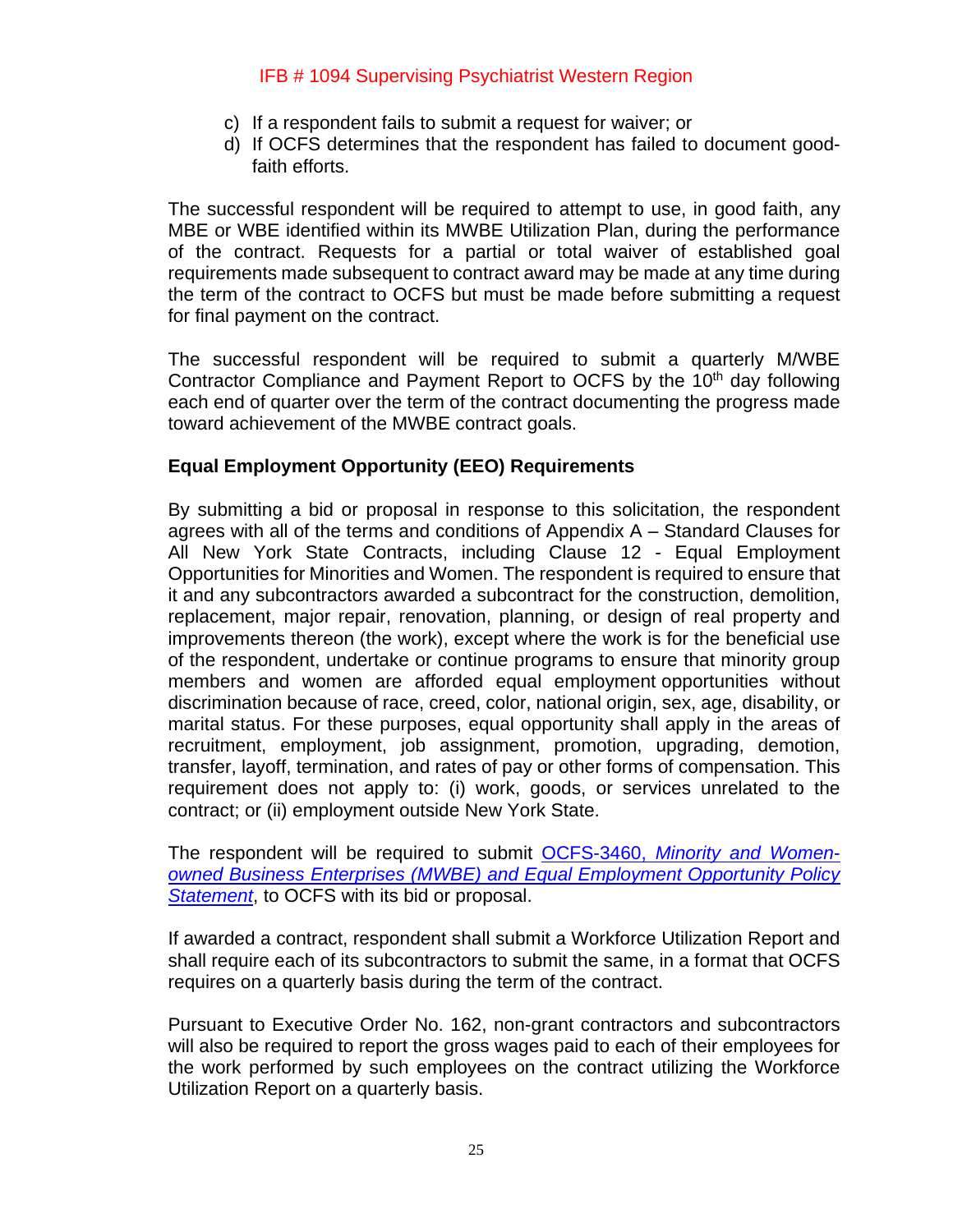Further, pursuant to Article 15 of the Executive Law (the Human Rights Law) and all other state and federal statutory and constitutional non-discrimination provisions, the contractor and sub-contractors will not discriminate against any employee or applicant for employment because of race, creed, color, sex, national origin, sexual orientation, military status, age, disability, predisposing genetic characteristic, marital status or domestic violence victim status, and shall also follow the requirements of the Human Rights Law with regard to non-discrimination on the basis of prior criminal conviction and prior arrest.

**Please note: Failure to comply with the foregoing requirements may result in a finding of non-responsiveness, non-responsibility and/or a breach of the contract, leading to the withholding of funds, suspension, or termination of the contract or such other actions or enforcement proceedings as allowed by the contract.**

#### <span id="page-25-0"></span>**4.14 Service-Disabled, Veteran-Owned Business (SDVOB)**

[The Service-Disabled Veteran-Owned Business Act,](https://ogs.ny.gov/Veterans/) signed into law by Governor Andrew M. Cuomo on May 12, 2014, allows eligible veteran business owners to become certified as a New York State Service-Disabled, Veteran-Owned Business (SDVOB) in order to increase the participation of such businesses in New York State's contracting opportunities. The SDVOB Act, which is codified under Article 17-B of the Executive Law, acknowledges that SDVOBs strongly contribute to the economies of the state and the nation. OCFS strongly encourages vendors who contract with OCFS to consider using certified SDVOBs that are responsible and responsive for discretionary non-personnel service spending in the fulfillment of the requirements of their contracts with OCFS. Such partnering may include utilizing certified SDVOBs as subcontractors, suppliers, protégés, or in other supporting roles to the maximum extent practical and consistent with the legal requirements of the State Finance Law and the Executive Law. Certified SDVOBs may be readily identified through the directory of certified businesses at: List of [Certified NYS Service-Disabled Veteran-Owned Businesses.](https://online.ogs.ny.gov/SDVOB/search)

#### <span id="page-25-1"></span>**4.15 Anti-Kickback Act**

The contractor understands that it must comply with federal Executive Order No. 11246, the Copeland "Anti-Kickback Act" (18 USC 874), Section 508 of the federal *Clean Air Act*, Section 306 of the federal Clean Water Act, and that it must certify that neither it nor its principals are debarred or suspended from federal financial assistance programs and activities and must complete and return in pursuit of such certification any appropriate form required by the State (see federal Executive Order No. 12549 and 7 CFR Part 3017).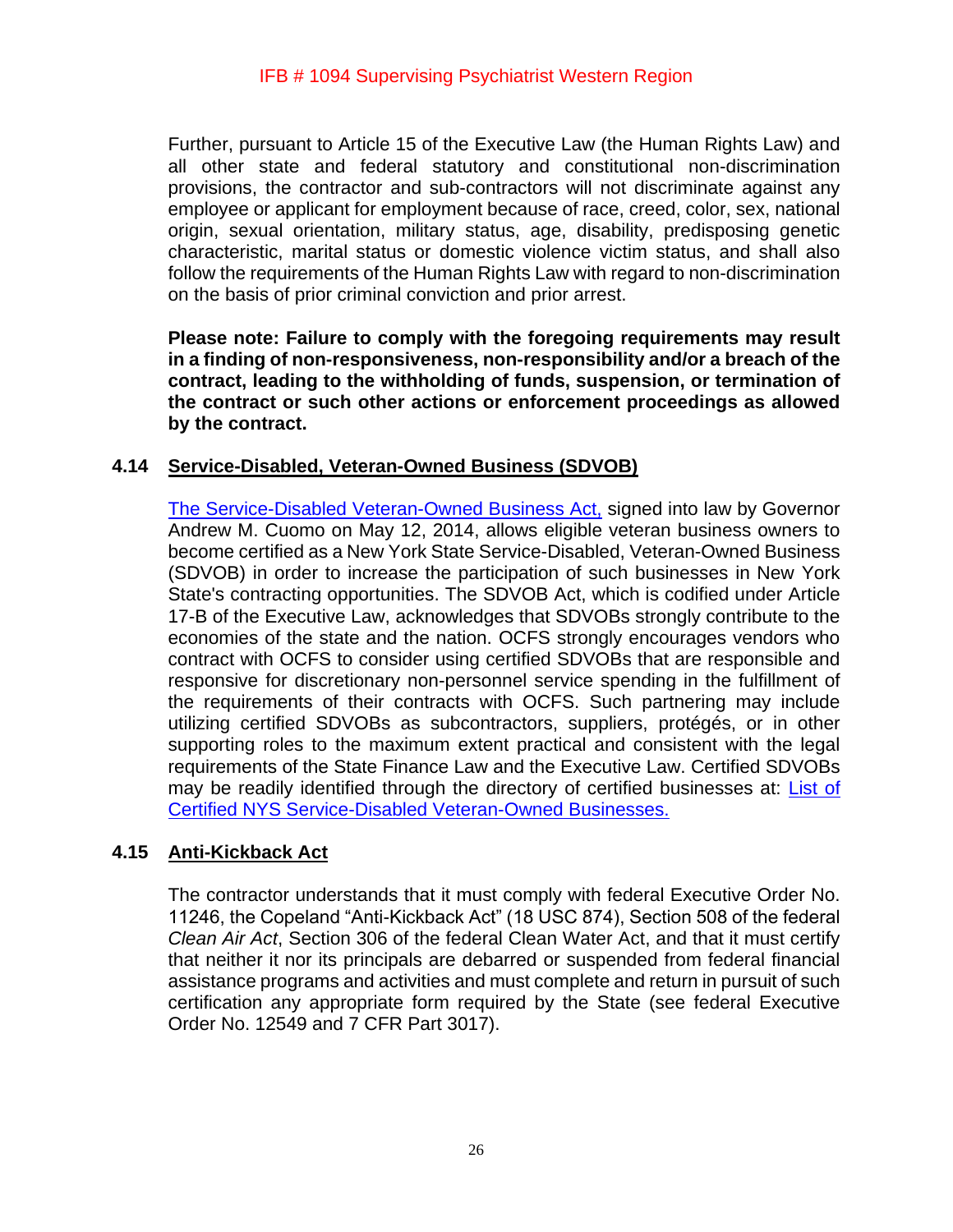# <span id="page-26-0"></span>**4.16 Contractor Responsibility**

If the selected offeror's proposal includes services provided by another firm, it shall be mandatory for the selected offeror to assume full responsibility for the delivery for such items offered in the proposal. Should the selected offeror seek external financing, the state reserves the right to approve the assignment of the contract for financing purposes. In any event, the State will contract only with an offeror, not the offeror's financing institution or subcontractors. The State shall consider the selected offeror to be the sole responsible contact regarding all provisions of the contract resulting from this IFB. Should an offeror wish to subcontract its responsibilities under this solicitation, OCFS requests that the prime contractor/vendor obtain approval.

## <span id="page-26-1"></span>**4.17 Multiagency Use**

The contract entered into pursuant to an award resulting from this IFB shall contain a provision that grants the option to extend the terms and conditions of such contract to any other state agency in New York State.

#### <span id="page-26-2"></span>**4.18 Contacts with Employees**

- 1. From the issuance of this IFB, or upon the posting of it on a governmental entity's website, in a newspaper, or in the procurement opportunities newsletter, whichever is earlier, until final contract awards have been made and approved, all contact with OCFS personnel, except as otherwise specified herein, concerning this IFB must be made through the contact provided on the cover page of this IFB with the bid name in the subject line.
- 2. All questions and requests for clarification of this IFB should cite the particular IFB section and paragraph number and must be submitted via email no later than the Deadline for Submission of Written Questions specified below. Questions received after the deadline may not be answered.
- 3. Prospective offerors shall not approach state personnel with offers of employment during the procurement period or risk being disqualified from the procurement. Any offeror who is aware of a state employee who is considering employment with the offeror must advise the state immediately.

#### <span id="page-26-3"></span>**4.19 Procurement Lobbying Act**

Pursuant to State Finance Law §§139-j and 139-k, this procurement imposes certain restrictions on communications between the State and a vendor during the procurement process. Vendors are restricted from making oral, written, or electronic contacts with New York State employees until OSC contract approval, other than to the point of contact as identified above. Statutory exceptions to vendor contact with other than the designated point of contact are listed below: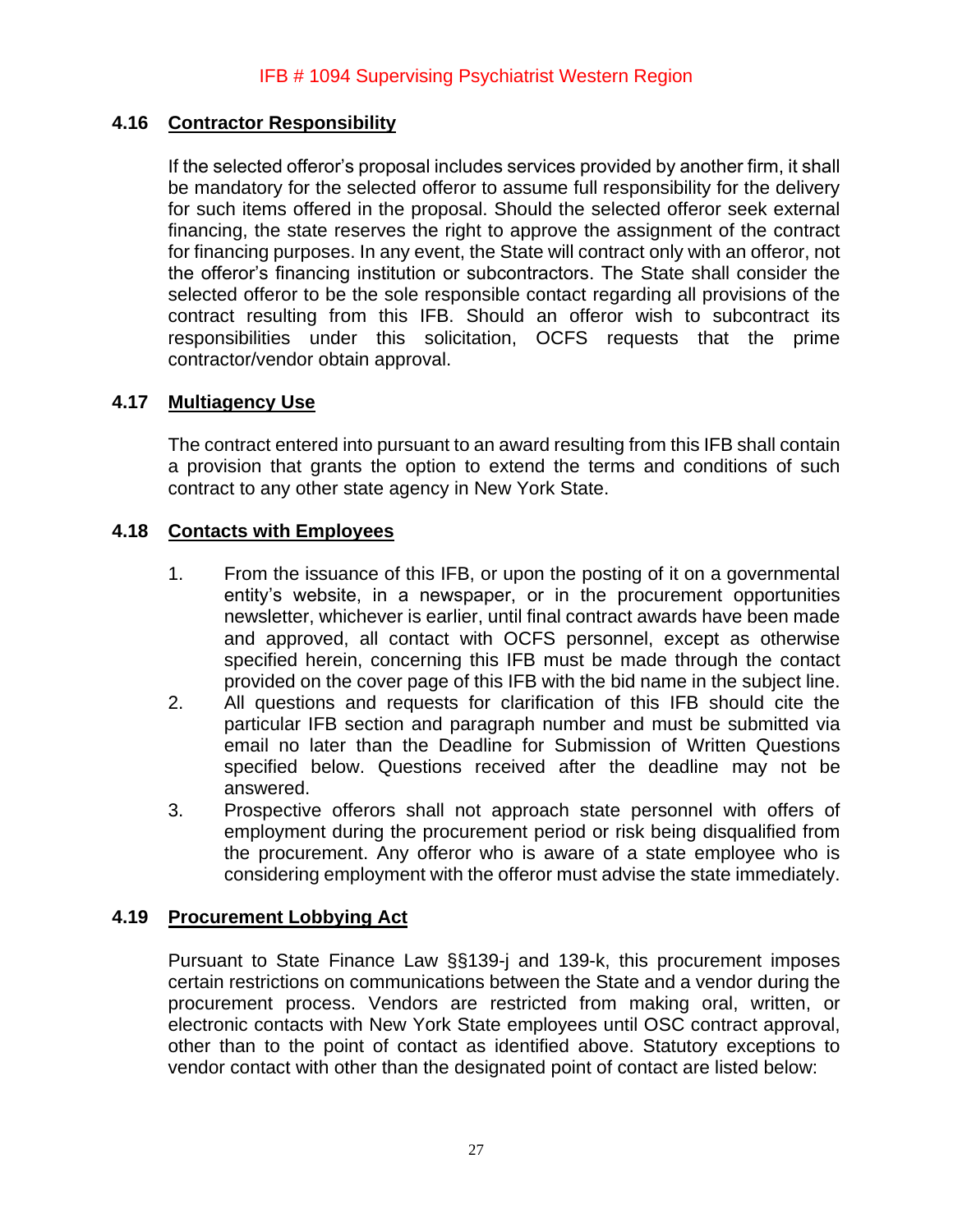- 1. Submission of a written proposal in response to this procurement.
- 2. Submission of written questions before the proposal due date (note: the PLA does not allow the hiring manager to schedule interviews).
- 3. Complaints filed by a vendor stating that the designated point of contact has failed to respond in a timely manner.
- 4. Negotiations following task order award.
- 5. Debriefings to vendors that were not award recipients.
- 6. Filing of an appeal or protest.

New York State employees other than the designated point of contact who are contacted by a vendor are required to obtain and record certain information when contacted that could result in a finding of non-responsibility against the vendor. Such a finding can result in a rejection of a task order award, and in the event of two findings within a four-year period, the vendor would become debarred from obtaining New York State contracts. Further information about these requirements can be found at [https://ogs.ny.gov/acpl/.](https://ogs.ny.gov/acpl/)

The *Procurement Lobbying Act* also requires that every procurement over \$15,000 include a certification by the vendor that all information provided to the agency is complete, true, and accurate with regard to prior non-responsibility determinations within the past four years based on (i) impermissible contacts or other violations of State Finance Law Section 139-j, or (ii) the intentional provision of false or incomplete information to a governmental entity. See OCFS-4822*[, Procurement](http://www.ocfs.state.ny.us/main/Forms/Contracts/OCFS-4822%20Procurement%20Lobbying%20Act%20-%20Offerer%20Certification%20Form.doc)  Lobbying Act – [Offeror Certification Form,](http://www.ocfs.state.ny.us/main/Forms/Contracts/OCFS-4822%20Procurement%20Lobbying%20Act%20-%20Offerer%20Certification%20Form.doc)* in the ADMINISTRATIVE INFORMATION, Content of Proposals Section of this IFB.

The State reserves the right to terminate the award resulting from this procurement if it finds that the certification filed by the offeror in accordance with New York State Finance Law §139-k was intentionally false or intentionally incomplete. Upon such finding, the State may exercise its termination right by providing written notification to the award recipient.

#### <span id="page-27-0"></span>**4.20 Public Officers Law**

All offerors and their employees must be aware of and comply with the requirements of the New York State Public Officers Law and all other appropriate provisions of New York State law and all resultant codes, rules, and regulations from State laws establishing the standards for business and professional activities of State employees and governing the conduct of employees of firms, associations, and corporations in business with the State. In signing the proposal, each offeror guarantees knowledge and full compliance with those provisions for any dealings, transactions, sales, contracts, services, offers, relationships, etc. involving the State and/or State employees. Failure to comply with those provisions may result in disqualification from the bidding process and in other civil or criminal proceedings as required by law <https://www.nysenate.gov/legislation/laws/PBO>.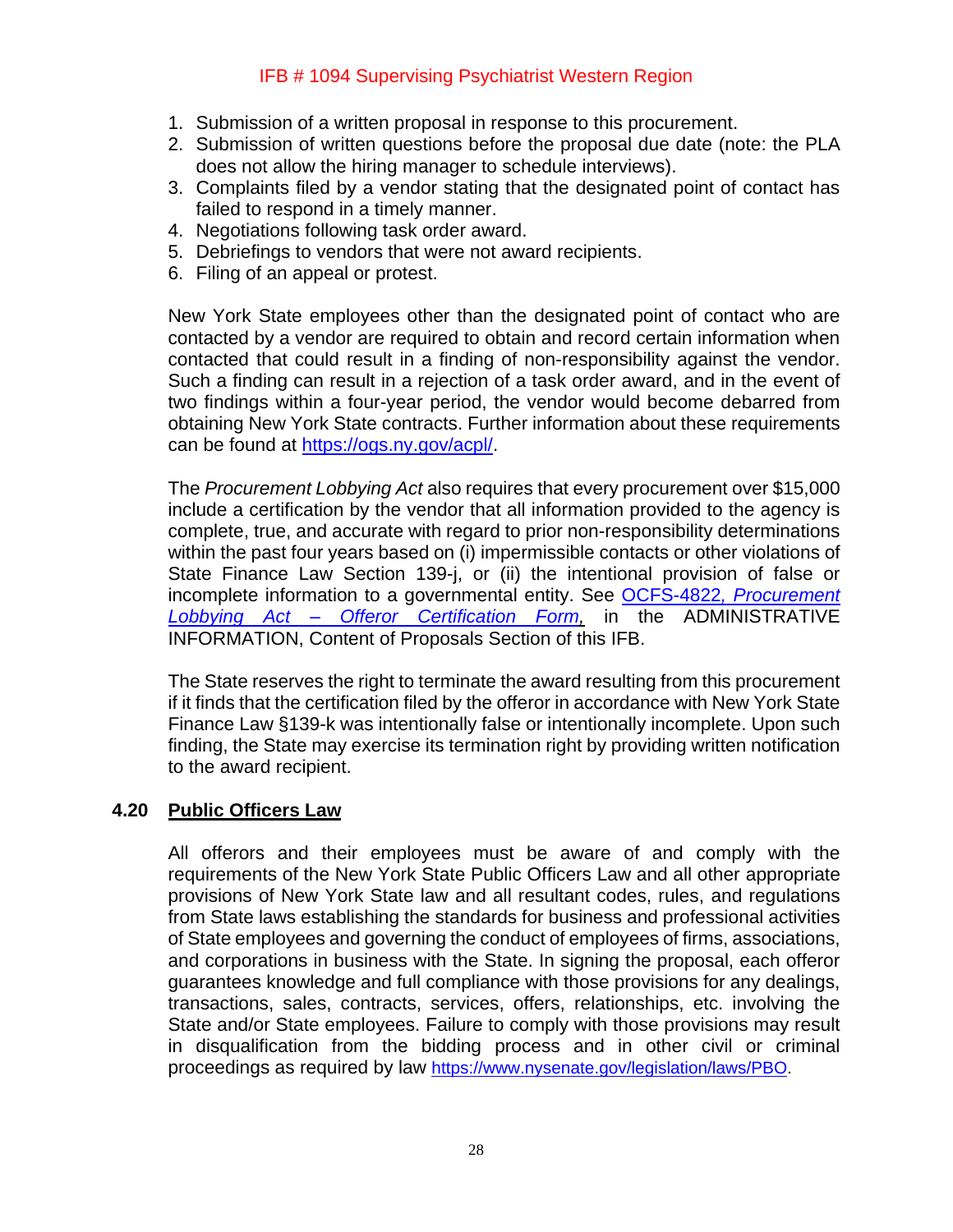#### <span id="page-28-0"></span>**4.21 Vendor Responsibility**

New York State Finance Law requires that State agencies award contracts to responsible contractors, including but not limited to not-for-profit and for-profit vendors. Vendor responsibility will be determined based on the information provided by the offeror online through the New York State VendRep System questionnaire or through a paper copy of the vendor responsibility questionnaire. OCFS will review the information provided before making an award.

OCFS reserves the right to reject any proposal, if in the sole discretion, it determines the offeror is not a responsible vendor, or is not, or may not be, during the life of the contract, a stable financial entity. All proposals are subject to vendor responsibility determination before the award is made and the determination can be revisited at any point up to the final approval of the contract by OSC.

Enrolling and completing the questionnaire online through the New York State VendRep System is the best method because both the questionnaire and answers are stored in the system. Thus, subsequent questionnaires in response to contracts or solicitations from any State agency would only need to be updated in the system.

To access or enroll in the VendRep System or update your existing online questionnaire click here: [Online Questionnaire.](https://www.osc.state.ny.us/state-vendors/vendrep/vendrep-system) Questionnaires in the VendRep System that have been completed in the last six months in response to contracts or bid announcements do not need to be updated. If the vendor is using the hard copy notarized questionnaire, then it also must be current within six months of the due date of the proposal.

Vendors opting to complete a paper questionnaire, can access it here: [Paper](http://www.osc.state.ny.us/vendrep/forms_vendor.htm) [Questionnaire.](http://www.osc.state.ny.us/vendrep/forms_vendor.htm) Please note that there are separate vendor responsibility questionnaires depending on the contractor status. The *Vendor Responsibility Questionnaire – Not-for-Profit Business Entity* form must be used by not-for-profit vendors. The *Vendor Responsibility Questionnaire – For-Profit Business Entity* form must be used by for-profit vendors.

Vendors are also encouraged to have subcontractors file the required vendor responsibility questionnaire online through the New York State VendRep System. These subcontractors are required to submit a questionnaire when the value of the subcontract is \$100,000 or more.

Before executing a subcontract agreement, the contractor needs to agree to provide the information required by OCFS to determine whether a proposed subcontractor is a responsible vendor.

Vendors must provide their New York State vendor identification number when enrolling. To request a vendor identification number or for direct VendRep System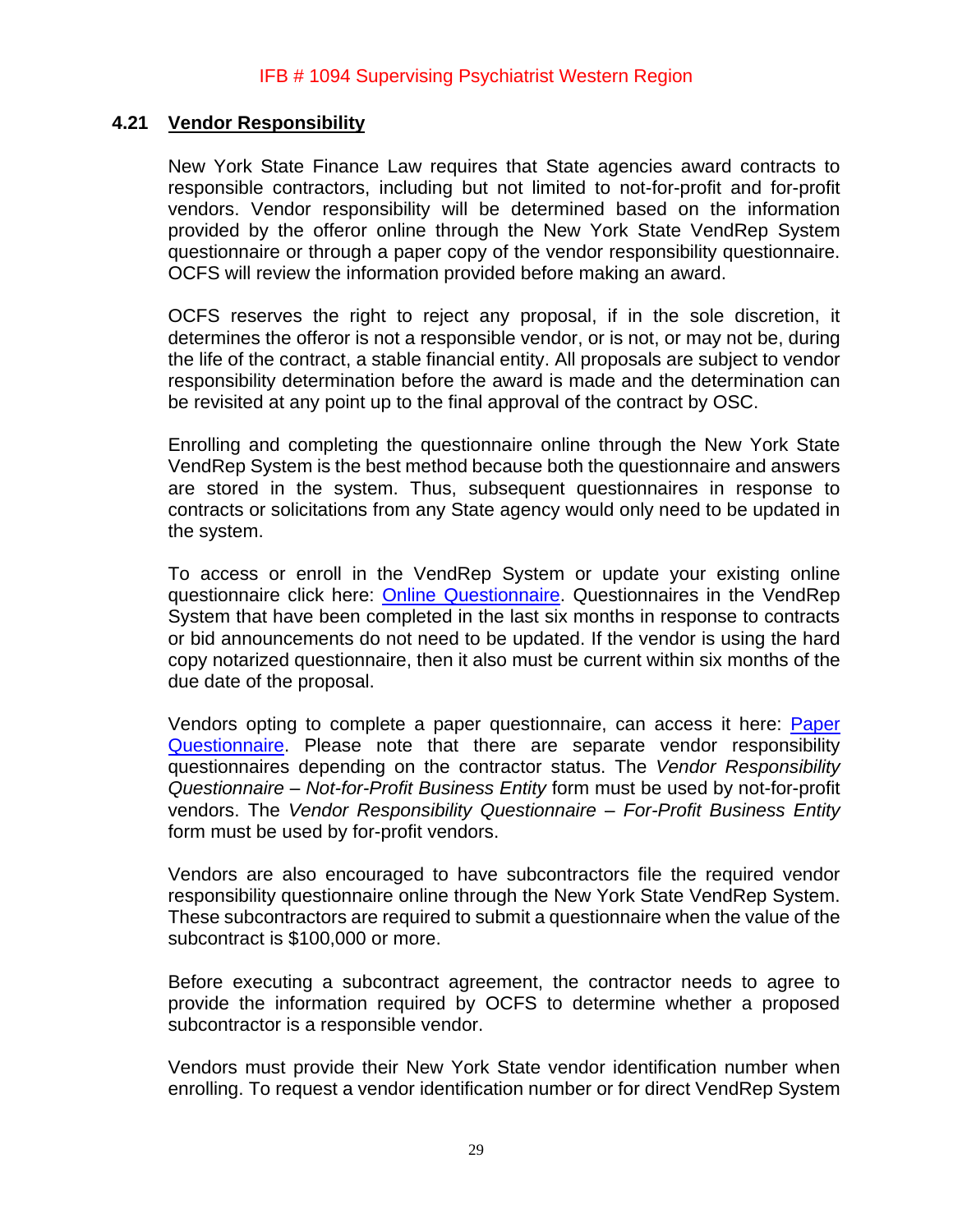user assistance, contact the OSC Help Desk at 866-370-4672 or 518-408-4672 or by email at [ciohelpdesk@osc.ny.gov.](mailto:ciohelpdesk@osc.ny.gov)

The New York State VendRep System offers the following benefits:

- Ease of completion, filing, access to, and submission of the questionnaire. Efficiencies are multiplied for vendors who bid and contract with the state frequently or with multiple state agencies.
- Questionnaire updates are easily filed by updating only those responses that require changes from the previously saved questionnaire (as opposed to a paper copy where a new questionnaire is required each time there is a change).
- The stored questionnaire information eliminates the need to reenter data for each subsequent questionnaire submission.
- Reduction of costs associated with paper documents including copying, delivery, and filing.
- Online questionnaire information is secure and accessible to authorized vendor users only. State agencies can only view certified and finalized questionnaires.
- VendRep question prompts ensure that the correct forms are completed.
- The VendRep online system contains links to all definitions of the terms used in the questionnaire.

**Note:** All vendor responsibility questionnaires must be dated within six months of the proposal due date. Any subcontractors under that proposed contract must also complete a vendor responsibility questionnaire when the value of the subcontract is projected to be \$100,000 or more for the contract term.

#### <span id="page-29-0"></span>**4.22 Workers' Compensation Law**

New York State Workers' Compensation Law (WCL) and Section 142 of the State Finance Law require that businesses contracting with New York State HAVE and MAINTAIN workers' compensation and disability insurances. If an award is made from this IFB, updated proof of coverage must be submitted during contract development. Failure to submit the proof will delay the contract development process. Please note that the OSC has determined that municipalities are not required to show proof of coverage.

#### **Proof of Workers' Compensation Coverage**

To comply with coverage provisions of the WCL, the Workers' Compensation Board requires that a business seeking to enter into a state contract submit appropriate proof of coverage to the State contracting entity issuing the contract. For each new contract or contract renewal, the contracting entity must obtain ONE of the following forms from the contractor and submit to OSC to prove the contractor has appropriate workers' compensation insurance coverage. Access the forms at: <http://www.wcb.ny.gov/content/main/forms/AllForms.jsp>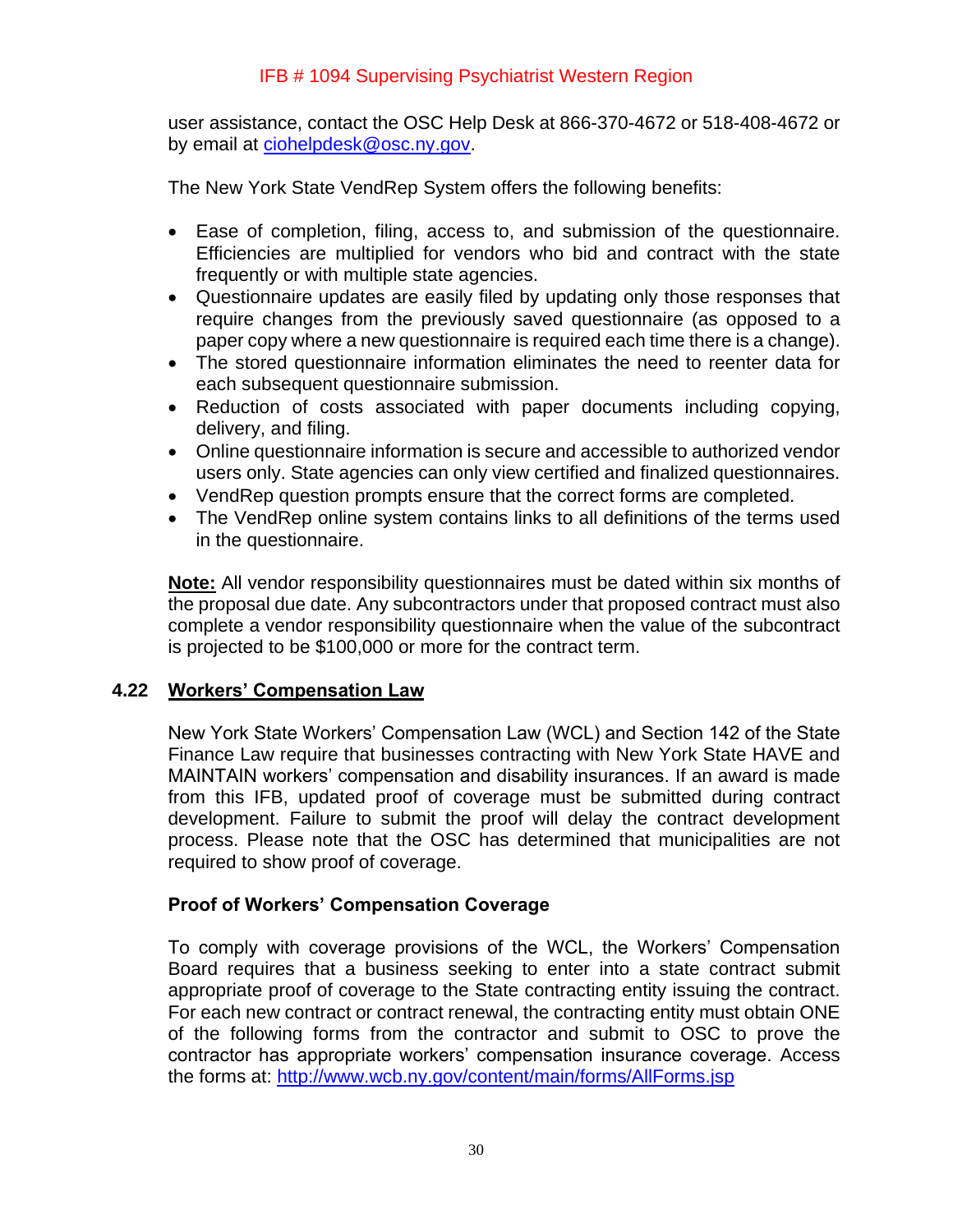- **Form C-105.2** *Certificate of Workers' Compensation Insurance* issued by private insurance carriers, or **Form U-26.3** issued by the State Insurance Fund<sup>[3](https://www.osc.state.ny.us/agencies/guide/MyWebHelp/Content/XI/18/G.htm#3)</sup>; or
- **Form SI-12**<sup>[4](https://www.osc.state.ny.us/agencies/guide/MyWebHelp/Content/XI/18/G.htm#4)</sup> *Certificate of Workers' Compensation Self-Insurance*; or **Form GSI-105.[2](https://www.osc.state.ny.us/agencies/guide/MyWebHelp/Content/XI/18/G.htm#5)**<sup>5</sup> *Certificate of Participation in Workers' Compensation Group Self-Insurance*; or
- **CE-200**[6](https://www.osc.state.ny.us/agencies/guide/MyWebHelp/Content/XI/18/G.htm#6) *Certificate of Attestation of Exemption* from New York State Workers' Compensation and/or Disability and Paid Family Leave Benefits coverage.

# **Proof of Disability Benefits Coverage**

To comply with coverage provisions of the WCL regarding disability benefits, the Workers' Compensation Board requires that a business seeking to enter into a State contract must submit appropriate proof of coverage to the state contracting entity issuing the contract. For each new contract or contract renewal, the contracting entity must obtain one of the following forms from the contractor and submit to OSC to prove the contractor has appropriate disability benefits insurance coverage. The forms can be accessed at:

<http://www.wcb.ny.gov/content/main/forms/AllForms.jsp>

- **Form DB-120.1**[3](https://www.osc.state.ny.us/agencies/guide/MyWebHelp/Content/XI/18/G.htm#3) *Certificate of Disability Benefits Insurance*; or
- **Form DB**-**120.2** *Certificate of Participation in Disability Benefits Group Insurance;* or
- **Form DB-15[5](https://www.osc.state.ny.us/agencies/guide/MyWebHelp/Content/XI/18/G.htm#7)**<sup>7</sup> *Certificate of Disability Benefits Self-Insurance*; or
- **CE-200**[6](https://www.osc.state.ny.us/agencies/guide/MyWebHelp/Content/XI/18/G.htm#6) *Certificate of Attestation of Exemption* from New York State Workers' Compensation and/or disability benefits coverage.

# <span id="page-30-0"></span>**4.23 New York State Sales and Compensating Use Taxes**

Tax Law Section 5-a, which was added to the Tax Law under Part N of Chapter 60 of the Laws of 2004, imposes upon certain contractors the obligation to certify whether the contractor and its affiliates are required to register to collect state sales and compensating use tax. Where required to register, the contractor must also certify that it is, in fact, registered with the New York State Department of Taxation and Finance (DTF). The law prohibits the OCS or other approving agency from approving a contract awarded to an offeror meeting the registration requirements but who is not registered according to law.

Pursuant to Tax Law Section 5-a, the contractor, upon award, will be required to complete and sign, under penalty of perjury, the *Contractor Certification* form [ST-](http://www.tax.ny.gov/pdf/current_forms/st/st220td_fill_in.pdf)[220-TD](http://www.tax.ny.gov/pdf/current_forms/st/st220td_fill_in.pdf) and the *Contractor Certification to Covered Agency* form, [ST-220-CA.](http://www.tax.ny.gov/pdf/current_forms/st/st220ca_fill_in.pdf) The contractor must also submit a copy of the certificate of authority, if available, for itself and any affiliates required to register to collect state sales and compensating use tax. If certificates of authority are unavailable, the contractor, affiliate,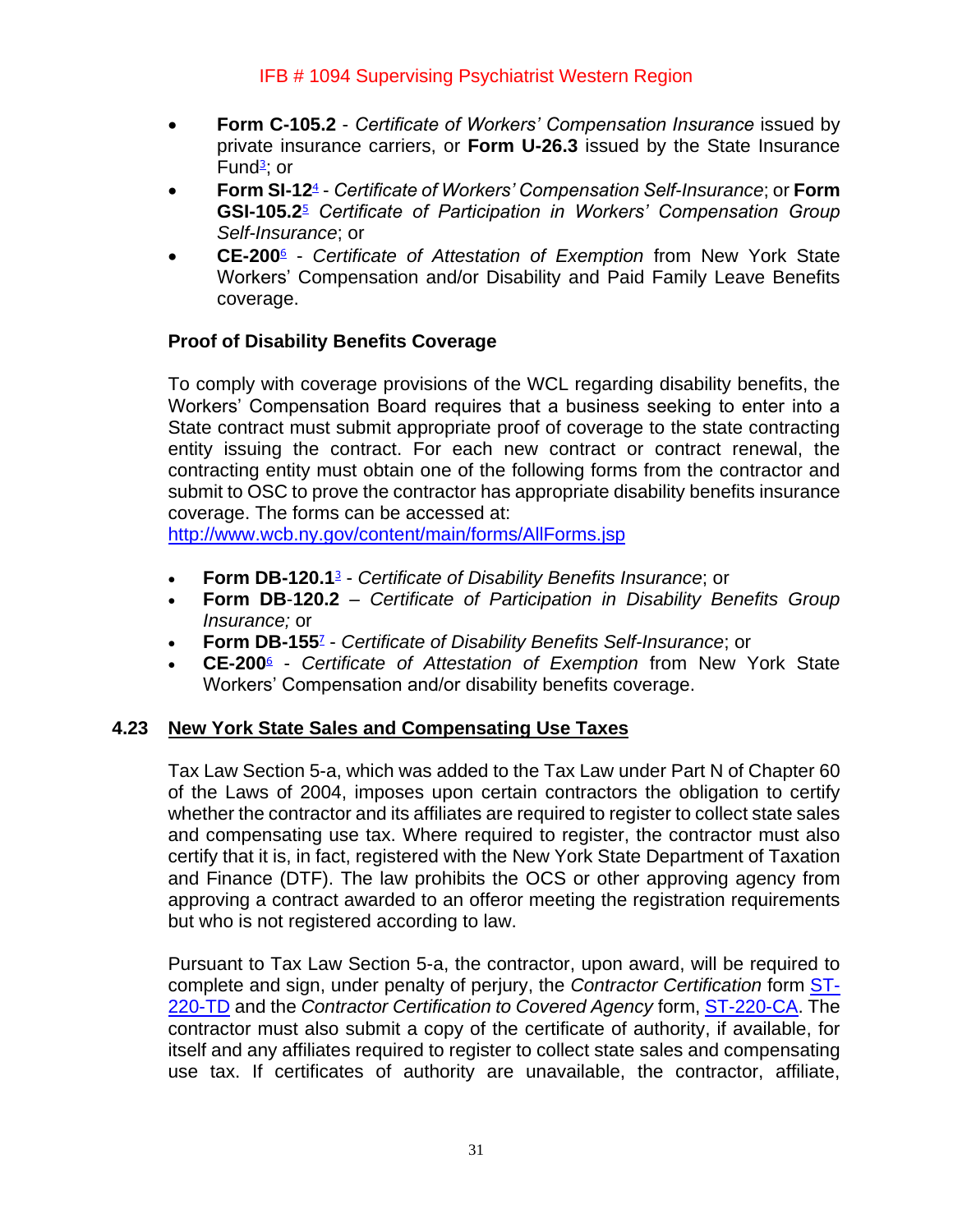subcontractor. or affiliate of subcontractor must represent that it is registered and that it has confirmed such status with DTF.

The above-noted ST-220-TD and ST-220-CA forms and additional information regarding New York State Sales and Compensating Use Taxes can be found at the following websites:

Publication 223 <http://www.tax.ny.gov/pdf/publications/sales/pub223.pdf>

ST-220-CA [http://www.tax.ny.gov/pdf/current\\_forms/st/st220ca\\_fill\\_in.pdf](http://www.tax.ny.gov/pdf/current_forms/st/st220ca_fill_in.pdf)

ST-220-TD [http://www.tax.ny.gov/pdf/current\\_forms/st/st220td\\_fill\\_in.pdf](http://www.tax.ny.gov/pdf/current_forms/st/st220td_fill_in.pdf)

<https://www.tax.ny.gov/default.htm>

## <span id="page-31-0"></span>**4.24 Confidentiality and Required Awardee, Contractor, Employee, and Volunteer Background Checks**

OCFS is responsible for maintaining the safety of the youth served by its programs.

- 4.24.1 **Confidentiality** New York State law requires that any client-identifiable information be kept confidential. Any awardee, or contractor, employee, or volunteer of the awardee, who will be provided with confidential information of recipients served by the awardee must complete and sign form OCFS-4715, *[Confidentiality Non-Disclosure Agreement](https://ocfs.ny.gov/forms/ocfs/OCFS-4715.pdf)*. This form must be completed before the start date of the contract and before any such awardee, contractor, employee, or volunteer is permitted access to youth served by an awardee or to any financial or client identifiable information concerning such youth. For additional information see Attachment A-1, **Section 7 Confidentiality and Protection of Human Subjects**, located at the link to a standard contract listed in section **4.27 Standard Contract Language** below.
- 4.24.2 **Required Awardee, Contractor, Employee, and Volunteer Background Checks** - Any awardee, or contractor, employee, or volunteer of the awardee who will have the potential for regular and substantial contact with youth in care or receiving residential services must be subject to background screening before hire or utilization in a position paid through this award. The screening must include a review of individuals' backgrounds through the following three services: New York State Justice Center for the Protection of Persons with Special Needs Staff Exclusion List (SEL), New York Statewide Central Register of Child Abuse and Maltreatment (SCR), and a criminal history background check via a vendor that will submit information to both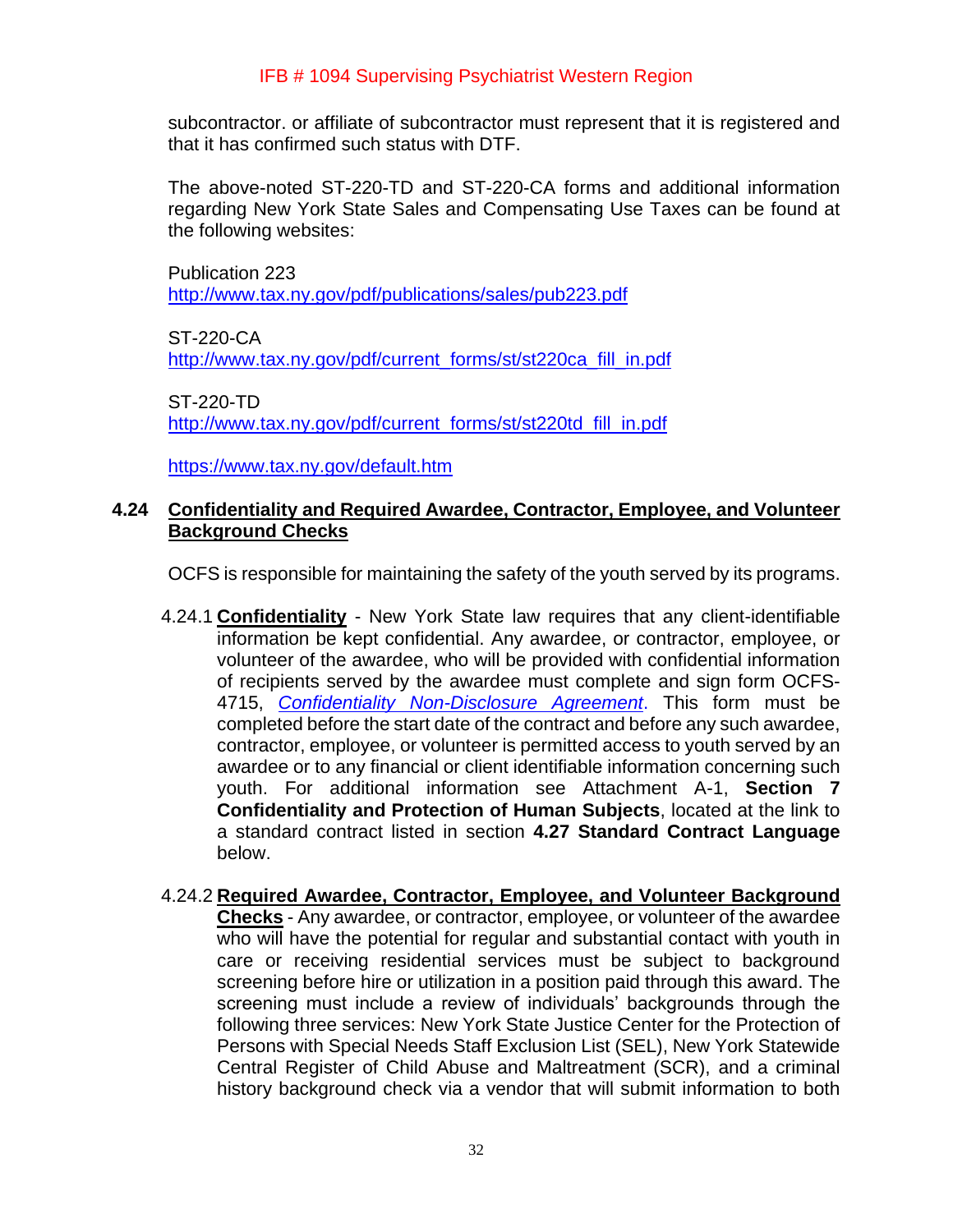the Division of Criminal Justice Services and the Federal Bureau of Investigation. Additional information about all three services will be provided if an award is granted. Please note that the grant of an award may be negatively impacted if background checks reveal that an individual proposed to provide services is on the SEL, is the subject of any indicated reports of child abuse and maltreatment or has convictions for one or more prior criminal offenses. Awardees are responsible for notifying OCFS if a background check reveals that a contractor, employee, or volunteer of the awardee proposed to provide services has a criminal history. OCFS will evaluate any criminal history revealed as a result of the screening pursuant to Correction Law Article 23-A, section 752, on a case-by-case basis taking into consideration the duties of the position and those factors set forth in Correction Law Article 23-A, section 753. OCFS will evaluate the results of the screening in accordance with Correction Law Article 23-A and notify the awardee of its determination. The awardee shall be responsible for the cost associated with any required background screens of the individuals identified in this section.

#### <span id="page-32-0"></span>**4.25 Consultant Disclosure Requirements**

Chapter 10 of the Laws of 2006 requires collection and reporting of consulting services contracts by New York State vendors and State agencies during the April 1 through March 31 State Fiscal Year. The law took effect June 19, 2006. This form should include the projected employees and number of hours they will work. Instructions for completing this form can be found [here.](https://ocfs.ny.gov/forms/ocfs/OCFS-3271.pdf) A description of employment categories can be found [here.](https://www.onetonline.org/)

#### • **Initial Report Requirements**

State contractors are required to disclose by employment category the number of persons projected to be employed who will provide services under a contract for consulting services, the number of hours that they will work, and the amount they will be paid working under the State contract. This will include information on any persons working under any subcontracts with the State contractor.

To comply with these reporting requirements, State contractors must complete and submit form [AC 3271-S NYS Consultant Services –](http://www.osc.state.ny.us/agencies/forms/ac3271s.doc) Contractors Planned [Employment \(Form A\)](http://www.osc.state.ny.us/agencies/forms/ac3271s.doc) to their OCFS contract manager with applicable contract documents.

#### • **Annual Report Requirements**

State contractors must also report each year on the **actual employment** information described above, including work performed by subcontractors. The report must include employment information for the period ending March 31 of each year. To comply with the annual reporting requirement, State contractors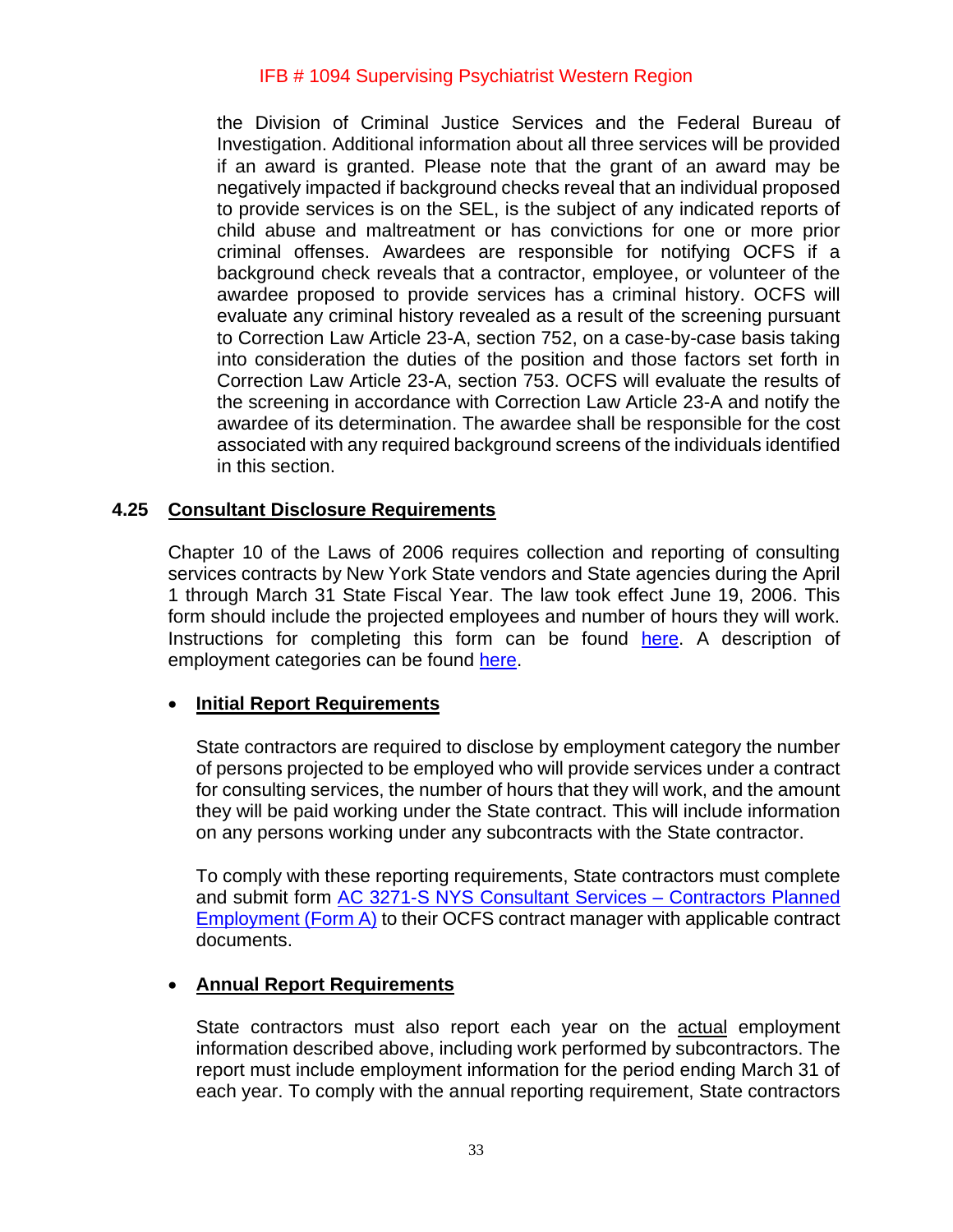must complete form [AC 3272-S NYS Consultant Services –](http://www.osc.state.ny.us/agencies/forms/ac3272s.doc) Contractors Annual [Employment \(Form B\)](http://www.osc.state.ny.us/agencies/forms/ac3272s.doc) and submit it by April 30 of each year to the following offices:

Kevin Sweet Bureau of Contract Management New York State Office of Children and Family Services 52 Washington Street, South Building, Room 202 Rensselaer, New York 12144

New York State Office of the State Comptroller Bureau of Contracts 110 State Street, 11th Floor Albany, New York 12236 Attn: Consultant Reporting

New York State Department of Civil Service ESP, Agency Building 1 19th Floor Albany, New York 12239

# <span id="page-33-0"></span>**4.26 OCFS Procedure for Handling Debriefing Requests, Formal Protests, and Appeals**

#### **A. Applicability**

The intent and purpose of these procedures is to define the debriefing process, as well as the protest and appeal procedures. This includes the steps that must be taken when an interested party challenges a contract award from OCFS. These procedures shall apply to all contract awards made by OCFS.

#### **B. Definitions**

- 1. "Interested party" shall mean a participant in the procurement process and those whose participation in the procurement process has been foreclosed by OCFS.
- 2. "Contract award" shall mean a written determination from OCFS to an offerer, indicating that OCFS has accepted the offerer's bid or offer.
- 3. "Debriefing" is the practice whereby, upon request of a bidder, OCFS reviews with such bidder the reasons its bid was not selected for an award. OCFS views debriefing as a learning process so that the bidder will be better prepared to participate in future procurements.
- 4. "Formal protest" shall mean a written challenge to an OCFS contract award.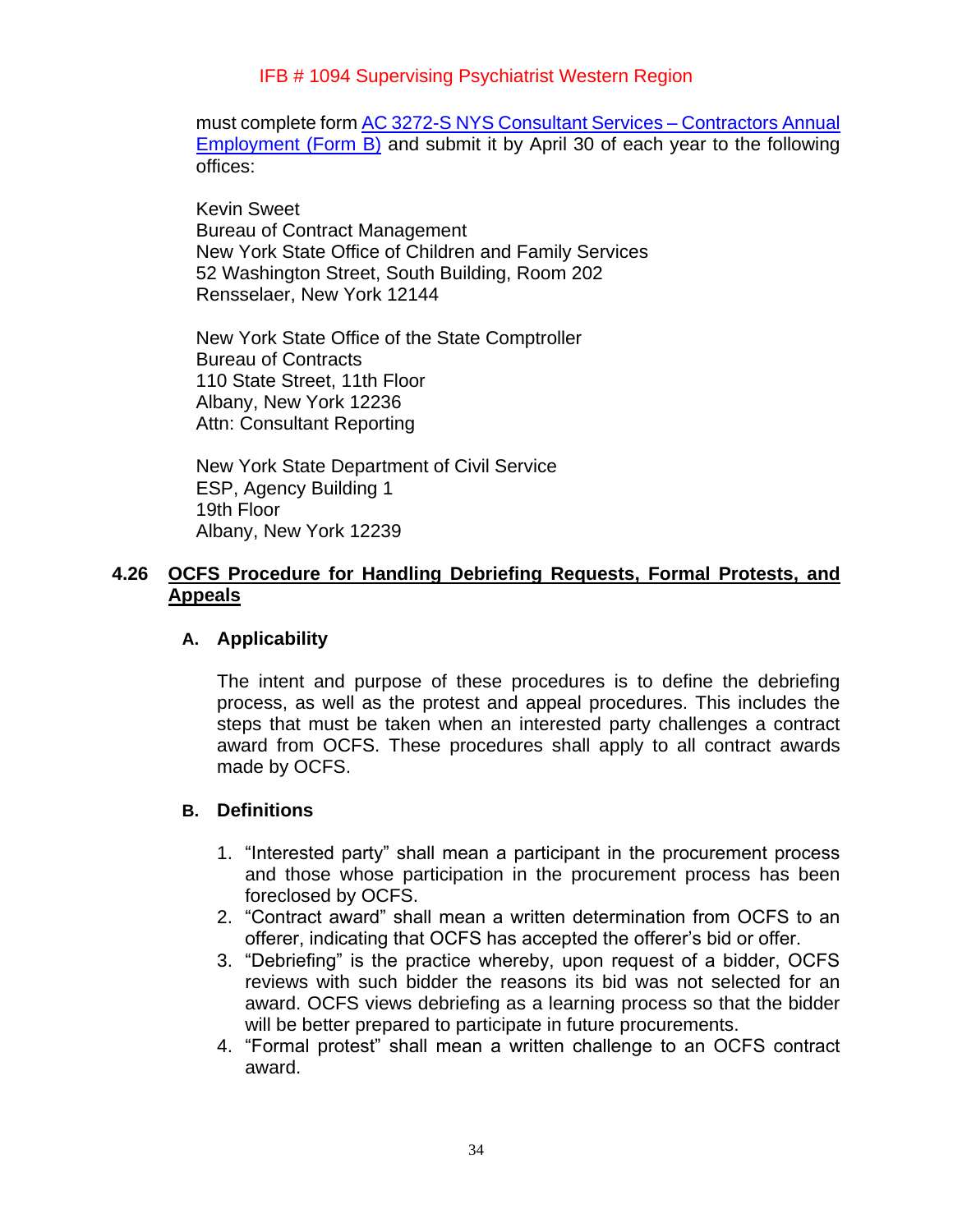- 5. "Procurement" shall mean any method used to solicit or establish a contract (e.g., invitation for bid, request for proposal, single/sole source, etc.)
- 6. "Protesting party" is the party who is filing a protest to the bid, contract award or other aspect of procurement.
- 7. "Formal protest determination" shall mean the determination of a formal protest by OCFS' deputy commissioner for administration or his or her designee.
- 8. "Decision after appeal" shall mean the decision on the appeal of a formal protest by OCFS' commissioner or his or her designee.

# **C. Debriefing Request**

In accordance with section 163 of the NY State Finance Law, OCFS must, upon request, provide a debriefing to any unsuccessful offerer that responded to the IFB regarding the reasons that the proposal or bid submitted by the unsuccessful offerer was not selected for an award.

- 1. OCFS will provide notice in writing or electronically to all unsuccessful offerers that the offerer will not receive a funded award under the IFB. An unsuccessful offerer wanting a debriefing must request a debriefing in writing within 15 calendar days of receiving the notice from OCFS that the offerer's proposal did not result in an award.
- 2. When OCFS receives a timely written request from the unsuccessful offerer, it will schedule the debriefing to occur within a reasonable period of time. Debriefings will be conducted in-person unless OCFS and the offerer mutually agree to utilize other means, including, but not limited to, telephone, video-conferencing, or other types of electronic communications.
- 3. Such debriefing will include: (a) the reasons that the proposal, bid, or offer submitted by the unsuccessful offerer was not selected for an award; (b) the qualitative and quantitative analysis employed by OCFS in assessing the relative merits of the proposals, bids, or offers; (c) the application of the selection criteria to the unsuccessful offerer's proposal; and (d) when the debriefing is held after the final award, the reasons for the selection of the winning proposal, bid, or offer. The debriefing will also provide, to the extent practicable, general advice and guidance to the unsuccessful offerer concerning potential ways for their future proposals, bids, or offers to be more responsive.

# **D. Formal Protest and Appeal Procedure**

Any interested party who believes that they have been treated unfairly in the application, evaluation, bid award, or contract award phases of the procurement may present a formal protest to OCFS and request administrative relief concerning such action.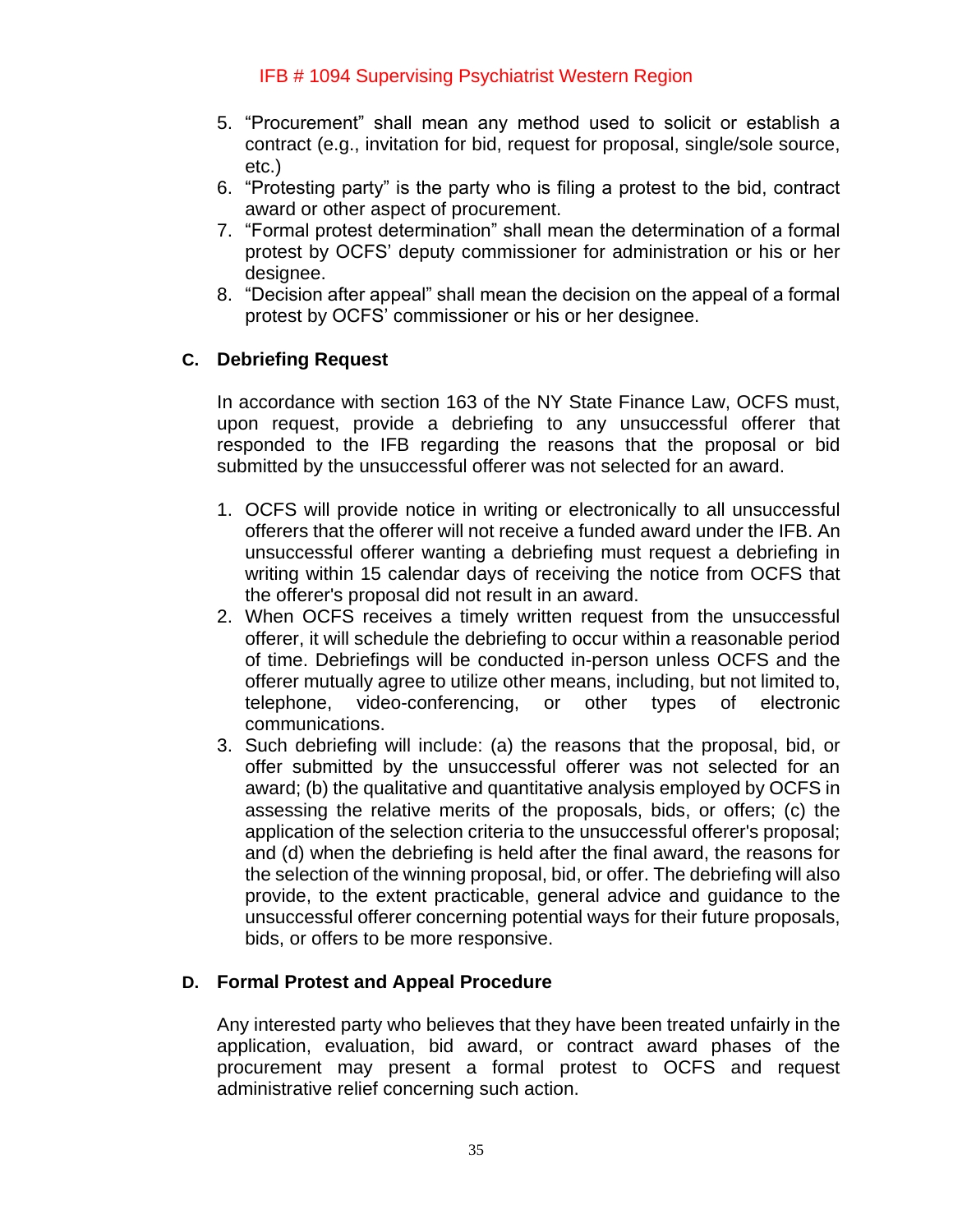#### 1. Submission of Bid or Award Protests

Formal protests concerning a pending contract award must be received within five business days after the protesting party knows or should have known of the facts that constitute the basis of the formal protest. OCFS will not accept formal protests concerning a contract award after the contract between OCFS and the offerer has been approved by the NYS Office of the State Comptroller (OSC).

In addition, where a debriefing was requested, a bidder may file a protest within five business days from the debriefing (in addition to the original 10-day window from notice of award).

- 2. Review and Formal Protest Determination
	- a. Formal protests must be filed with the OCFS deputy commissioner for administration. Any protests filed with the OCFS program division responsible for the procurement will be forwarded to the deputy commissioner for administration, who will then provide copies of all formal protests to the OCFS Division of Legal Affairs and other necessary parties within OCFS, as determined by the deputy commissioner for administration.
	- b. Formal protests shall be resolved through written correspondence; however, either the protesting party or OCFS may request a meeting to discuss a formal protest. Where further formal resolution is required, the program division responsible for the procurement may designate a state employee not involved in the procurement (designee) to determine and undertake the initial attempted resolution or settlement of any formal protest.
	- c. The OCFS program division responsible for the procurement will conduct a review of the records involved in the formal protest and provide a memorandum to the deputy commissioner for administration or the deputy commissioner's designee summarizing the facts, an analysis of the substance of the protest, and a preliminary recommendation including: (a) an evaluation of the findings and recommendations, (b) the materials presented by the protesting party and/or any materials required of or submitted by other bidders, (c) the results of any consultation with the OCFS Division of Legal Affairs, and (d) a draft response to the formal protest.
	- d. The OCFS deputy commissioner for administration or his or her designee shall hear and make a formal protest determination on all formal protests. A copy of the formal protest determination, stating the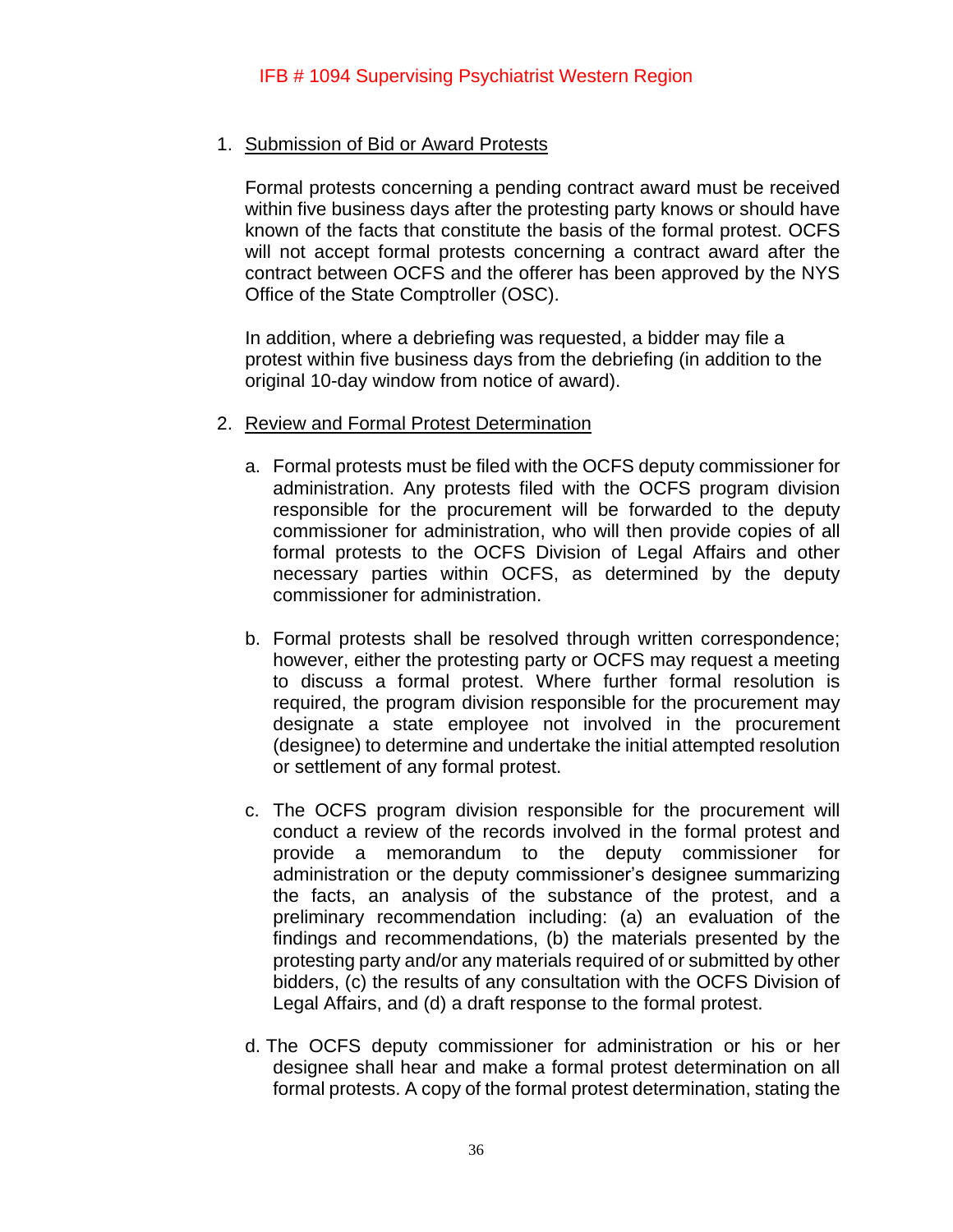reason(s) upon which it is based and informing the protesting party of the right to appeal an unfavorable decision to the OCFS commissioner, shall be sent to the protesting party or its agent within 30 business days of receiving the formal protest, except that upon notice to the protesting party, OCFS may extend such period. The formal protest determination will be recorded and included in the procurement record or otherwise forwarded to the OSC.

## 3. Appeal of Formal Protest Determination

- a. If the protesting party is not satisfied with the formal protest determination, the protesting party **must** submit a written notice of appeal to OCFS' commissioner no more than 15 business days after the date the formal protest determination is sent to the protesting party.
- b. The commissioner or his or her designee shall review the formal protest documentation and make a decision on all appeals.
- c. An appeal may not introduce new facts unless responding to facts or issues unknown to the protesting party before the formal protest determination.

#### 4. Reservation of Rights and Responsibilities of OCFS

- a. OCFS reserves the right to waive or extend the time requirements for protest submissions, decisions, and appeals herein prescribed when, in its sole judgment, circumstances so warrant to serve the best interests of the State.
- b. If OCFS determines that there are compelling circumstances, including the need to proceed immediately with contract award and development of final contracts in the best interests of the State, then these protest procedures may be suspended, and such determination shall be documented in the procurement record.
- c. OCFS will consider all information relevant to the protest, and may, at its discretion, suspend, modify, or cancel the protested procurement action, including solicitation of bids, or withdraw the recommendation of contract award before issuance of a formal protest decision.
- d. Unless a determination is made to suspend, modify, or cancel the protested procurement action, or withdraw the recommendation of contract award, OCFS will continue procurement and contract award activity before the formal protest determination. Receiving a formal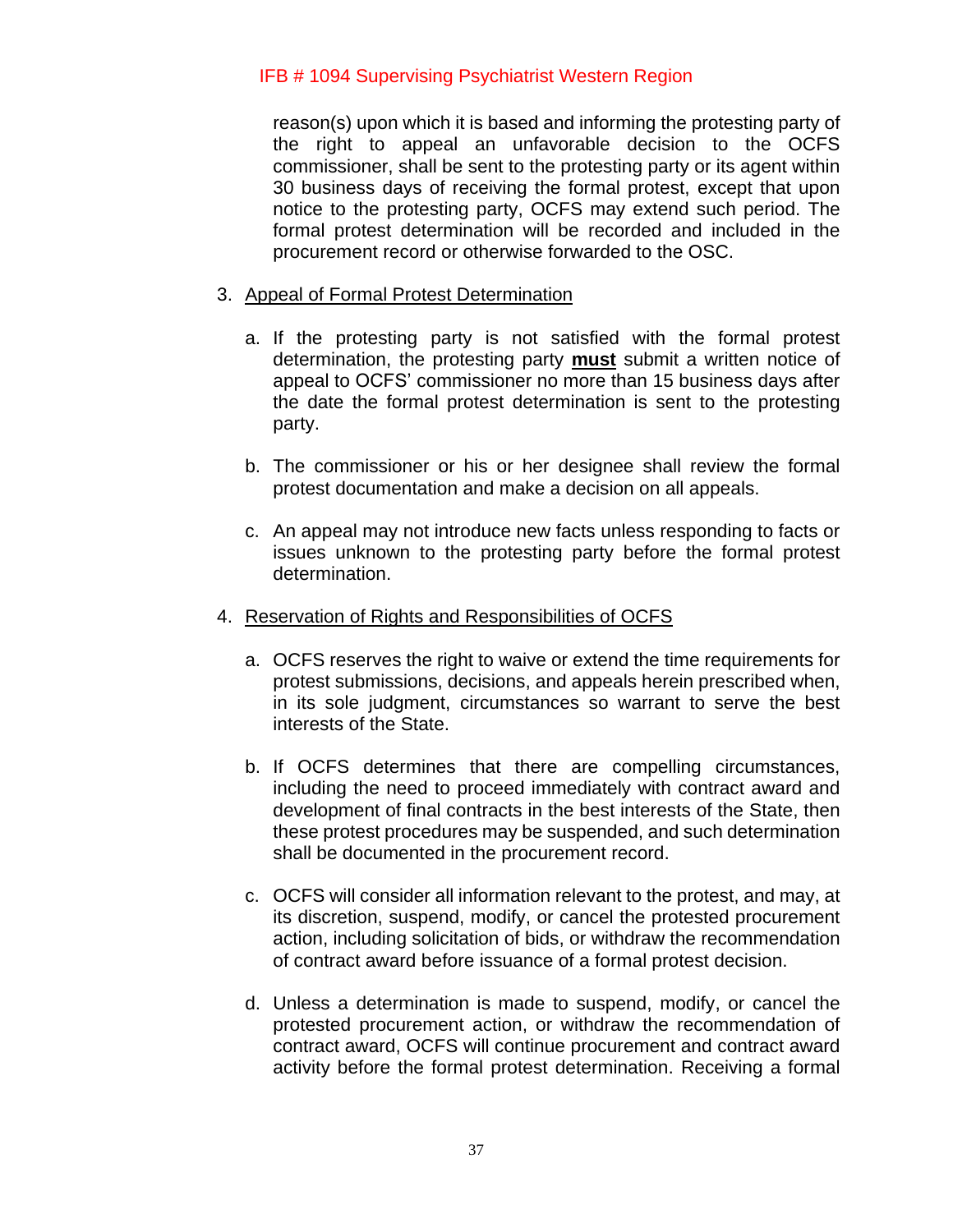protest will not otherwise stop action on the procurement and award of the contract(s) or on development of final contracts.

- i. The procurement record and awarded contract(s) will be forwarded to OSC, and a notice of the receipt of a formal protest and any appeal will be included in the procurement record. If a formal protest determination, or a decision after appeal, has been reached before transmittal of the procurement record and the contract(s) to OSC, a copy of the formal protest determination or decision after appeal will be included in the procurement record and with the contract(s).
- ii. If a formal protest determination or decision after appeal is made after the transmittal of the procurement record and contract(s) to OSC, but before OSC approval, a copy of the formal protest determination or decision after appeal will be forwarded to OSC when issued, along with a letter either: (a) confirming the original OCFS recommendation for award(s), (b) modifying the proposed award recommendation, or (c) withdrawing the original award recommendation.
- iii. All records related to formal protests and appeals shall be retained for at least one year following resolution of the formal protest. All other records concerning the procurement shall be retained according to the applicable requirements for records retention.

# **E. Appeal to the Office of the State Comptroller**

If the protesting party is still unsatisfied with the result of its protest after conclusion of the formal protest and appeal procedure described above, the protesting party may file a written appeal with the OSC within 10 business days of the date the protesting party received OCFS' protest determination. An appeal to the OSC's Bureau of Contracts must be in writing and must contain the specific factual and/or legal allegations setting forth the basis upon which the protesting party challenges the contract award by OCFS. Such appeal must be filed with the director of the Bureau of Contracts at the NYS Office of the State Comptroller (OSC), 110 State Street, 11<sup>th</sup> Floor, Albany, NY 12236.

# <span id="page-37-0"></span>**4.27 Standard Contract Language**

The terms and conditions can be viewed online by clicking on this link and are [hereby incorporated into this IFB.](https://ocfs.ny.gov/main/contracts/docs/Non-Grant-Contract-Template.pdf) By applying to this IFB, offerers agree that they have reviewed and understand the contract terms and conditions. Contracts awarded under this IFB must be approved by the New York State Office of the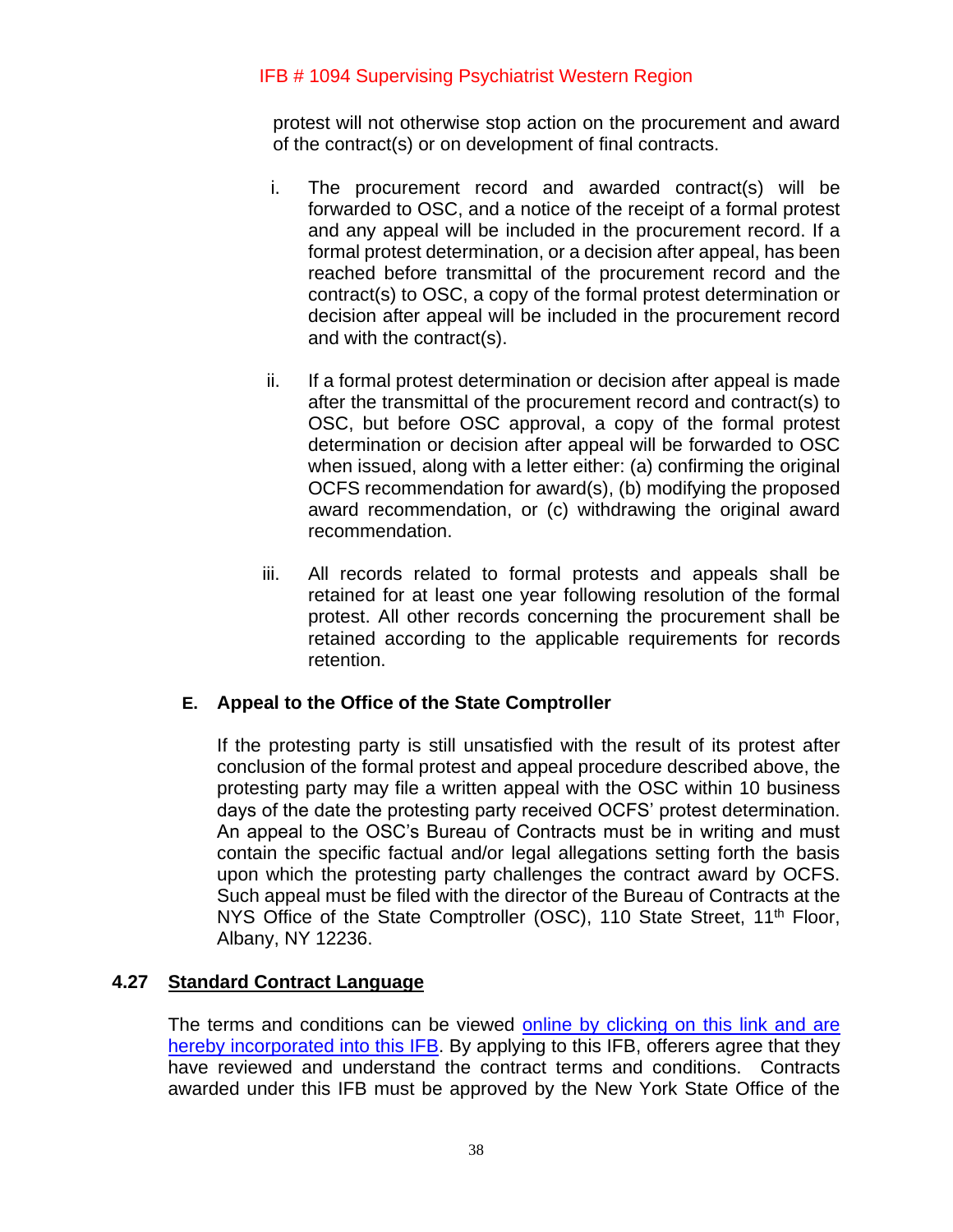Attorney General (OAG) and the OSC before any payments are made on such contracts. Contractor obligations or expenditures before the contract start date shall not be reimbursed. Upon contract award and completion of negotiations, OCFS will send successful awardee(s) the complete contract for development and signature before submitting it to the OAG and to OSC for approval.

#### <span id="page-38-0"></span>**4.28 Appendix A - Standard Clauses for NYS Contracts**

The offerer has read, understands, and accepts all provisions of Appendix A – Standard Clauses for NYS Contracts. Appendix A contains important information related to the contract to be entered into as a result of this IFB and will be incorporated, without change or amendment, into the contract entered into between OCFS and the selected offerer. By submitting a response to the IFB, the offerer agrees to comply with all the provisions of Appendix A. Please review the sample non-grant contract template, which includes Appendix A, available at [https://ocfs.ny.gov/main/contracts/docs/Non-Grant-Contract-Template.pdf.](https://ocfs.ny.gov/main/contracts/docs/Non-Grant-Contract-Template.pdf)

#### <span id="page-38-1"></span>**4.29 State Finance Law §139-l; Statement on Sexual Harassment in Bids**

New York State Finance Law §139-l, effective January 1, 2019, requires, in relevant part, that "[e]very bid . . . made to the state or any public department or agency thereof, where competitive bidding is required by statute, rule or regulation, for work or services performed or to be performed or goods sold or to be sold, shall contain [a] statement subscribed by the bidder and affirmed by such bidder as true under the penalty of perjury. . . [that] '[b]y submission of this bid, each bidder and each person signing on behalf of any bidder certifies, and in the case of a joint bid each party thereto certifies as to its own organization, under penalty of perjury, that the bidder has and has implemented a written policy addressing sexual harassment prevention in the workplace and provides annual sexual harassment prevention training to all of its employees. Such policy shall, at a minimum, meet the requirements of section two hundred one-g of the labor law.'" The contractor must provide the foregoing certification before any award being made by OCFS. For additional guidance on drafting an appropriate sexual harassment policy and developing appropriate training please refer to State Finance Law §139-l and <https://www.ny.gov/combating-sexual-harassment-workplace/employers#top>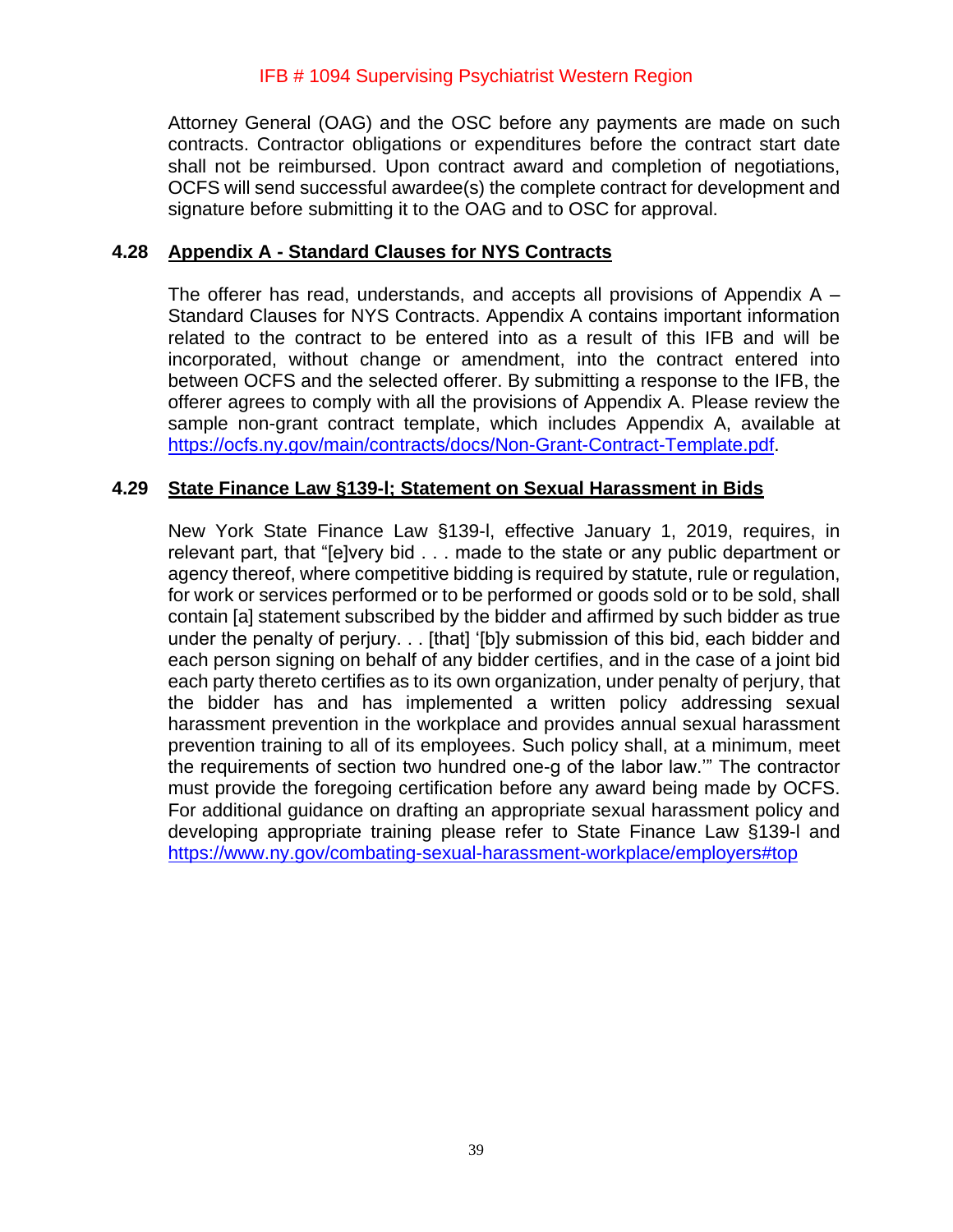# <span id="page-39-0"></span>**5. Contract Documents**

The contract documents consist of the documents listed below.

- 1. Face Page
- 2. OCFS Agreement
- 3. Signatory Page
- 4. Appendix A
- 5. Appendix A-1 (Standard Clauses for all OCFS Contracts)
- 6. Appendix A3 (Federal language, when applicable)
- 7. Appendix B: Budget and Instructions
- 8. Appendix C: Payment and Reporting Terms and Conditions
- 9. Appendix D: Work Plan
- 10. Appendix HIPPA (when applicable)
- 11. Appendix MWBE
- 12. Appendix X

This sample contract is located on the **OCFS website** at the following link: <https://ocfs.ny.gov/main/contracts/docs/Non-Grant-Contract-Template.pdf>